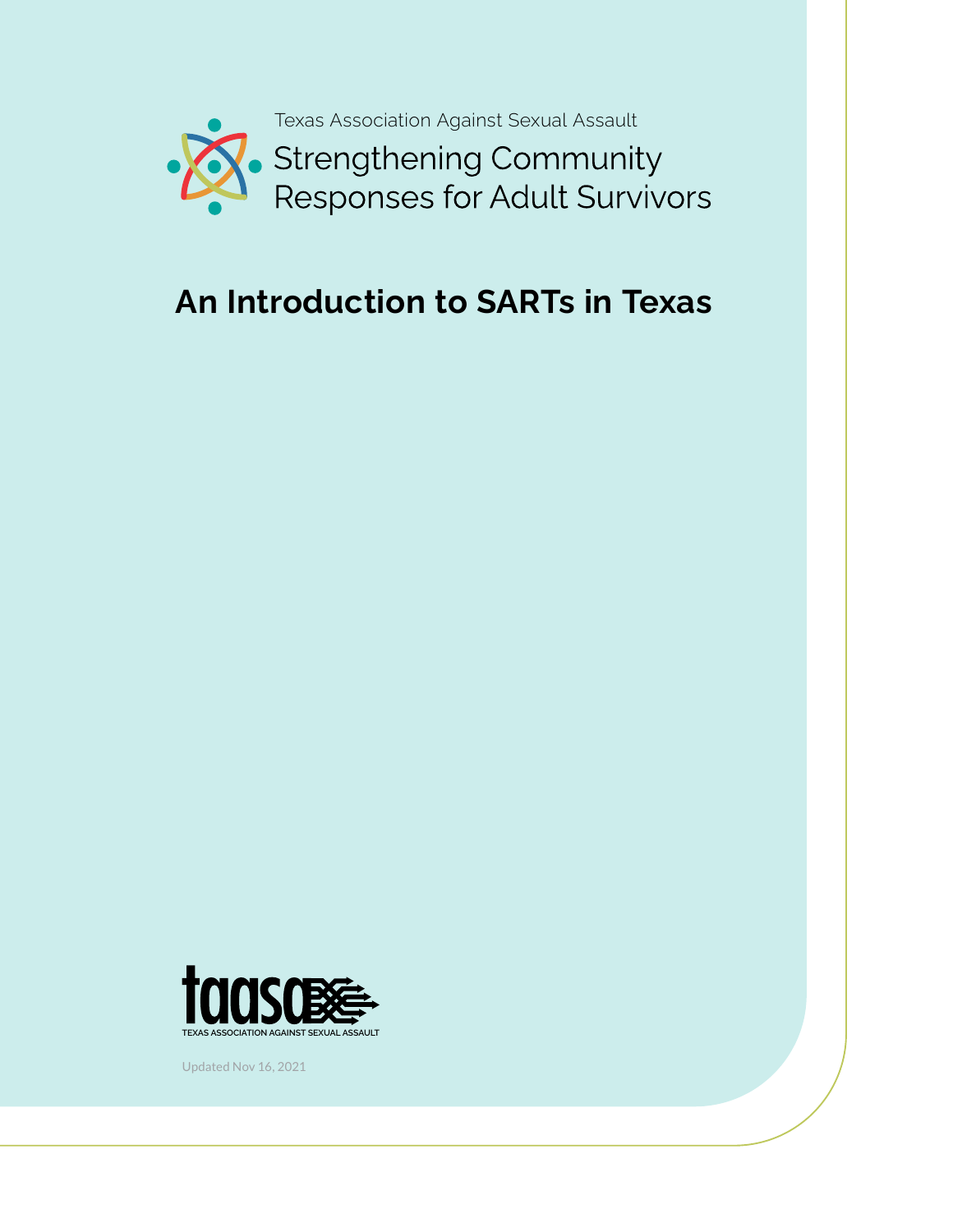<span id="page-1-0"></span>

In 2021, the 87th Texas Legislature passed a law requiring that all Texas counties form an adult Sexual Assault Response Team (SART). Our deepest gratitude goes to the many stakeholders in Texas that brought about the passage of SB476 by Senator Jane Nelson. Survivors of sexual assault made their voices heard at the Legislature, challenging us all to do better in our community response to sexual violence.

To support the implementation of this new requirement, we offer this guide to be a resource for both sexual assault programs and allied partners in the movement. It is by no means exhaustive, and is simply meant to provide a starting point for communities that are forming their SARTs under the new law. There are extensive and excellent resources available for SARTs from coalitions and research bodies across the country, and we reference these throughout and in the resources section for those who are interested.

It is our intent and hope that all adult survivors making an outcry of sexual assault in their community be met with trained and prepared first responders that have a plan for getting them care and pursuing justice on their behalf and on behalf of the state of Texas. This law requires that survivors of sexual assault be at the center of those plans, and that there be a minimum set of protocols in place for when an outcry occurs.

In order to accomplish that goal, sexual assault responders will be challenged to examine their practices, forge new relationships, and address gaps in their collaborations. It will require mutual accountability on the part of practitioners, and a willingness to do critical reflection on the work. This effort will take time, and TAASA is available as a resource for communities that would like additional support.

In gratitude,

The Texas Association Against Sexual Assault

September 2021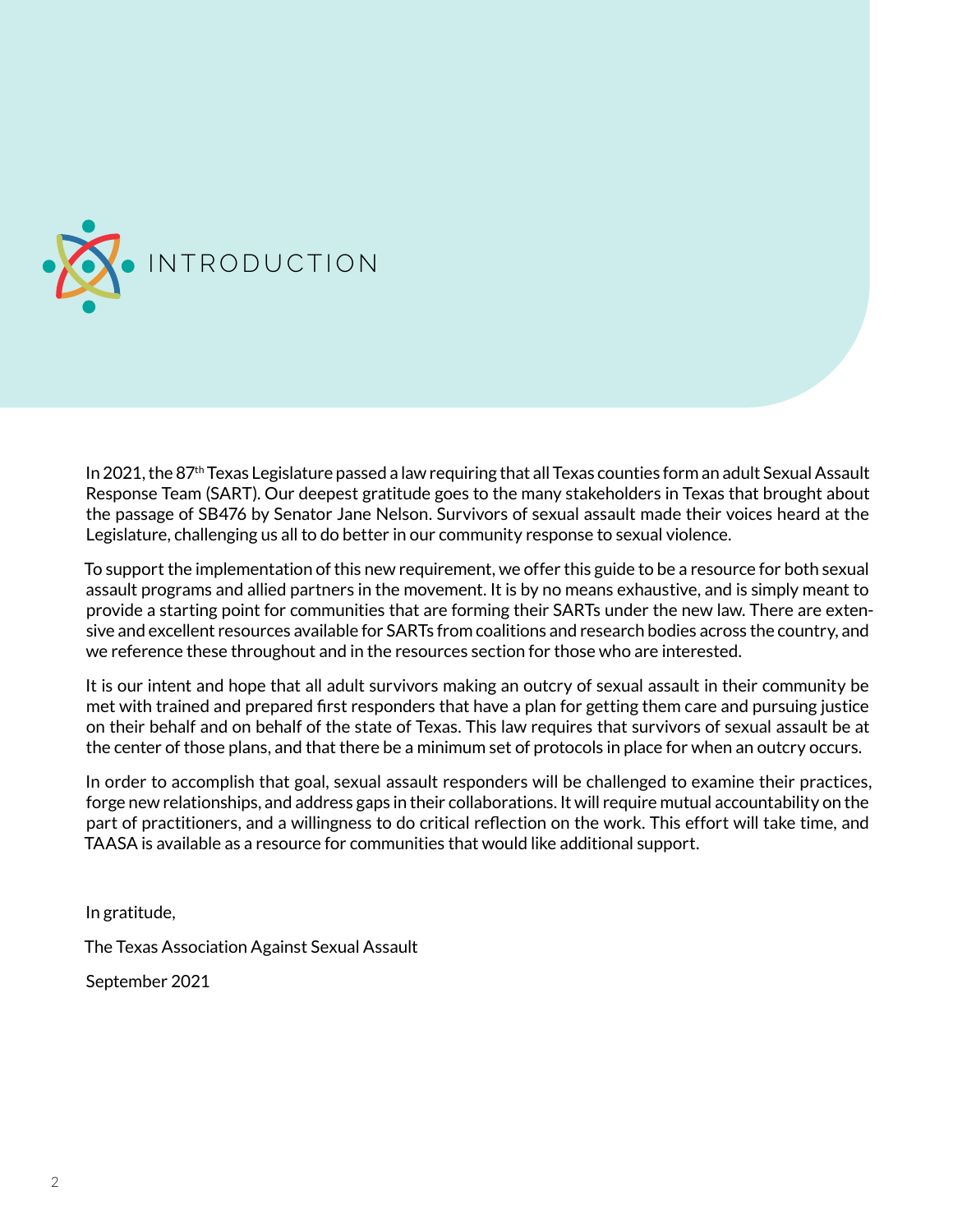## <span id="page-2-0"></span>KEY TERMS & ACRONYMS

**Advocate** – Refers to an employee or volunteer of a Sexual Assault Program, who has received the training required by Texas Government Code Ch 420. Also referred to as 'community-based advocate'.

**Acute** - A medicolegal term for the first 96-120 hours after a sexual assault. In Texas, children, and adults are entitled by law to receive an acute forensic exam within a 120-hour window.

#### **CAC** - Child Advocacy Center

**CCR** - Coordinated Community Response. A CCR is a "system of network, agreements, processes and applied principles created by the local shelter movement, criminal justice agencies, and human service programs," also referred to as the Duluth Model. It is designed to ensure survivors of violence receive timely, comprehensive support and interventions.

**CJS** - Criminal Justice System.

**MDT** – Multidisciplinary Team

**Sexual Assault Program**- As defined by Texas Government Code 420.003(7), includes any local public or private nonprofit corporation, independent of a law enforcement agency or prosecutor's office, that is operated as an independent program or as part of a municipal, county, or state agency and that provides the minimum services to adult survivors of stranger and non-stranger sexual assault. Provides confidential support, resources, medical/ legal accompaniment and crisis intervention to sexual assault victims. Referred to as a Rape Crisis Center.

**SAFE** - Sexual assault forensic exam. A physical exam and verbal interview performed by a trained clinician with a sexual assault victim for the purposes of gathering biological evidence and the documentation of injuries for future criminal proceedings.

**SAK** - Sexual assault kit (or "rape kit") refers to the collection of evidence typically preserved in a cardboard box during an acute sexual assault forensic exam.

**SANE** - Sexual Assault Nurse Examiner.

**SARRT/SART** - Sexual Assault Response and Resource Team/Sexual Assault Response Team. This term refers to the coordinated community response that localities and jurisdictions form to collaboratively address sex crimes in their community.

**Sexual assault** - Rape or vaginal, anal, or oral penetrative acts by the assailant(s) or caused by the assailant(s) without the consent of the victim. While there is a continuum of sexual violence and the term "sexual assault" is often used in reference to any unwanted sexual contact, when used by criminal justice system professionals, it typically refers to the acts outlined in the Texas Penal Code.

**Title IX**- Title IX refers to a federal statute codified at 20 U.S.C. § 1681 that prohibits discrimination based on sex at all educational institutions that receive any amount of federal funding. Title IX requires all schools to address gender-based violence as a form of sex discrimination.

**VAWA**- The Violence Against Women Act, or VAWA, is a federal law codified at 42 U.SC. § 13925 that addresses and funds services for survivors of domestic violence, sexual assault, dating violence, stalking and trafficking. VAWA established the Office on Violence Against Women (OVW), which administers funding for many different grant programs, such as grants for culturally specific providers, law enforcement, prosecutors, state coalitions, victim service agencies, civil legal assistance and youth services.

**Victim Services Counselor or Crime Victim Liaison**a civilian employee of a law enforcement agency that provides support, access to resources, case information and referrals to crime victims. Also referred to as 'systems-based advocate.'

**VOCA**- The Victims of Crime Act, or VOCA, provides federal funding for the Office on Victims of Crime which in turn administers the Crime Victims Fund and provides funding to the states for a broad array of programs focused on services for victims of crime.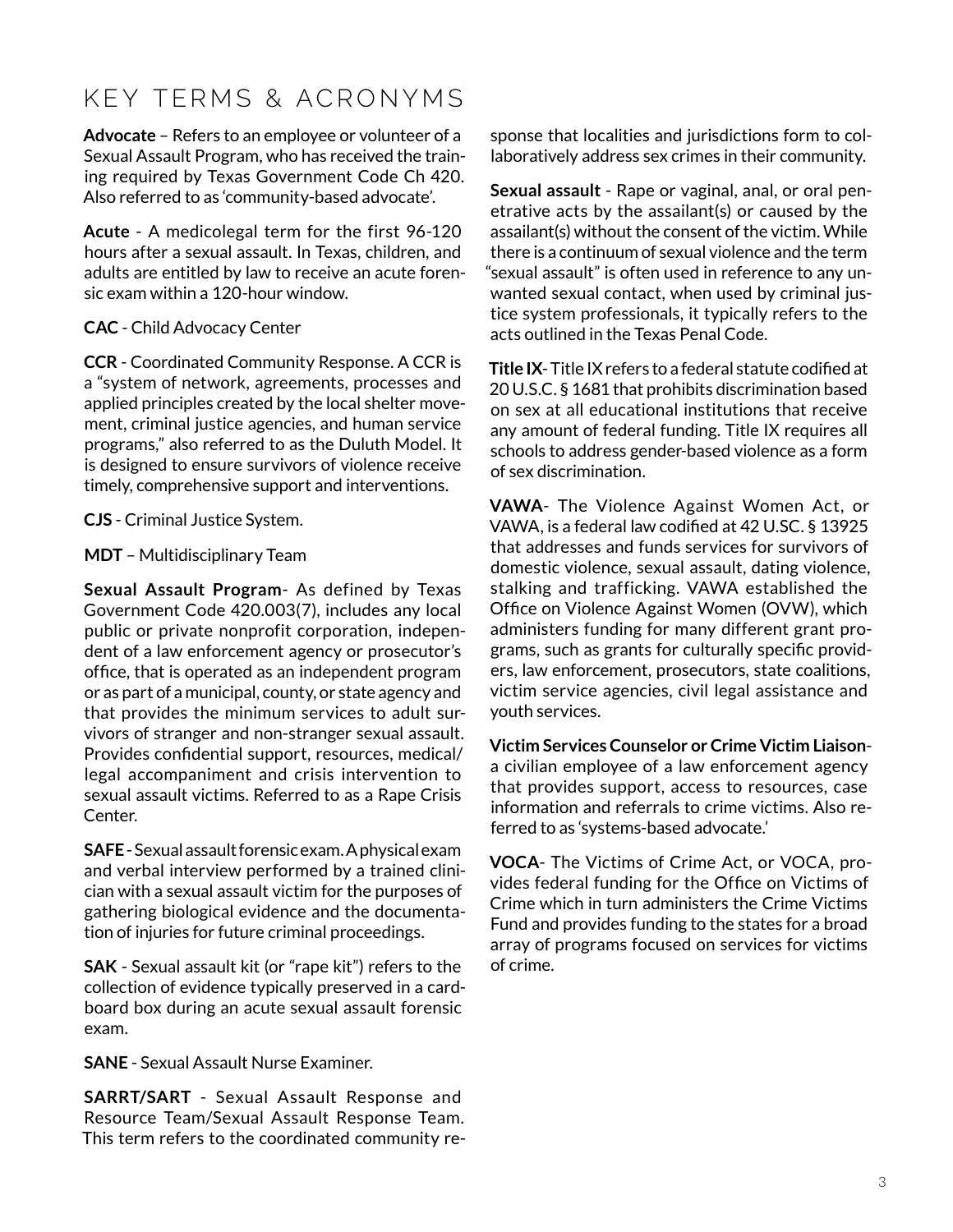#### **Contents**

| Introduction                                                          | $\overline{2}$ |
|-----------------------------------------------------------------------|----------------|
| Key Terms & Acronyms                                                  | 3              |
| Section 1: What is a SART?                                            | 5              |
| Section 2: Why are SARTs needed?                                      | 7              |
| Section 3: What does the new law require of communities?              | 10             |
| Section 4: What if our community doesn't have some of these agencies? | 13             |
| Section 5: Building your Team: SART Infrastructure                    | 14             |
| Section 6: Sample Team Mission Statements                             | 16             |
| Section 7: Building Relationships & Managing Conflict                 | 17             |
| Section 8: Sample Meeting Agenda                                      | 20             |
| Section 9: What does a written protocol for your community look like? | 21             |
| Section 10: Privacy, Confidentiality & Privilege                      | 25             |
| Section 11: Case Reviews                                              | 26             |
| Section 12: Additional Members                                        | 30             |
| Section 13: What if our community already has a SART?                 | 32             |
| Section 14: SARTs and CAC MDTs, why are they separate?                | 32             |
| Section 15: Additional resources for SARTs                            | 33             |
| Appendix A: Excerpts from an Urban SART Protocol                      | 35             |
| Appendix B: Excerpt from a Rural SART Protocol                        | 41             |
| Appendix C: Snapshot of Roles & Responsibilities                      | 49             |
| Appendix D: Sample Request for Agency Designee                        | 53             |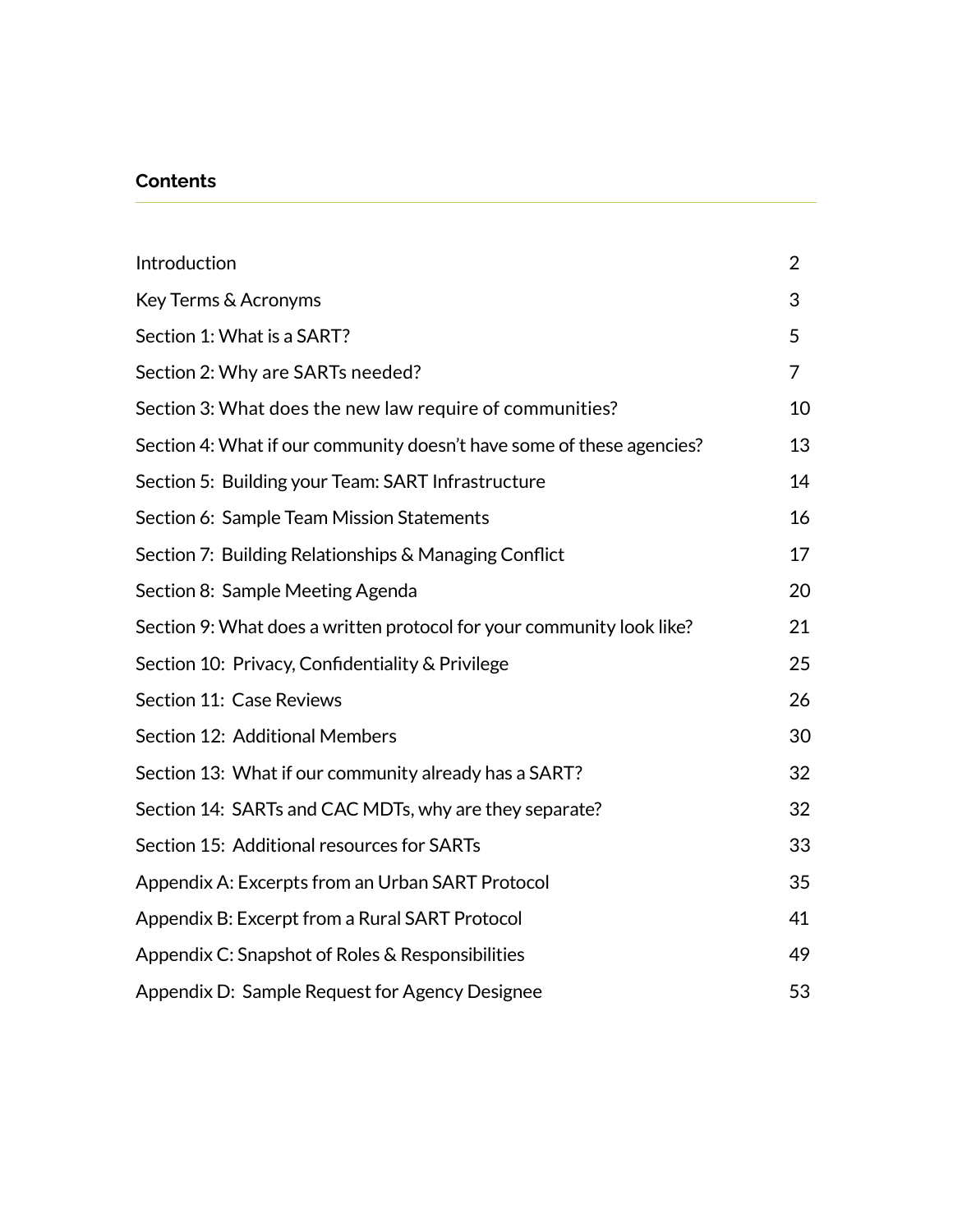<span id="page-4-0"></span>

# **What is a SART?**

While law enforcement agencies, rape crisis centers, forensic examiners, and prosecutors have often been isolated in their response to the victims they serve, Sexual Assault Response Teams (SARTs), are a well-tested<sup>1</sup> way for localities to address this crime in a coordinated method. The information sharing, evaluation and protocol development that take place in these groups promote an efficient and trauma-informed response to victims. Communities that use SARTs are shown to have higher rates of victim engagement and offender accountability.

A Sexual Assault Response Team is a formalized coordinated response to sexual assault. SARTS are a mechanism allowing multi-disciplinary professionals to coordinate and develop interagency responses to sexual assault. They are composed of public and private partners who work together to address adult and sometimes adolescent/post pubescent sexual assault. Each of the professions at the SART table has a role to play in the response, and by ensuring wrap-around support and communication through each step in the process, victims are more likely to be prioritized.

SART responses should be modeled in a way that prioritizes safety and empowers victim choice in the process.

#### ➡ **What are some of the ways that SARTs help sexual assault responders and the community?**

- Increased offender accountability;
- Organized service delivery to enhance health outcomes, evidence collection, and prosecution;
- Consistent responses to victims;
- An understanding of sexual violence as a major public health and criminal justice concern;
- More informed decision making through an understanding of cross-agency roles;
- Efficient use of limited community resources;
- Opportunities for cross-training;
- Streamlined access to victim services and referrals.

<sup>1</sup> Nugent-Borakove et al. (2006) Testing the Efficacy of SANE/SART Programs: Do They Make a Difference in Sexual Assault Arrest & Prosecution Outcomes? National Institute of Justice Journal (282). https://nij.ojp.gov/library/publications/testing-efficacysanesart-programs-do-they-make-difference-sexual-assault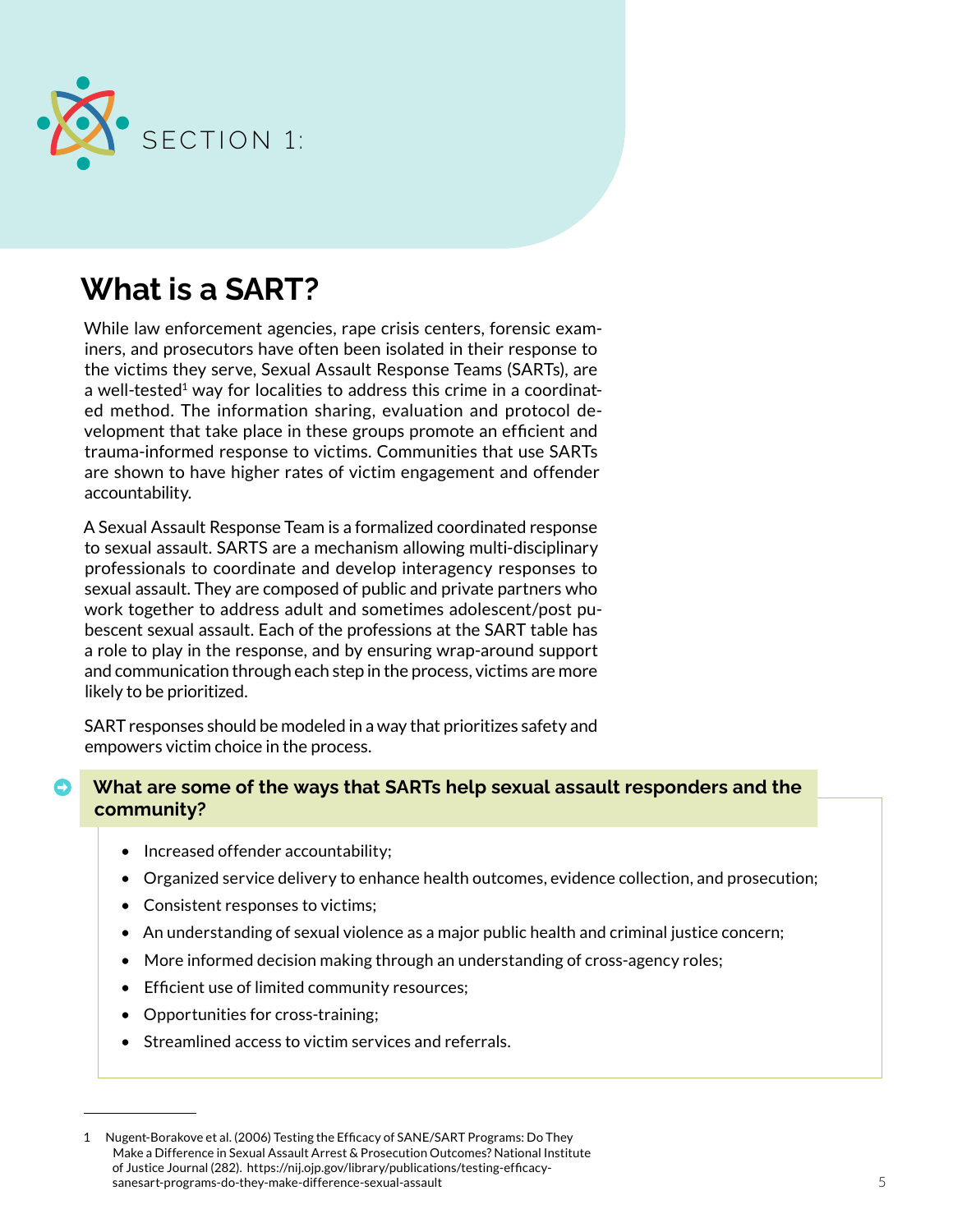#### ➡ **What are some of the ways that SARTs help Sexual Assault Victims?2**

- Consistently honoring crime victim's rights throughout the criminal justice process, such as a survivor's right to an advocate during medical forensic exams and interviews;
- Supporting victims as they navigate the criminal justice system;
- Designating specific facilities for exams that make timely, trauma informed responses a priority and offer victims privacy;
- Ensuring that medical and legal providers collect evidence effectively and follow a chain of custody;
- Building a network of community referrals to meet victims' practical, emotional, financial, spiritual, and economic needs (e.g., temporary shelter, transportation, employment intervention, home security, assistance with Crime Victims Compensation claims); and
- Promoting a collaborative process for investigation that is respectful to victims and minimizes repetition of questions.

It is easy for employees at agencies that cope with daily crisis and busy schedules to become isolated and feel that they are unable to reach out to other community agencies that are working with the same survivors. However, by communicating across disciplines, many professionals report that it not only makes their job easier, but it gives them more visibility, support and access. Most importantly, multidisciplinary collaboration helps create a web of accessibility for survivors who must often traverse unfamiliar ground in their search for both justice and healing<sup>3</sup>.

<sup>2</sup> Kentucky SART Advisory Committee. (2014). SART Toolkit: Resources for Sexual Assault Response Teams.

<sup>3</sup> Building Stronger Sexual Assault Survivor Services Through Collaboration: A Manual for Rape Crisis Programs and Communities in Texas for Developing Sexual Assault Coalitions. TAASA.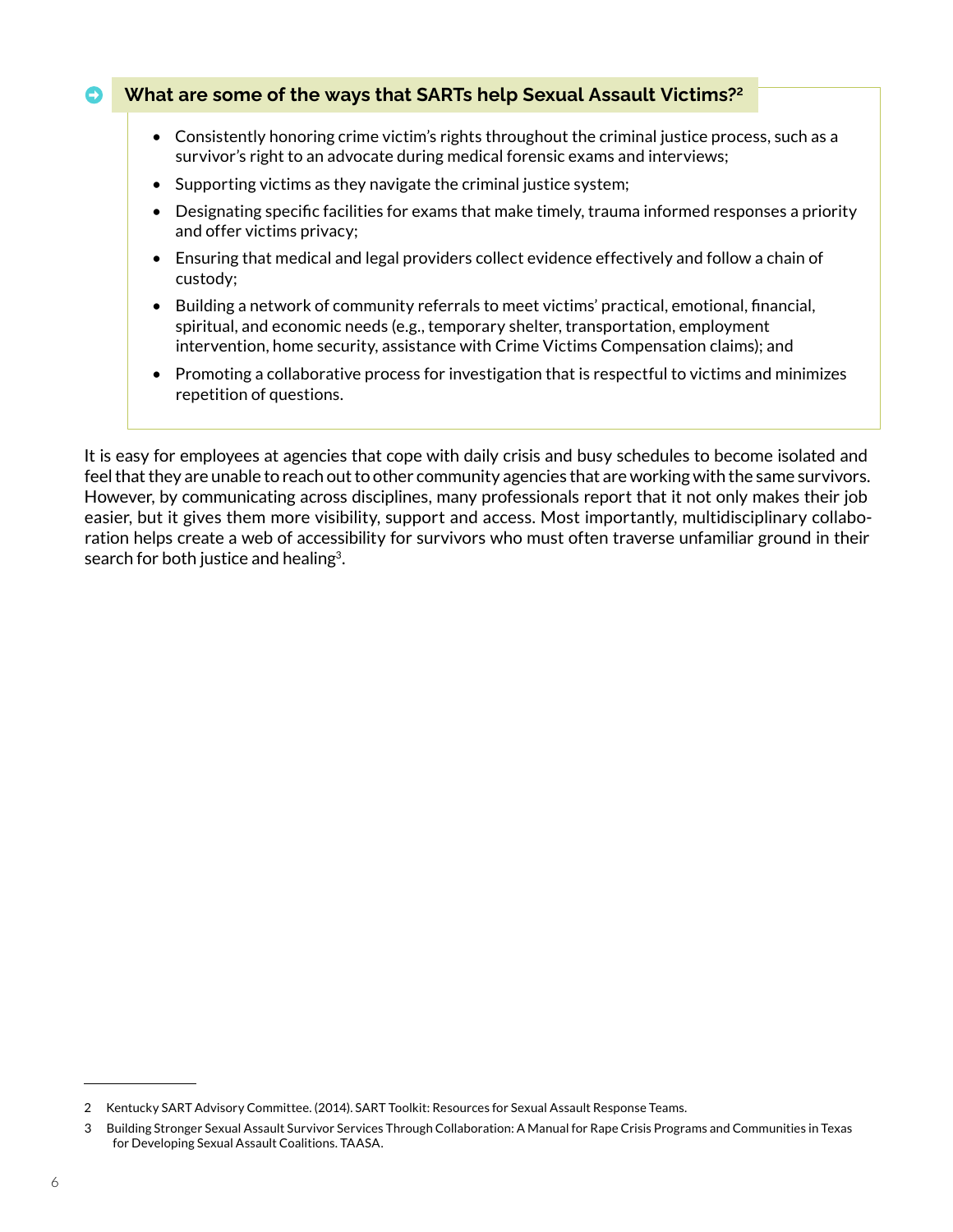<span id="page-6-0"></span>

#### **Systemic barriers to addressing the crime of adult sexual assault**

A full discussion on the history of rape laws and sexual violence in this country are beyond the scope of this guide. However, it is critical to have a basic understanding of barriers that this crime faces in our systems due to its historic treatment.

Michigan was the first state to modify its rape statute when it enacted a comprehensive criminal sexual assault law in 19744. Several other states soon followed by reforming their own rape statutes. Significantly, these reforms often included a shift in the burden from victim to attacker. Previous laws had stated that victims were responsible for showing their utmost resistance and had corroboration requirements. The reforms began to address significant elements in the crime of sexual assault that had been previously lacking. Those included sexual assault with an object, sexual assault against male victims, intimate partner sexual assault, and restrictions on the introduction of the victim's character and sexual history into evidence. Many states did not fully enact all of these reforms into their statutes for decades. Marital rape was not fully outlawed until 1993. What this means for practitioners is that many people still working in the field today were trained in or grew up in an environment before rape law reforms were fully enacted.

An observation from a 1982 article in the Journal of Criminal Law & Criminology states

*"Research shows that officials react less severely to defendants accused of raping women who are black, and of lower socioeconomic status. Officials also tend to react less severely (e.g., by dismissing cases) to defendants when the women they are accused of raping have "bad" reputations, live in nontraditional arrangements," were hitchhiking, were drinking at the time of the offense or are identified as chronic alcohol abusers, or had been sexually intimate with the defendant prior to the crime."<sup>5</sup>*

Research on rape and survivor engagement with media and advocacy have gone a long way over the years to dismantle traditional myths surrounding sexual assault. Many communities are moving away from previously held

<sup>4</sup> Ronet Bachman, Raymond Paternoster, A Contemporary Look at the Effects of Rape Law Reform: How Far Have we Really Come, 84 J. Crim. L. & Criminology 554 (Fall 1993)

<sup>5 73</sup> J. Crim. L. & Criminology 1282 (1982) Sexual Assault and Its Prosecution: A Comparison with Other Crimes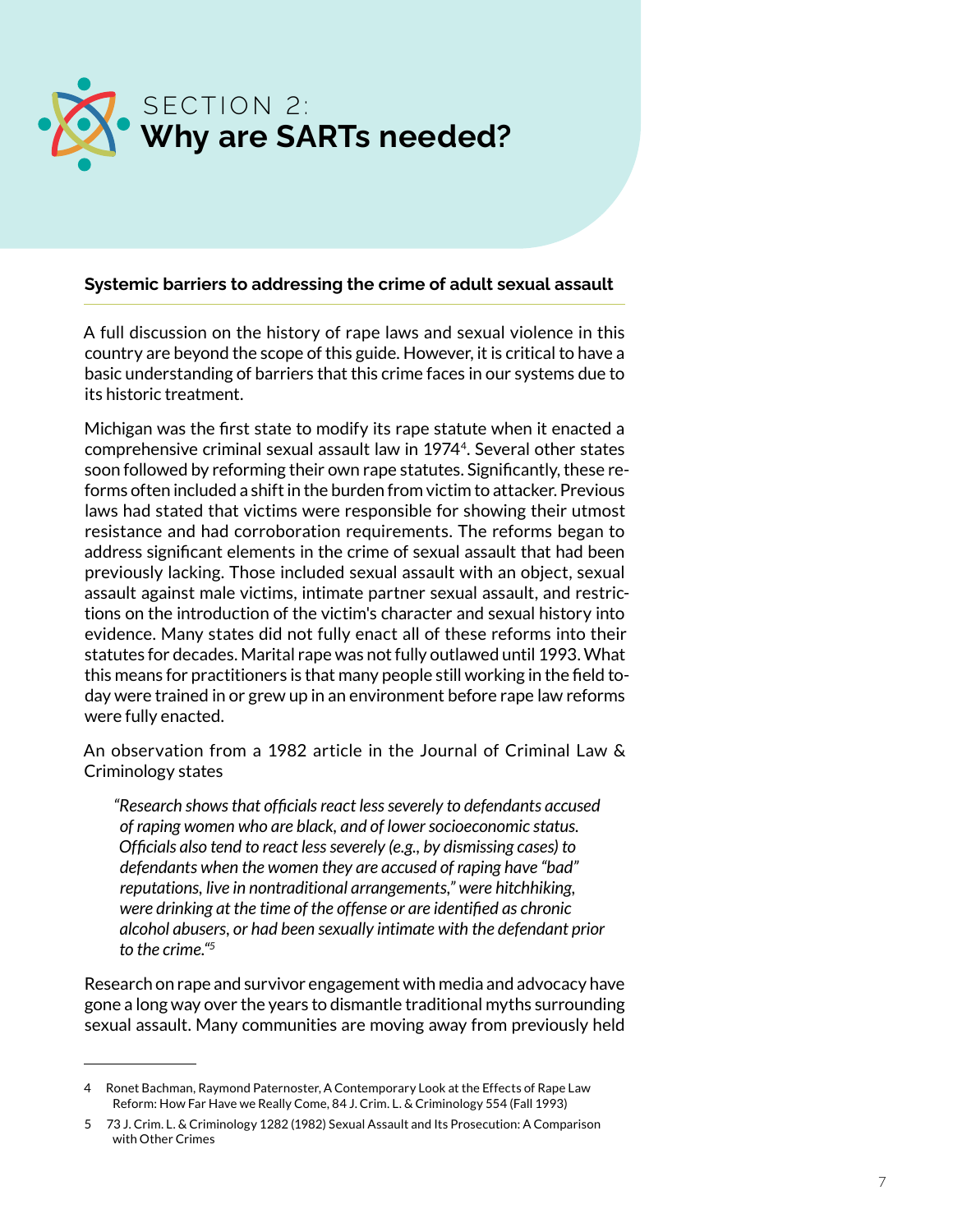myths that rape was only perpetrated by strangers, involved a weapon, or left visible injuries on victims.

Barriers to addressing rape also show up in the healthcare system. Formal public health systems have their own recent history of racism and sexism. As many as 70,000 Americans were forcibly sterilized during the 20<sup>th</sup> century in the United States, including 'promiscuous' women, economically disadvantaged people, people of color, and people with disabilities $6$ . Popular psychological theories legitimized the idea that women were abused because they liked it, or felt it was deserved. Although society has moved beyond these antiquated practices and notions, this kind of systemic trauma is not easily forgotten and perpetuates a mistrust of formal healthcare systems.

Rape crisis centers also have historically erected obstacles for survivors of sexual assault. Many of them are co-located with domestic violence shelters and share staff, practices and values. Over the years there have been significant barriers to survivors seeking help, inclusive of who is 'allowed' to be a client and how long they can receive care from a center. In general, the practices around victim advocacy that have become mainstream have evolved without substantive input from populations that are most likely to be victims of rape: women of color, people with disabilities, and LGBTQ populations. There is tension within and between crisis centers over how to effectively advocate for social change and what it means to be a victim advocate. The anti-violence movement was forged by survivors of violence for survivors of violence, and the professionalization of advocacy and the transition to a role of service provider has created issues for survivors. This mistrust still lingers in programs today:

*"Bringing in therapists changed the shelter profoundly. 'It felt infantilizing and disempowering," a former staff member says. "It felt like people with degrees were coming in to take care of these poor women who were victims. Suddenly, it felt like social service, not social change.' "<sup>7</sup>*

The tension trickles into work with victims, causing confusion, inconsistency and even discriminatory practices.

*"While an individual service provider may not have personally oppressed or discriminated against someone, the system they represent often has. Professionals bring their assumptions and preconceived prejudices, as well as their good intentions and present work, into the collaboration and into the room with the survivor."<sup>8</sup> (VALOR 2021)*

<sup>6</sup> Gross, Terry. (March 7, 2016). *The Supreme Court Ruling That Led To 70,000 Forced Sterilizations*. NPR

<sup>7</sup> MacFarquhar, Larissa. (August 12, 2019). The Radical Transformations of a Battered Women's Shelter. *The New Yorker*

<sup>8</sup> VALOR Advocate Manual. July 2021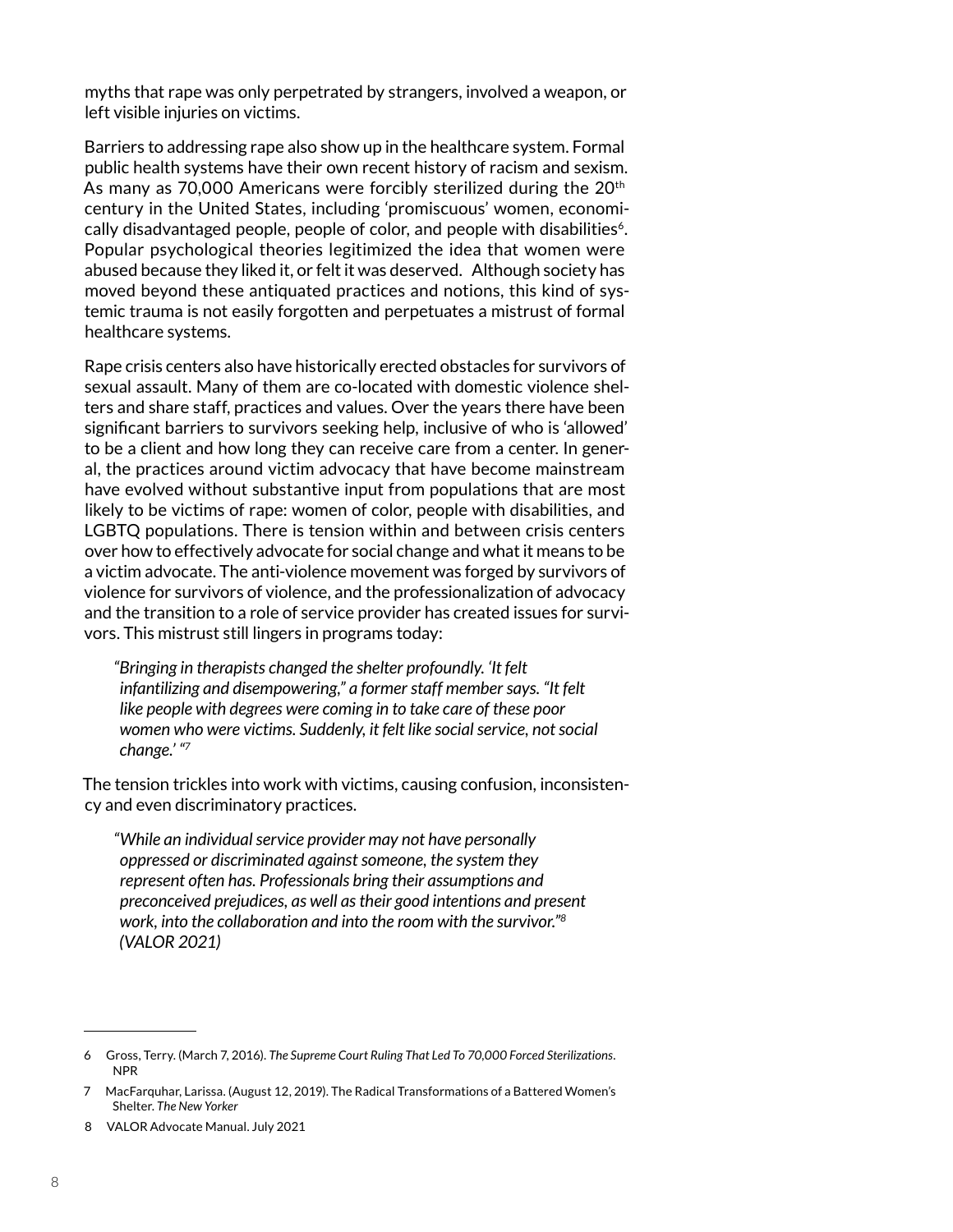For the purpose of setting the right foundation for this guide, it is critical to briefly address the dynamics of sexual assault. The Texas Commission on Law Enforcement states:

*"Sexual assault is an aggressive act whether the assault was perpetrated by a stranger or someone acquainted with the victim. This is not a crime of passion or a craving for sex. It is violent, aggressive and hostile act meant to dominate, humiliate, degrade, control, and terrorize. It is intended to violate the victim's sense of safety and wellbeing and reduce her to an object."* 

Sexual violation disrupts a person's psychological and physical well-being and has long term health consequences for victims.

Sexual assault victim attrition most often occurs at the first interaction between the victim and the criminal justice system. In a multi-jurisdiction study, researchers found that when a woman chose to report a sexual assault to police only 19% of the cases resulted in an arrest, 6% of the cases resulted in a guilty finding due to a plea bargain and less than 2% ever went to trial<sup>9</sup>. This effectively translates to communities where the vast majority of accused rapists are not held accountable, but instead are allowed to continue to perpetrate violence against the public. This outcome is illustrative of a host of cultural and systemic problems facing this crime, and demonstrates one of the reasons why a SART can be so important. Some victims will choose to report their assault to criminal justice authorities others will not. A SART should attempt to encompass all the options that victims have, and to provide for their support and healing in diverse community settings.

<sup>9</sup> Rebecca Campbell, Deborah Bybee, Stephanie M. Townsend, Jessica Shaw, Nidal Karim and Jenifer Markowitz. The Impact of Sexual Assault Nurse Examiner Programs on Criminal Justice Case Outcomes: A Multisite Replication Study. Violence Against Women 2014 20: 607 originally published online 28 May 2014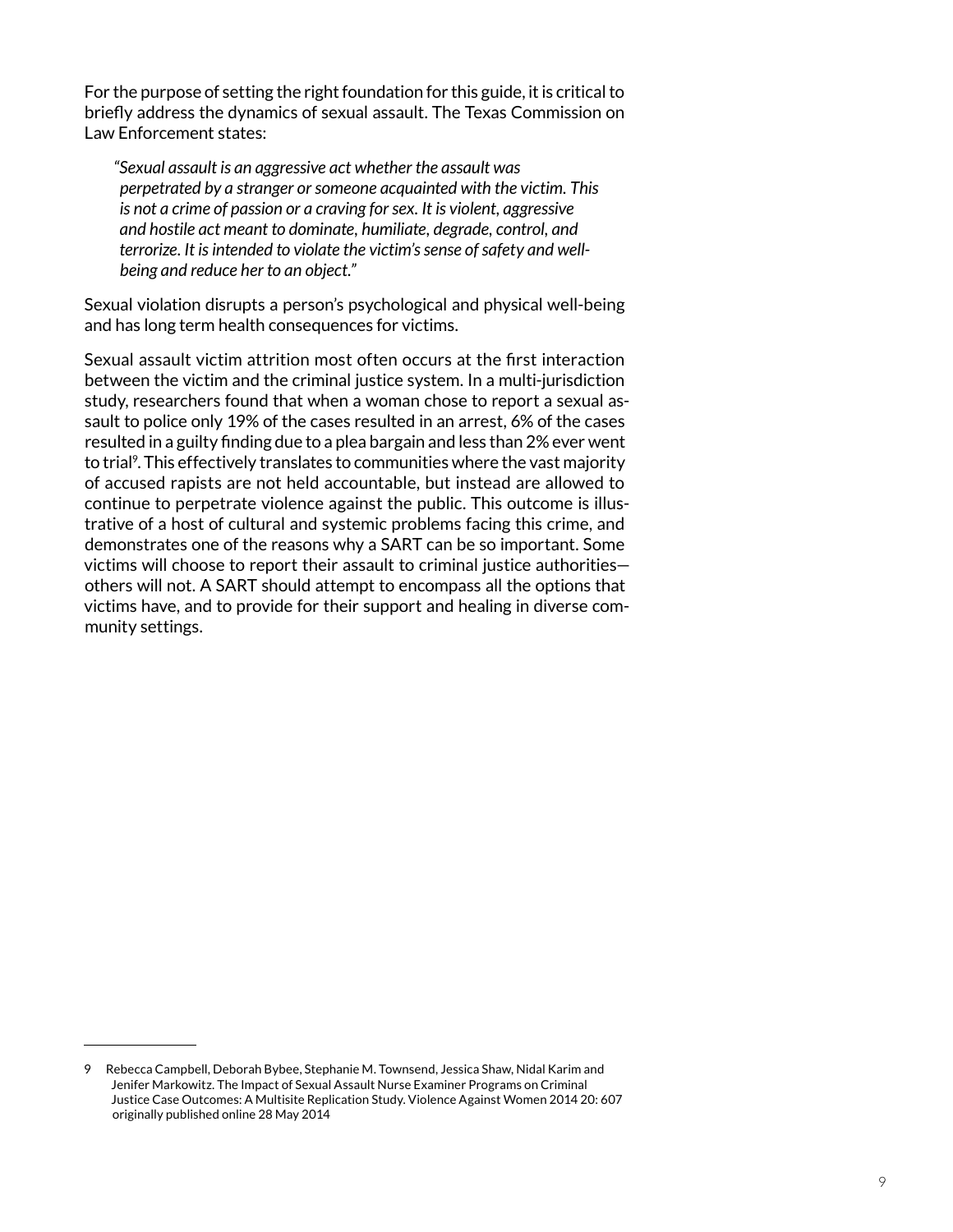<span id="page-9-0"></span>

### SECTION 3: **What does the new law require of communities?**

#### **Statutory mandates for the team**

Sexual Assault Programs, Law Enforcement Officers, Forensic Examiners and Prosecutors are all operating under **individual mandates** in Texas to respond to adult victims of sexual assault. This law requires that all parties begin the process of working more closely together to maximize resources, reduce trauma, and ensure compliance with crime victims' rights. It should provide a measure of accountability and transparency to both the state and local community.

The statute is located in the Texas Local Government Code, Chapter 351, Subchapter J. It requires **each commissioner's court of a county to establish an Adult Sexual Assault Response Team**. Counties smaller than 250,000 residents have the option of partnering with other nearby, small counties to form a regional SART. The commissioner's court must invite all statutory members that provide services within a county to participate.

#### ➡ **Members Outlined by Statute:**

- 1. The Chief Administrator of a Sexual Assault Program (as defined by Govt Code Chapter 420) that provides services within the county, or their designee;
- 2. A prosecutor with jurisdiction over adult sexual assault cases in the county;
- 3. The Sheriff of the county, or their designee;
- 4. The chief of the largest municipal law enforcement agency, if one exists, or their designee;
- 5. A Sexual Assault Nurse Examiner, Forensic Examiner that provides exams within the county, or if they do not exist, a representative from the largest healthcare provider in the county;
- 6. A mental or behavioral health provider within the county, or if they do not exist, a representative from the public health department; and
- 7. Other persons or professionals the SART considers necessary for the operation of the response team.

As noted in number 7, **the team or presiding officer** may decide to expand their membership to other individuals or professionals. The professionals specifically named in 1-6 are simply the minimum team membership that the law requires.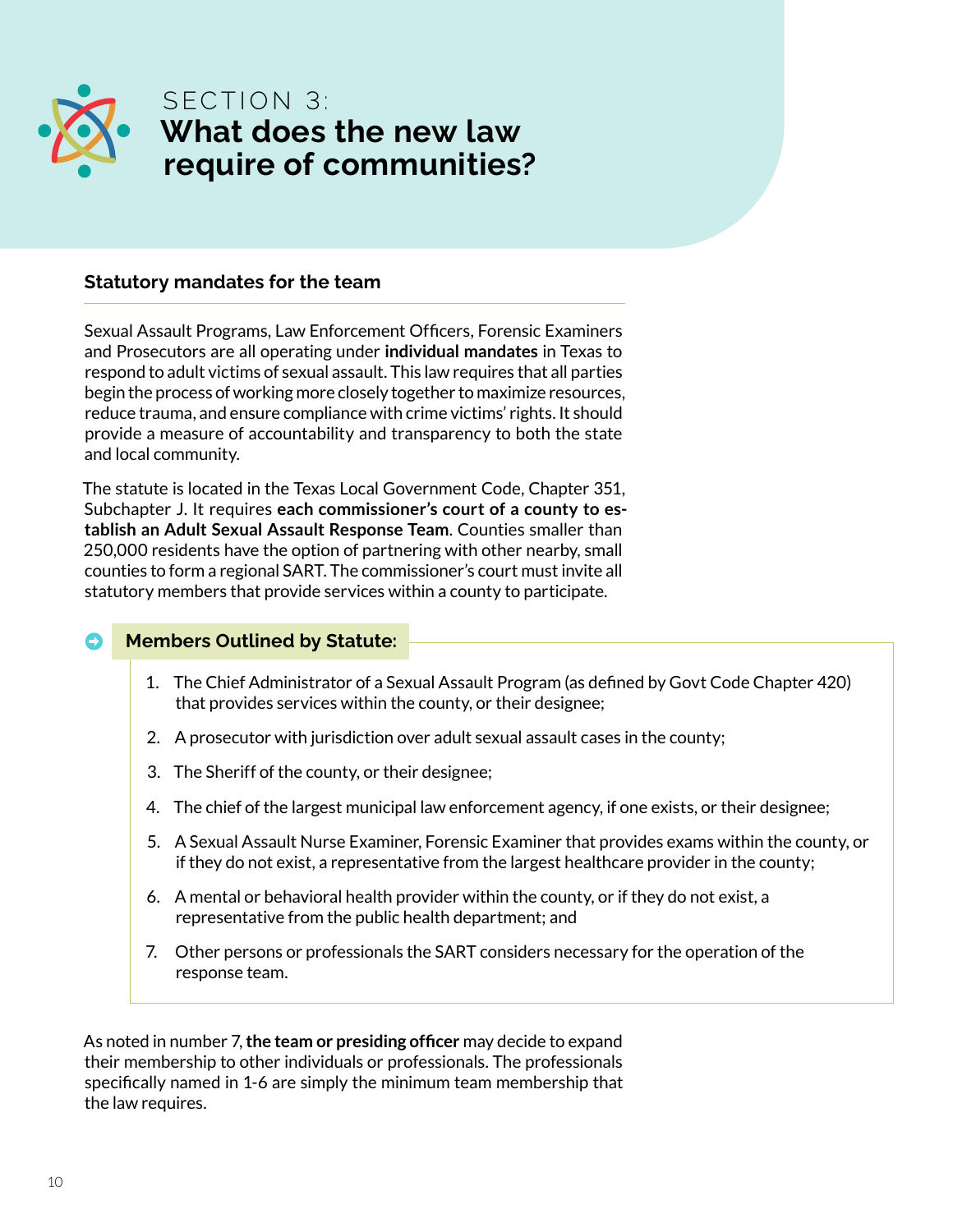#### **Presiding Officer**

Once the team is established, the statute mandates that they must elect a presiding officer. This individual supports and guides the SART. Some communities may go further than this and have a broader leadership structure or a steering committee. The law simply provides the minimum requirement that at least one person be assigned leadership duties of the team.

#### **Meeting Requirements**

The law outlines minimum meeting requirements and provides a framework that ensures response teams remain focused on their main purpose and objectives.

#### ➡ **Meeting requirements include:**

- 1. The response team must meet at least quarterly and meetings must be independent of a children's advocacy center multidisciplinary team<sup>10</sup>;
- 2. No later than the 90th day after the last day of a regular legislative session, the SART must review and amend any response team protocols, forms, or guidelines required by the Texas Local Government Code, Chapter 351, Subchapter J.
- 3. Once the SART has selected their leadership, it must develop a written protocol for responding to adult survivors within the community. Details of this protocol are discussed in Section 9.
- 4. The SART must present a report to their Commissioners Court no later than December 1 of each odd-numbered year. That report must include a list of active members, a copy of their written protocol, and a summary<sup>11</sup> of report numbers and case dispositions.

#### **By-Laws**

While **not required** by the law, by-laws may still serve a useful function for new SARTs. They can clearly identify the shared purpose and values of the team. They can set forth expectations for attendance, vacancies and decision making. Some by-laws may even include a process for bringing up and addressing conflict.

<sup>10</sup> Children 's advocacy center multidisciplinary team described by Section 264.406, Family Code.

<sup>11</sup> Or an explanation for why the team cannot produce this summary.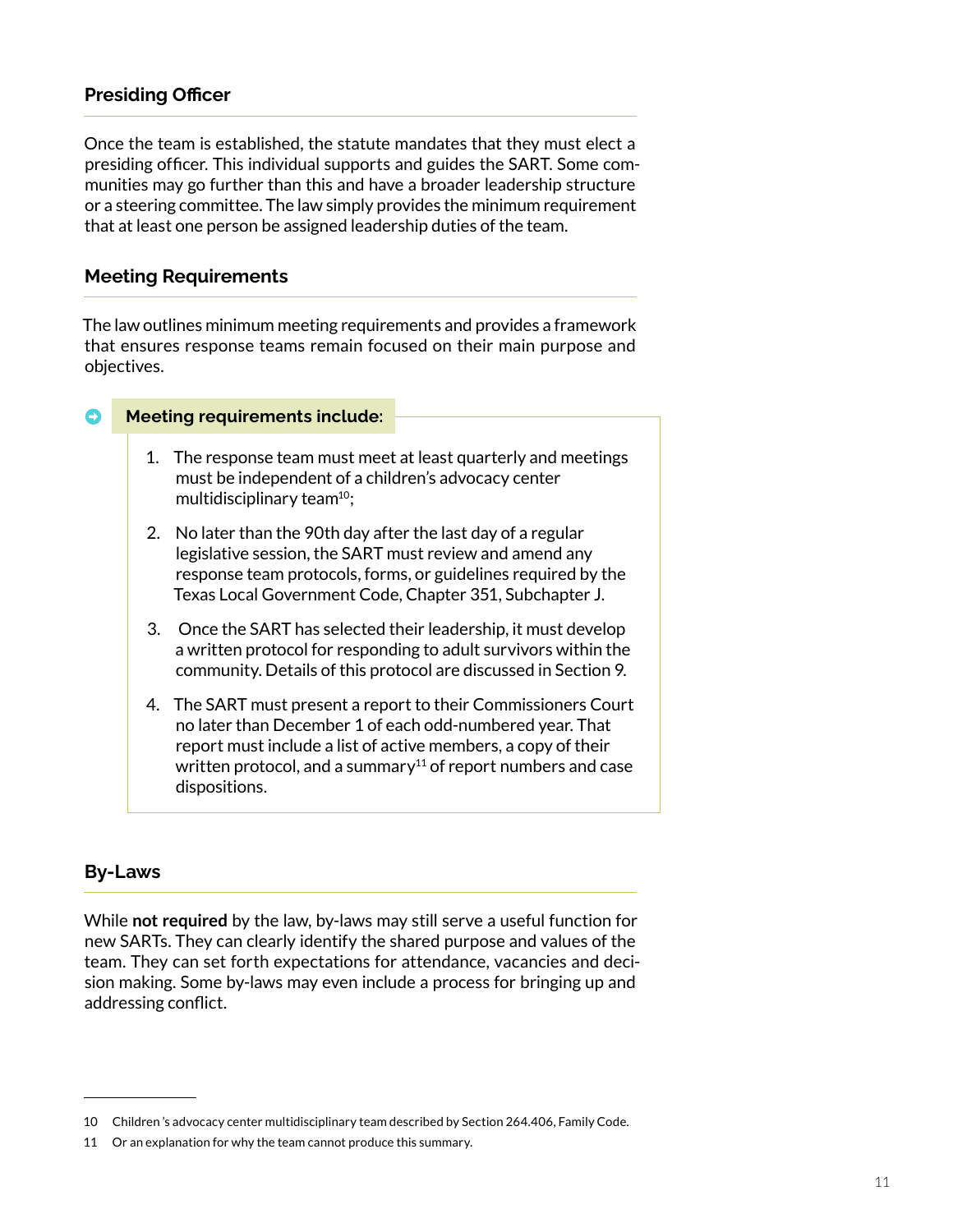#### ➡ **Does this law require the whole team to show up on the scene of an assault?**

No, this would not require an on scene SART response in communities. It leaves enough flexibility for counties to determine how their response protocols should be formed.

#### ➡ **How does this law affect SARTs that already exist in Texas communities?**

This will add a measure of accountability for existing SARTs. County level SARTs that are already in place will be required to ensure that their membership and response protocols are in line with these new requirements.

#### **• Are we allowed to have 2 SARTs in our county?**

While there is nothing in this statute that prohibits a community from having 2 response teams, we would encourage existing SARTs to work with their county officials and integrate these new requirements into their collaboration.

#### ➡ **Does the law grant any new rule-making authority to the county over how individual agencies or organizations respond to adult sexual assault?**

No, the bill requires that the County Commissioners Court set up the response team with the designated stakeholders and receive reports every 2 years on membership and implementation, as well as fill statutory vacancies when they occur. It does not grant them new rule-making abilities.

#### ➡ **Are there other multi-disciplinary teams that have county membership or whom are organized under counties?**

Yes, child fatality review teams are a good example of a multidisciplinary team organized with the inclusion of the county. See Tex. Family Code, Section 264.505.

#### ➡ **Can we invite other members to our SART beyond the ones outlined in the law?**

Yes, we encourage communities to invite all relevant, existing stakeholders. For example, some communities may have multiple forensic exam programs and law enforcement agencies that respond to adult sexual assault survivors. In these circumstances, the team will likely be larger. Larger response teams may benefit from incorporating additional structures, by-laws or operating guidelines (for example, subcommittees that report back to the larger SART for feedback and approval). This helps ensure the team remains productive and efficient.

#### ➡ **What if our agency wants to send more than one person to the SART meetings?**

We encourage communities to open attendance for all relevant entities and/or individuals. Your agency may be in a situation where you have an 'official' designee, but have several people in multiple roles that contribute to the community response. For instance, a police department may have 2 sworn sex crimes detectives, a victim services counselor, and a data analyst that they wish to attend meetings.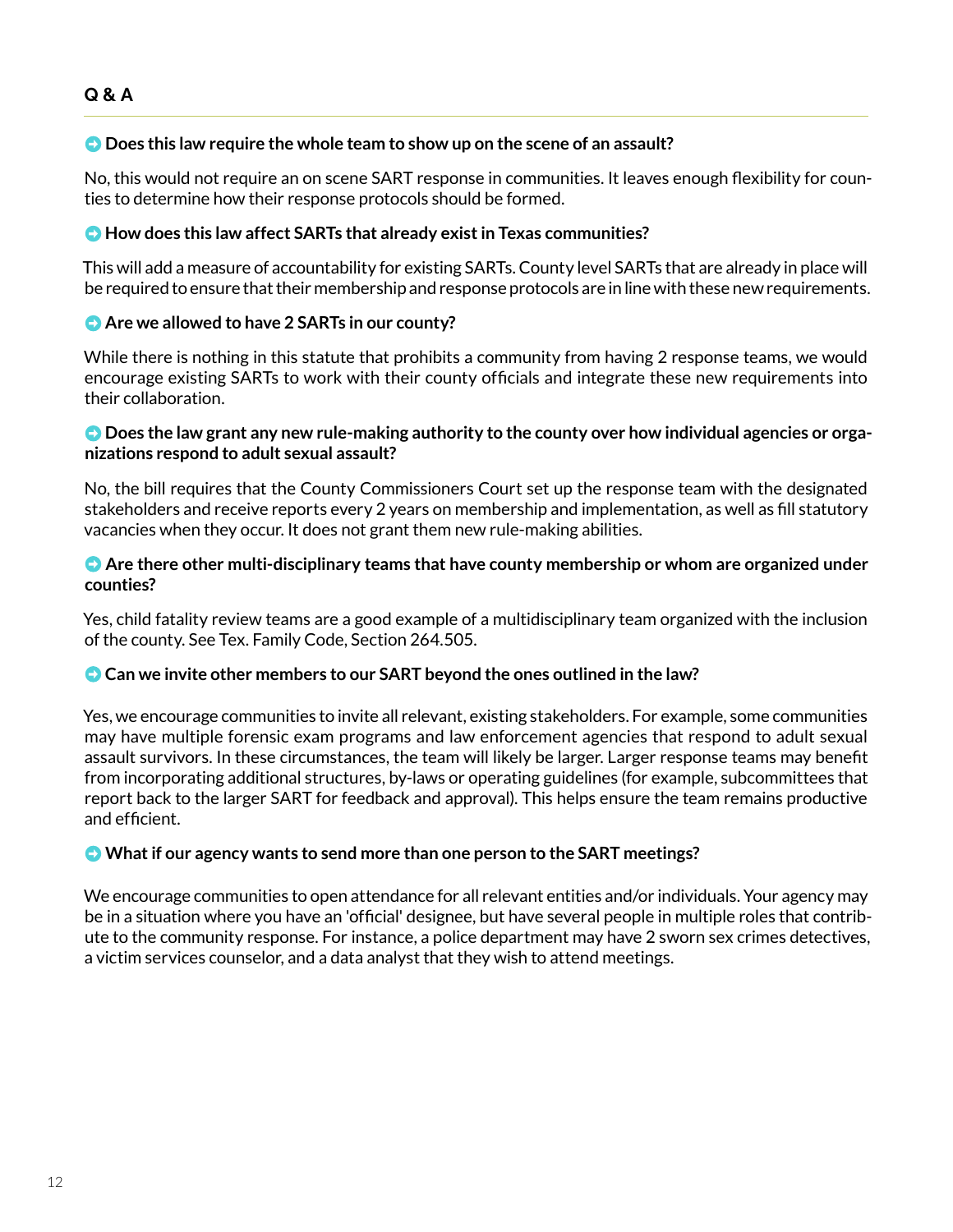<span id="page-12-0"></span>

It is true that not all Texas communities have a SANE or sexual assault program. This requirement should bring *existing* stakeholders together to create a plan for victims in their county. For smaller counties with few providers, it may be best to partner and form a regional or multicounty SART, to ensure that you can get needed professionals to the table. We also encourage communities to invite additional members that may serve survivors in other capacities, like a domestic violence agency or local community center that provides counseling. We cover this further in Section 11. Additionally, TAASA can be a resource for communities that need to identify the nearest Sexual Assault Program.

Some communities already collaborate with agencies outside of the county border to obtain a forensic exam or counseling for an adult victim. It is essential to have these practices formally documented within the response team protocol to ensure consistency and for continued evaluation.

**SART Tip:** 

It may be helpful to create a flow chart of services, to get a better picture of available resources and service providers within your community. Asset mapping can be a helpful tool for identifying existing services and gaps. It is important to work with other community partners to see if anyone has been inadvertently omitted.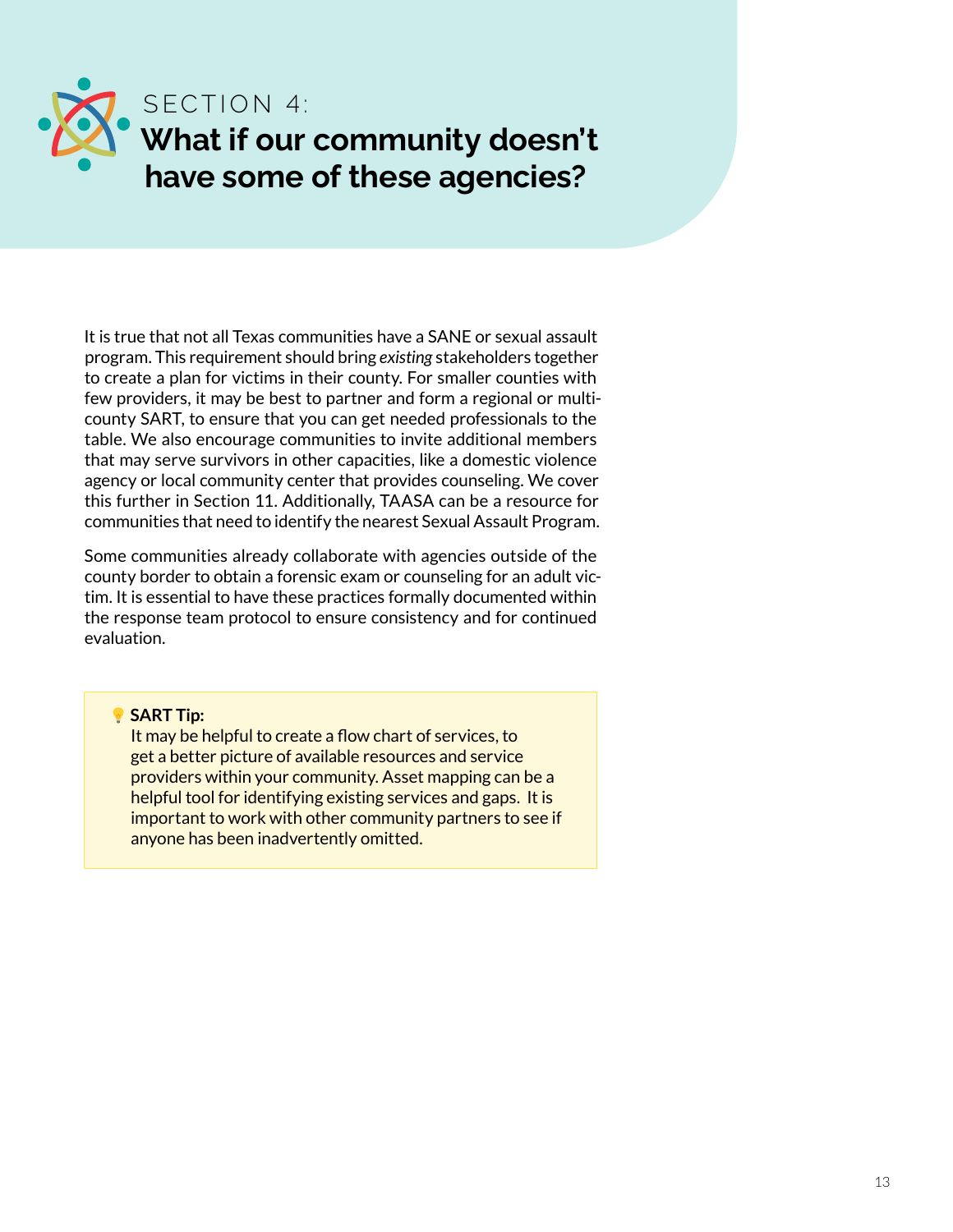<span id="page-13-0"></span>

As noted in the previous section, pursuant to state law, each County Commissioners Court is required to establish an adult SART. Counties with under 250,000 residents may opt to form regional SARTs with neighboring small counties.\*

The Commissioners Court is responsible for 1) ensuring the minimum team membership is appointed (or, for existing SARTs, sufficiently in place and formalized), 2) filling vacancies in the team and 3) receiving the biennial report on team progress.

To begin building your SART, identify who and what agencies in your county need to be at the table. For most counties, that will begin by inviting the elected prosecutor, police chief(s), Sexual Assault Program(s), SANE Provider(s), behavioral health provider & elected sheriff to select a staff person to serve on the SART. These appointed individuals should be in a position to speak on behalf of their respective agency in matters relating to adult sexual assault. They should also hold expertise in the subject matter for their discipline, and be willing to be an active and engaged participant in the work of the SART. Forming a strong team requires that the right individuals be at the table and committed to the work.

Once your initial team is in place, *schedule a first meeting*. At the initial meeting of your SART, the team should *review the newly enacted law on Sexual Assault Response Teams* and its mandates for the team. A discussion on the purpose and mandates of the SART will be important for developing infrastructure and achieving higher levels of collaboration. The team should discuss what other individuals or agencies should be invited to participate on the SART.

Once this step is complete, the group will be in a better position to decide upon a *presiding officer and any other organizational structure* they will need. SART leadership and decision making will vary depending upon the needs and resources of the local community. Rules of engagement for the SART should include a process for decision making and identifying and filling vacancies. Each member agency should ensure that they have a plan for succession if their designee can no longer attend. This can be achieved through the *adoption of by-laws* for the team.

<sup>\*</sup> An earlier version of this guide contained an error stating counties over 250,000 residents may opt to form regional SARTs with neighboring small counties rather than under 250,000 residents.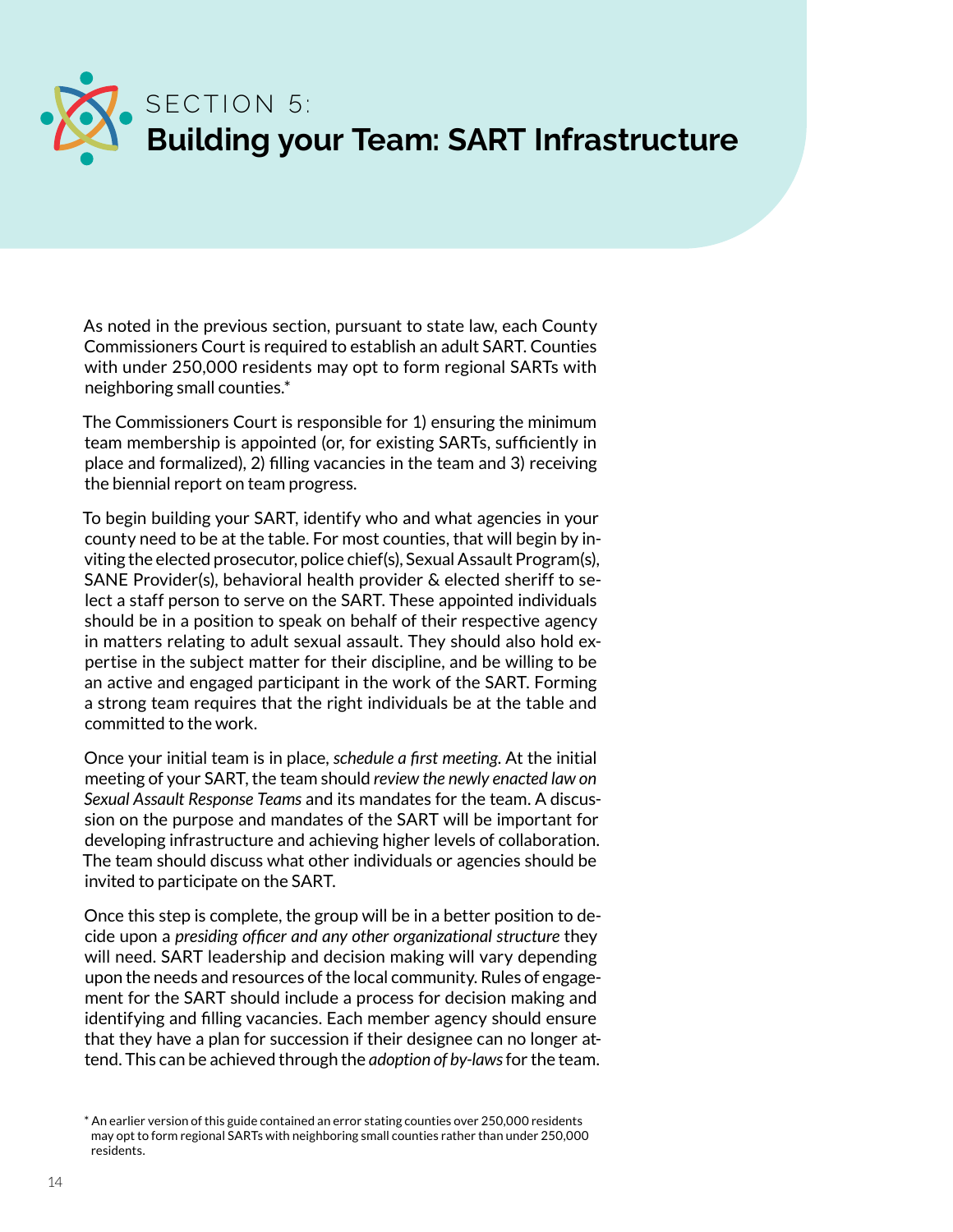Once membership and leadership has been established, the SART should develop a *regular meeting schedule*. Some communities will only need or wish to meet the minimum amount required by law. Others will prefer to meet bimonthly or monthly. Some established SARTs or larger communities may prefer to create subcommittees within the team that develop separate meeting schedules.

For the SART to thrive, it is essential to begin developing relationships and have good communication with all community partners. Individual team members are often guided by different principles and/or legal requirements. You will need to set aside bias and ego as you come to the table to collaborate and reflect critically on your community response. Before work is begun on a community protocol, the SART should use an early meeting to establish their mission and develop a *process for managing conflict*.

#### ➡ **To be an effective contributor to the SART you should begin to understand12:**

- the roles, scope, responsibility and availability of members of the multidisciplinary team
- information needs and limitations of other people in the team
- the contribution that different disciplines can make to the safety and well-being of a victim
- willingness to develop collaborative protocols to be accessed by all members of the multidisciplinary team
- how to ask open-ended questions, listen carefully and summarize back
- how to adapt communication styles in ways which are appropriate to different people
- how to make decisions from the multiple perspectives of a team
- the different considerations, resources, or partnerships agencies must have to ensure equitable access to services and support. This includes, but is not limited to, consideration for language, gender, culture, and additional aspects of a person's identity, ability, and/or lived experience.

#### **SART Tip**:

It takes consistent practice and intentional work to develop collaborative partnerships with SART members. Teams should take time to learn about each other's knowledge and experience. Consider meeting over coffee or lunch or attending a member organization's awareness event to show support outside of SART meetings. These activities can help build a sense of community.

<sup>12</sup> Skills for Health. NHS Knowledge and Skills Framework (October 2004) [https://tools.](https://tools.skillsforhealth.org.uk/competence-details/html/2212/) [skillsforhealth.org.uk/competence-details/html/2212/](https://tools.skillsforhealth.org.uk/competence-details/html/2212/)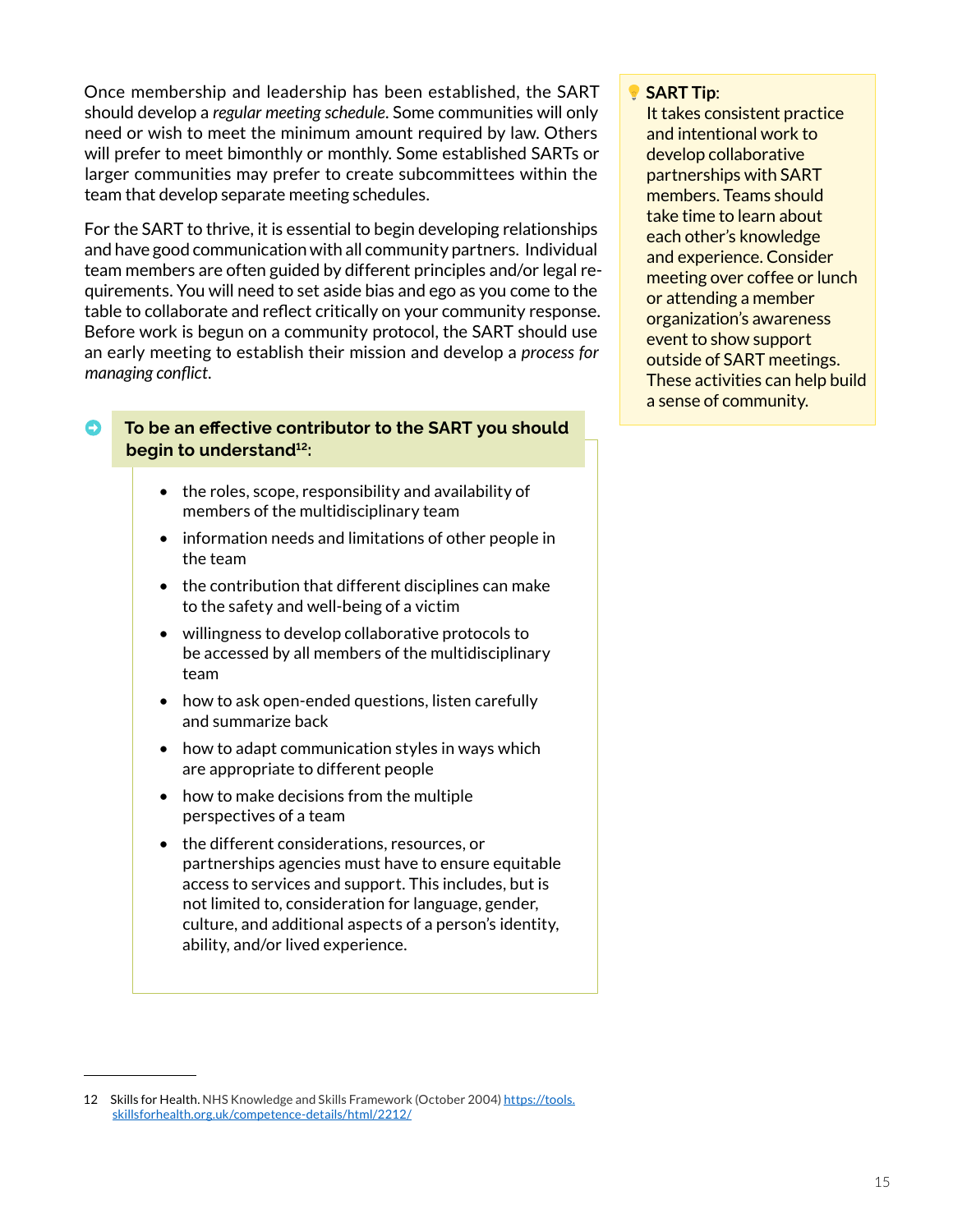<span id="page-15-0"></span>

It takes more than an agenda and a set meeting time to develop a cohesive team. To be successful, individuals must be willing to **work as a team** to achieve a shared goal. Team mission statements can provide members with clear direction and purpose. Developing a strong mission statement for your SART may require that you consider and define core values or guiding principles for your group. Those values can then be incorporated into an action-oriented mission for the team. For example, team values could include the following<sup>13</sup>:

- $\bullet$  Upholding victims' privacy and confidentiality
- $\bullet$  Pursuing justice for victims and the community
- ➡ Honoring cultural, physical, mental, emotional, and language needs of victims
- $\bullet$  Valuing victims' voices within the criminal justice system
- Remaining professional and innovative
- Working openly and collaboratively
- **O** Treating everyone with respect
- ➡ Working to improve the response to sexual violence at individual and systemic levels

#### *San Diego SART Mission Statement*

To improve the provision of services to victims of sexual assault by providing sensitive, efficient, interdisciplinary services and to ensure accurate evidence collection to promote the apprehension and prosecution of perpetrators.

#### *Wichita SANE/SART Mission Statement*

The purpose of the Via Christi Regional Medical Center Wichita Vicinity SANE/SART Program is to facilitate a community-based collaborative response to all victims of sexual assault by providing immediate and follow up medical, advocacy, and criminal justice services in an ethical and compassionate manner.

<sup>13</sup> Sexual and Wife Assault Project, 2002, *[Halton Community Response Protocols for Sexual](http://www.josephbranthospital.ca/workfiles/Outpatient%20clinics-program/HaltonCommunityResponseProtocolforsexualassaultanddomesticviolence.pdf)  [Assault and Domestic Violence](http://www.josephbranthospital.ca/workfiles/Outpatient%20clinics-program/HaltonCommunityResponseProtocolforsexualassaultanddomesticviolence.pdf)*.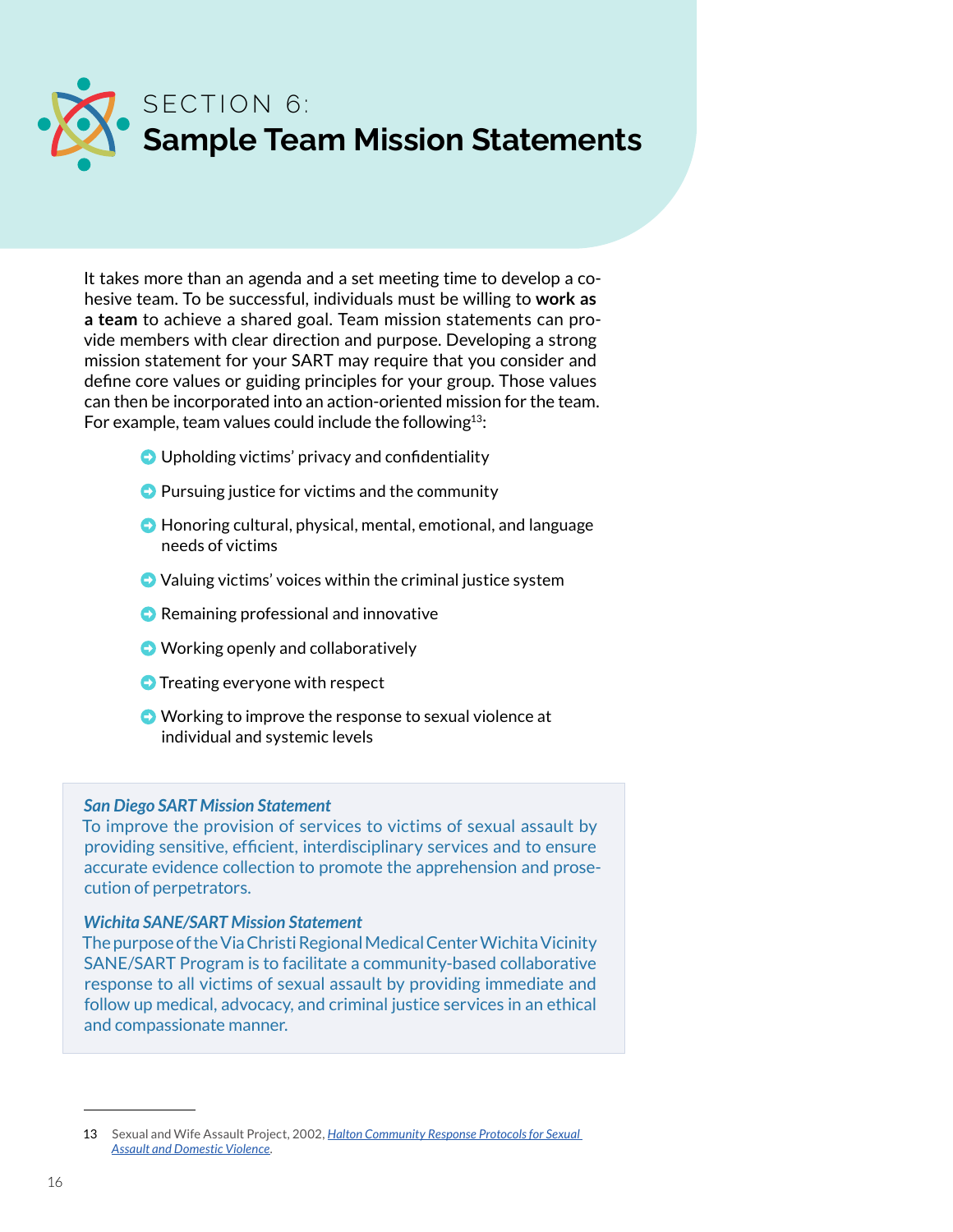<span id="page-16-0"></span>

Individuals from various disciplines are often guided by different principles, goals, and/or legal requirements. For instance, advocates from sexual assault programs have the legal duty to keep the survivor's information confidential and cannot disclose information without their consent. Conversely, law enforcement officers do not have the same confidentiality requirements. Despite the differences in roles, these two disciplines are brought together by focusing on supporting the survivor's overall safety and wellbeing.

The distinct roles, responsibilities, and perspectives of each team member are vital to the team's overall success. It is the diversity in perspectives that make SARTs a potential place for effective and innovative problem solving<sup>14</sup>. However, if team members are not able to respect each other's perspectives or navigate disagreement, the team's progress can become stagnant and ineffective. Building trust, healthy communication structures, and commitment to managing conflict are the keys to unlocking the team's potential for success.

#### **Team Building**

Teams should not expect to immediately have the trust and communication structures needed to achieve their goals or to be an effective collaboration. Building great teams requires both work and time.

- $\bullet$  Identifying values and a mission before getting to work will help create a foundation to deal with conflict when it occurs.
- $\bullet$  Team members should be consistently present at meetings and try to spend time getting to know one another.
- $\bullet$  Rotate meeting locations when possible and practical.
- Agencies should schedule on-site visits to begin learning about the culture, limitations and environment of other team partners.
- $\bullet$  Ask team members to discuss their perceptions of each other's organization. Then have them describe their own organizations. Begin to separate fact from stereotype.
- $\bullet$  Encourage equity within the team by creating a structure where SART members have equal voices in decision making. How and when are decisions made by the team? Do all members need to be present and does there need to be a timeline or voting process? Can discussion take place over email or does it need to be in the meeting itself? How does the team lean on their values and/or state laws when there is disagreement?

<sup>14</sup> Baker, D. P., Day, R., & Salas, E. (2006). Teamwork as an essential component of highreliability organizations. *Health services research*, *41*(4 Pt 2), 1576–1598. https://doi. org/10.1111/j.1475-6773.2006.00566.x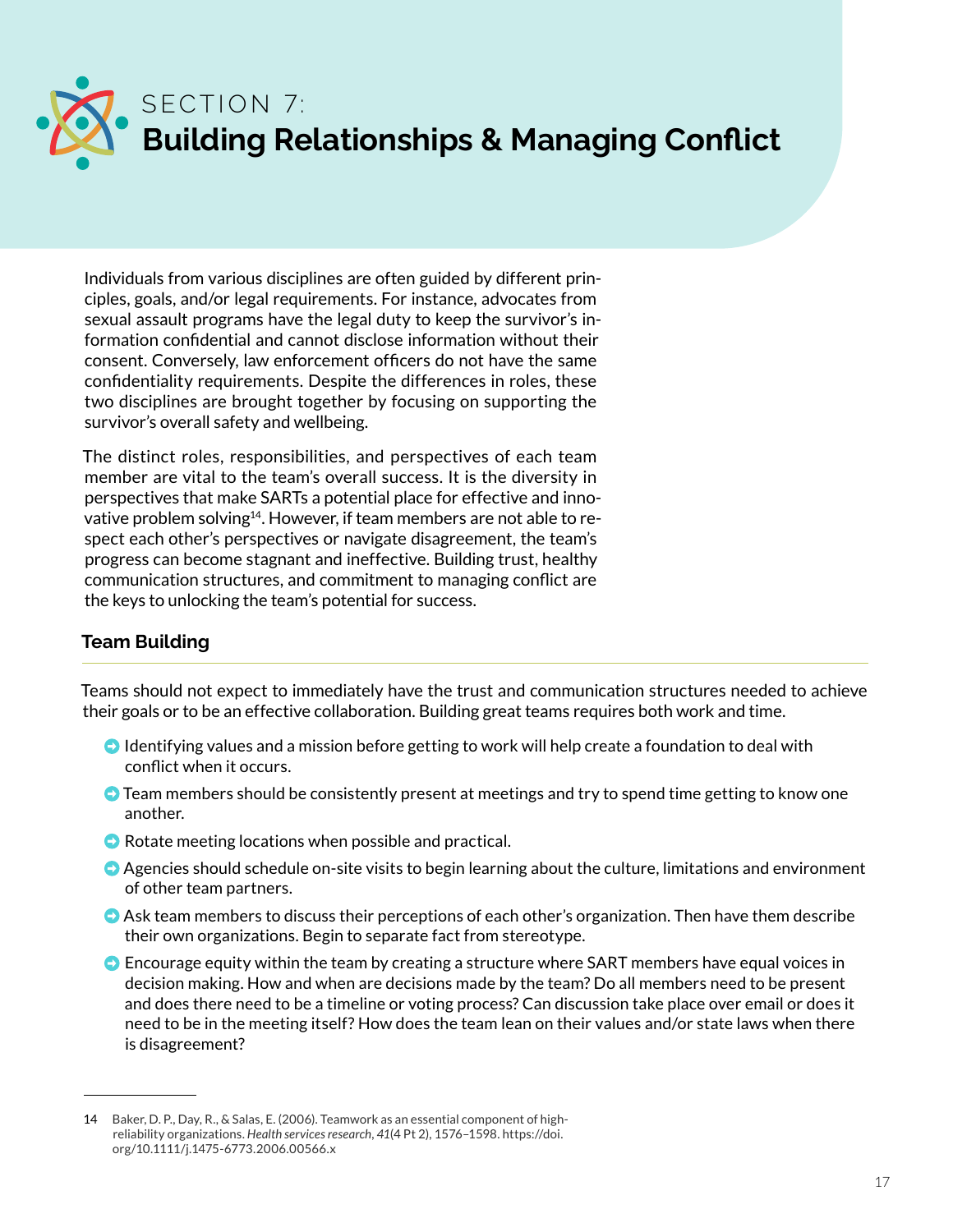#### **Conflict**

Teams should expect conflict, and learn how to channel it effectively. Conflict can be a source for growth when it is communicated and addressed in a productive manner. Productive conflict focuses on identifying or solving problems, and involves a willingness to teach, as well as an openness to listening and learning.

Handling conflict<sup>15</sup> and difficult discussions is not just the responsibility of the leader of a team. Everyone attending the meeting is responsible for creating a team environment in which conflict is expected periodically and handled constructively. Constructive conflict takes place in a setting that values cooperation more than competition and requires a broad base of active participation among those attending the meeting.

#### ➡ **Ground Rules for Individuals**

- Respond to one another's ideas in a manner that shows everyone's ideas are valued.
- Make open, honest, accurate and complete communication an on-going aim.
- Work to understand both the position and the frame of reference of those who disagree. Use good listening skills such as paraphrasing and clarifying feedback.
- Be critical of ideas, not persons.
- Do not confuse rejection of one's ideas and opinions with personal rejection.

#### ➡ **Ground Rules for Facilitators and Leaders**

- Ensure that there are several rounds of discussion or exchanges of ideas.
- Encourage efforts to combine differing ideas into a new position.
- Support participation from all members. Discourage domination of the discussion by only a few voices.

Develop trust by being honest. State what you mean without being rude or abusive. Make it explicit within the team environment that people can both make mistakes and make decisions.

<sup>15</sup> Adapted from Scholtes, P., The Team Handbook, Joiner Publishing, 1988.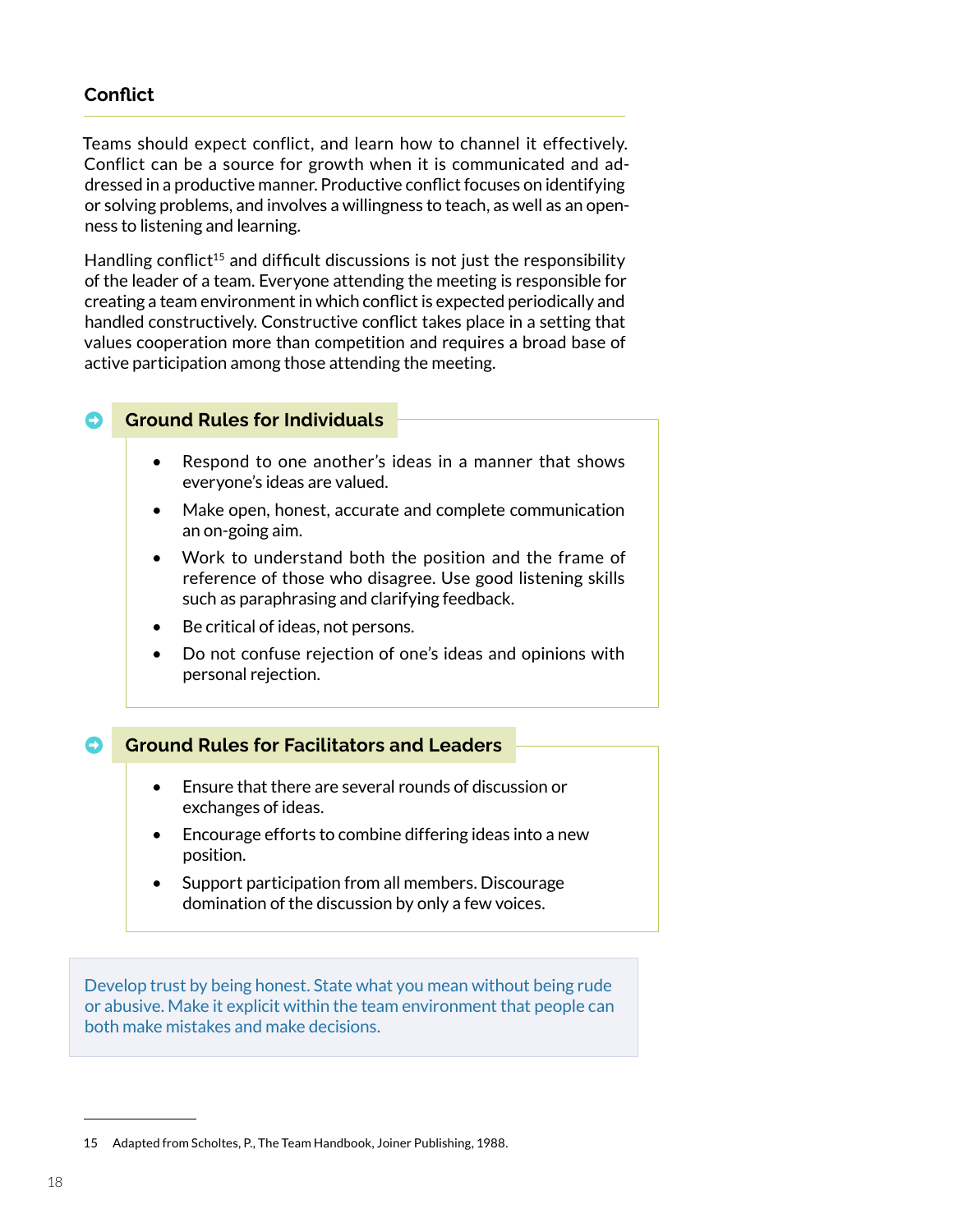#### **1** The team members themselves

Level of expertise and specialization; attendance; team leadership; team culture (e.g., mutual respect and trust; equality; resolution of conflict; constructive discussion; absence of personal agendas; ability to request and provide clarification; adaptability; personal development and training).

#### 2 **Team infrastructure and organization**

Regular meeting schedule; technology setup; clearly communicated roles and expectations; notices and reminders for meetings and action items sent out in advance; appropriate and accessible meeting room; preparation for meeting; organization during meetings; post-meeting coordination of services.

#### **3** Survivor-centered decision making

Having mechanisms in place to identify all cases/victims where discussion at SART is needed and consent is obtained; survivor-centered care (e.g., survivor's views and preferences are presented by someone who has met them or the survivor themselves if appropriate, and the survivor is given sufficient information and time to make a well-informed decision on their treatment and case); Ensuring that protocol and policy decisions are made giving thought to the impact on the survivor community as a whole.

#### **When faced with conflict<sup>17</sup>**

- Do not lose sight of the team purpose.
- Be respectful and ensure each contention is considered.
- Clarify the opposing point of view until you are sure you understand.
- If you have an opposing point of view, make sure to state it clearly.
- Once you have been heard, do not continue to restate your position.
- Remember that conflict within a team is natural and work toward a mutually agreeable resolution.
- Base resolutions on consensus, not abdication of responsibility or integrity.
- Reflect back on the values and purpose of the team when making a decision.

<sup>16</sup> Soukup, T., Lamb, B. W., Arora, S., Darzi, A., Sevdalis, N., & Green, J. S. (2018). Successful strategies in implementing a multidisciplinary team working in the care of patients with cancer: an overview and synthesis of the available literature. Journal of multidisciplinary healthcare, 11, 49–61. <https://doi.org/10.2147/JMDH.S117945>

<sup>17</sup> Adapted from *Forming an MDT to Investigate Child Abuse*. (1998). OJJDP. [https://www.ojp.gov/](https://www.ojp.gov/pdffiles1/ojjdp/170020.pdf) [pdffiles1/ojjdp/170020.pdf](https://www.ojp.gov/pdffiles1/ojjdp/170020.pdf)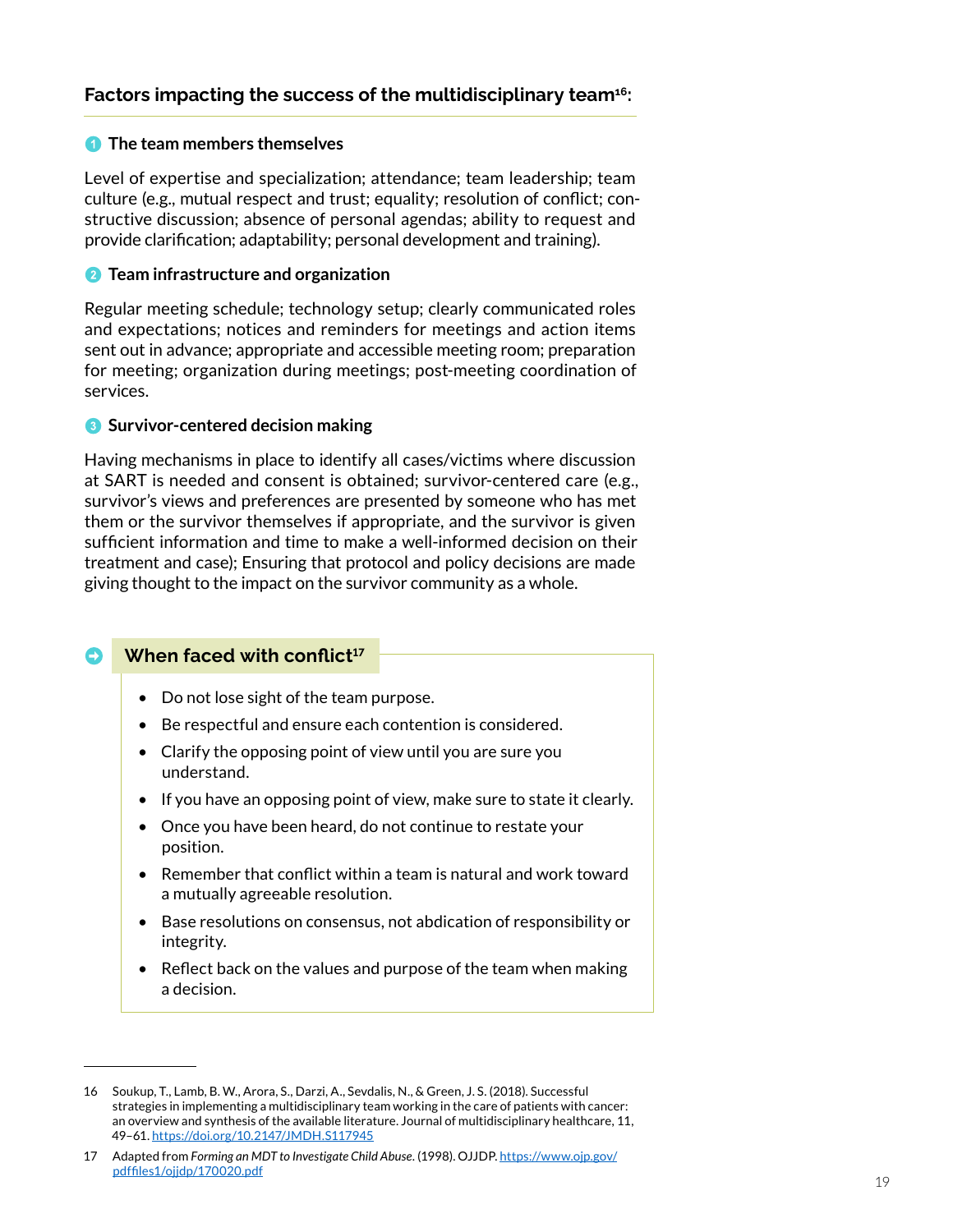<span id="page-19-0"></span>

A full agenda should be sent out prior to each meeting. This kind of consistency and open communication will contribute to trust-building within the team. Consider asking team members for agenda items ahead of each meeting, or developing a process to have a time for open discussion within each meeting.

#### ➡ **SART Agenda**

April 5th, 2021

10:30pm-12:00pm

- Welcome & Introductions
- Approval of March Minutes
- New Member Discussion
- Sub-Committee Updates
- Agency Needs
- Positive Feedback Sharing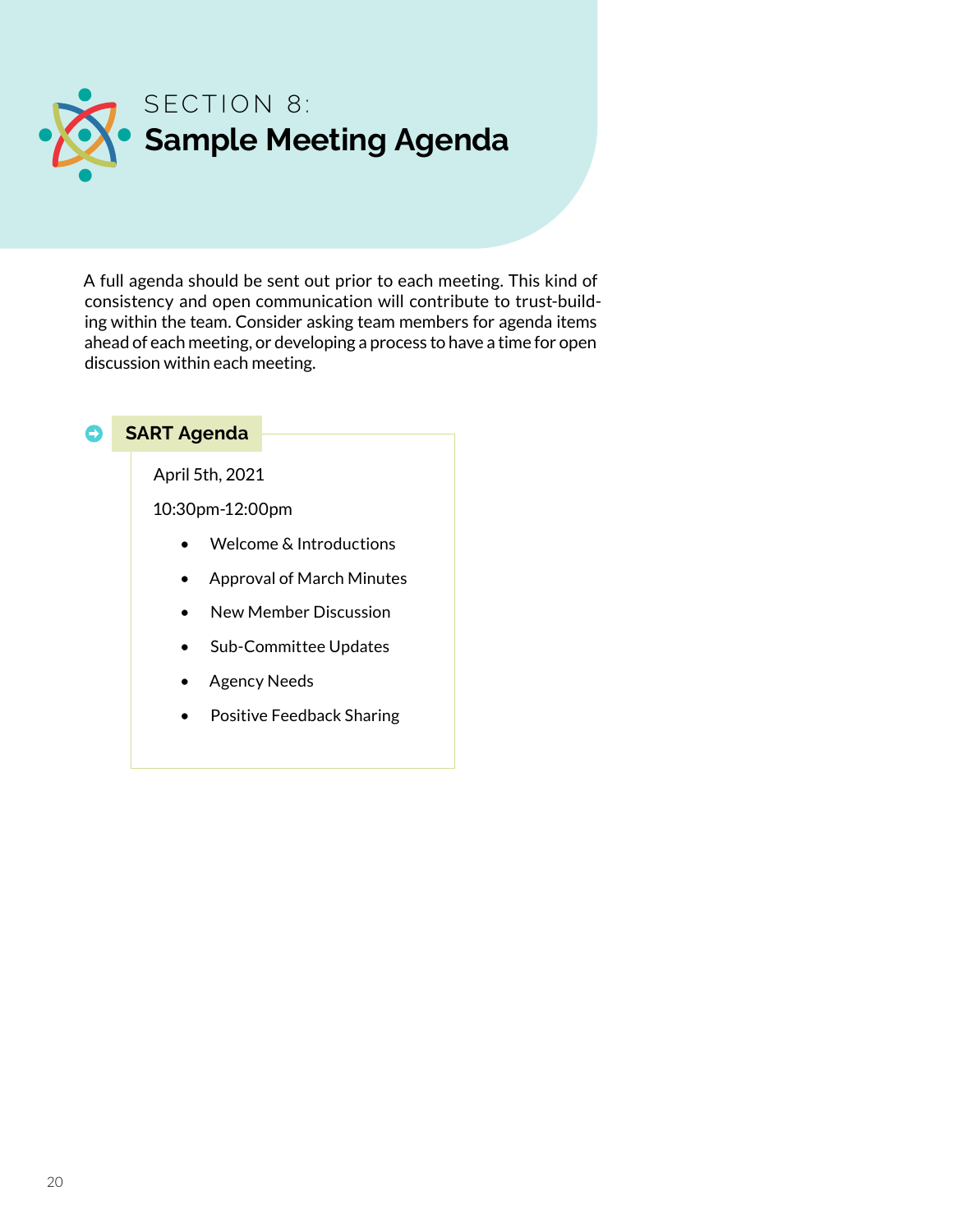<span id="page-20-0"></span>

While there are a number of requirements within the law to build into the protocol, depending on the size of your community and SART, it may not need to be an overly complex document. For communities of smaller size with limited resources, the options and action steps for service delivery, interagency communication and referrals may be simple and straightforward. For larger counties with multiple agencies or regional SARTs, your team should develop a protocol that accounts for agency service areas, jurisdictions, capacity and current best practices.

Written protocols should be reflective of the **day-to-day practices** of the team. Although each partner agency will have its own internal policies and procedures particular to its mandates, the written protocol is designed to document how the various partner agencies individually respond and work together to coordinate the intervention, treatment, investigation and prosecution efforts for adult sexual assault cases. The protocol can and should change as state law, best practice and needs shift.

#### The purpose of the written protocol is

*"to ensure coordination between all agencies involved in sexual assault cases, to increase the efficacy of response, and to minimize survivor traumatization. The response team shall provide the protocol to each agency in the county that responds to disclosures of sexual assault."18*

The new law outlines the following required elements for each county protocol:

### ➡ **Elements for responding collaboratively to each crime and victim:**

- *(1) the procedures to be used in investigating and prosecuting cases arising from a report of sexual assault;*
- *(2) interagency information sharing, in accordance with state and federal law, to ensure the timely exchange of relevant information and enhance the response to survivors;*
- *(3) the location and accessibility of sexual assault forensic examinations;*
- *(4) information on the availability of and access to medical care when the care is clinically indicated;*
- *(5) a requirement to ensure survivors are offered access to sexual assault program advocates, as defined by Section 420.003, Government Code;*
- *(6) information on the availability of and access to mental and behavioral health services;*
- *(7) a requirement to ensure that relevant law enforcement agencies notify survivors in a timely manner regarding the status of any criminal case and court proceeding;*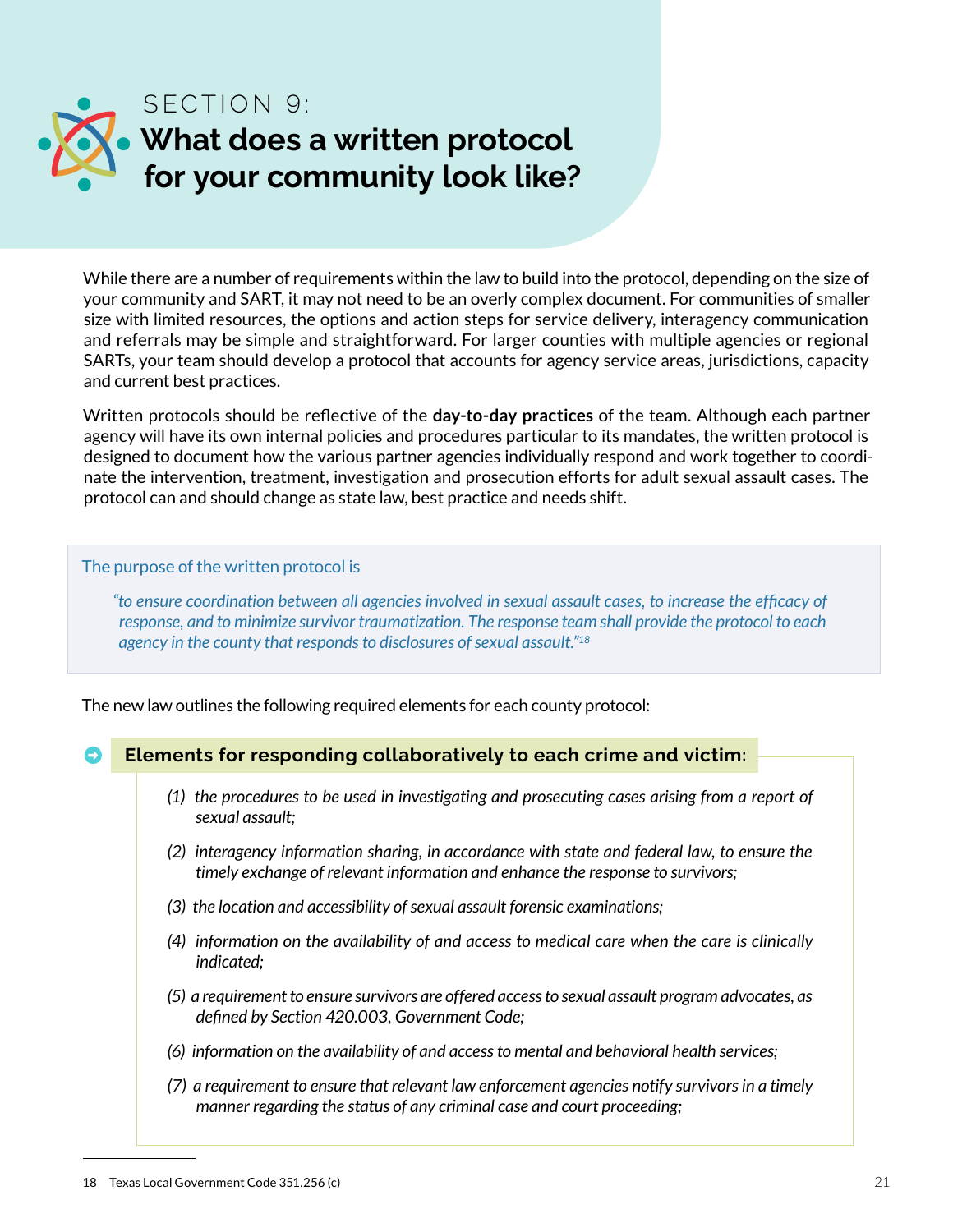#### ➡ **Elements for ongoing needs assessment and quality improvement:**

- *(8) an assessment of relevant community trends, including drug-facilitated sexual assault, the incidence of predatory date rape, and sex trafficking;*
- *(9) a biennial evaluation through sexual assault case reviews of the effectiveness of individual agency and interagency protocols and systems;*
- *(10) at least four hours of annual cross-agency training on the dynamics of sexual assault for response team members participating in the quarterly meetings as required by Section 351.254(c); and*
- *(11) procedures for addressing conflicts within the response team and for maintaining the confidentiality of information shared among response team members as required by law.*

The law requires that the team prioritize certain things when developing their protocol. These priorities include considering the crime victims bill of rights in Chapter 56A of the Code of Criminal Procedure, and the health and safety of survivors. Decisions made on policy or protocol should be made with these rights and responsibilities in mind.

**SART Tip:** It is important to think critically about how each agency determines and assesses if the protocol is prioritizing the survivor's rights as well as their health and safety. Communities can unintentionally create protocols that lead to re-traumatization. Protocols should include mechanisms and practices that center the survivor's needs, rather than the priorities of the agency.

Examples of existing SART protocols from other communities can be found in the appendices. The written protocol for each agency or disciplinary response should be detailed and include information on timeline and action steps. These are often developed by having each agency identify what its responsibilities and action steps are when interacting with a victim. Some communities prefer to transform their protocols into pocket cards for various first responders to carry with them, and include important phone numbers and other information.

*"The purpose of writing a multiagency protocol is to help define the roles and responsibilities of each agency as it responds to the needs of the victims. It is essential to remember that each community differs from others, and development of a protocol for one community is not necessarily a sufficient protocol for another community. There is no "cookie cutter" approach that works for everyone" (Virginia SART Protocol)*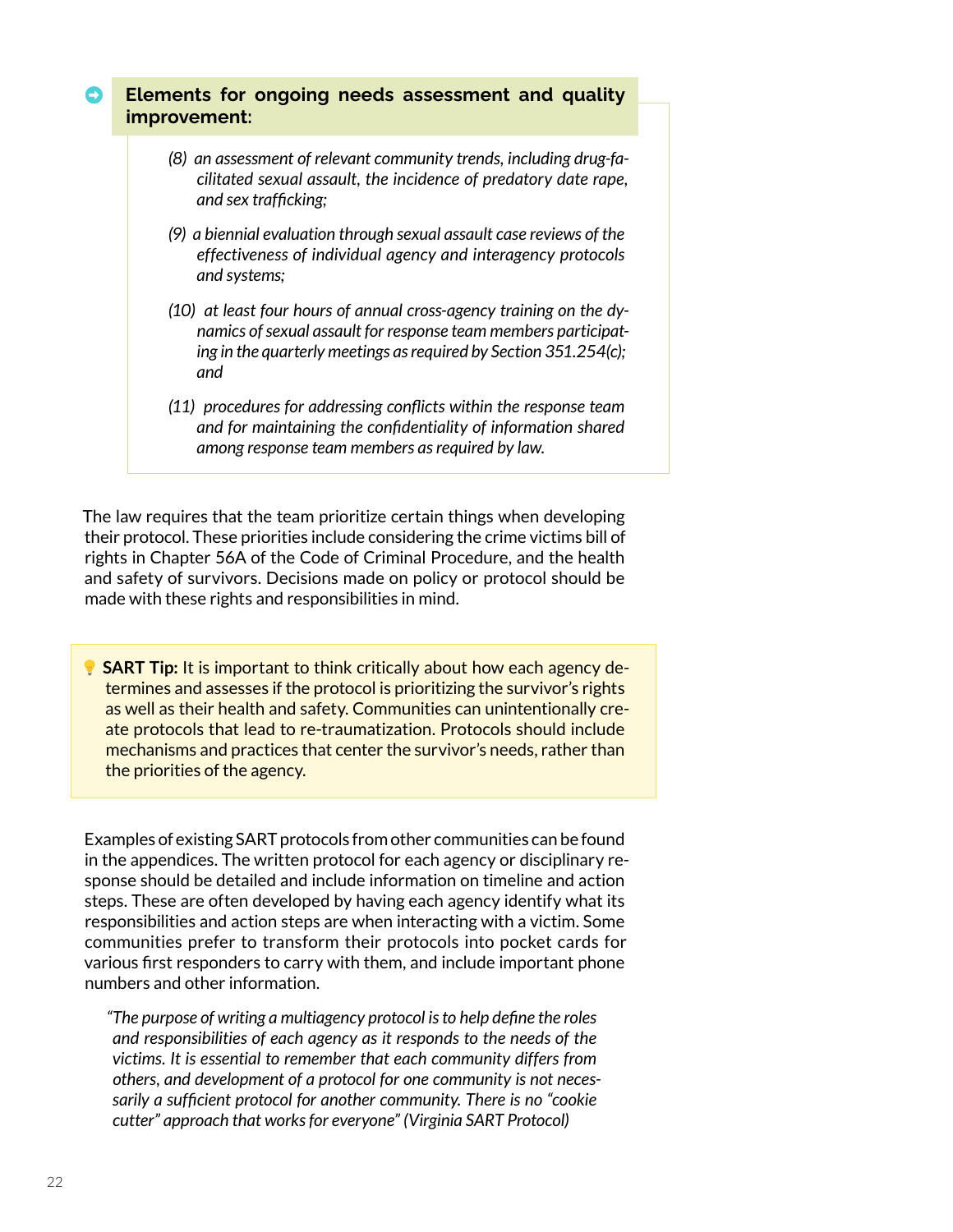The following excerpt is from the Santa Clara County SART protocol<sup>19</sup>, developed in 2019, and shows just a small portion of one discipline's role in the response.

#### *Law Enforcement Response*

#### *I. INITIAL INTERVIEW*

*A. The officer who responds to a call of sexual assault should contact the reporting party and attempt to determine whether a crime has occurred. lf the reporting party is also the victim, the officer should assess the immediate safety and/or medical needs of the victim and respond appropriately.*

*B. The officer shall explain the benefits of having a sexual assault advocate present, offer to contact a sexual assault advocate, and offer to have the sexual assault advocate present during the interview. Officer shall inform the victim of their right to have an advocate per PC 679.04.*

*C. To have a sexual assault advocate respond in- person, 24 hours a day, an officer should call:* 

- *1. YWCA Silicon Valley for all North and Central County jurisdictions at 1-800-572 2782; or*
- *2. Community Solutions for South County jurisdictions at 1-877 -363-7238*
- *3. See advocate section for defined jurisdictions*

*D. Using a trauma-informed approach, the initial interview of the victim should consist of questions to determine what occurred, the identity of the suspect(s), the identity of possible witnesses (first disclosure witnesses included), if a BOLO (Be On The Lookout) needs to be broadcast, and any potential evidence that needs to be collected.*

*E. Whenever possible, the initial interview with the victim should be recorded in accordance with department policy. Body cams must not be activated in hospital facilities without permission from the victim and Sexual Assault Forensic Examiner (SAFE).*

*F. lf the officer determines a crime occurred, the officer shall submit a written report documenting their actions, as well as the victim's initial statement. The site of the crime, or the origin of the crime (such as with a kidnapping), determines the jurisdiction of the case. The initial report can be forwarded to the appropriate jurisdiction for investigation.*

<sup>19</sup> Santa Clara County SART Protocol. (2019). [https://www.sccgov.org/sites/owp/gbv/Documents/SA/SCLARACOUNTY\\_](https://www.sccgov.org/sites/owp/gbv/Documents/SA/SCLARACOUNTY_SEXUALASSAULTPROTOCOL_FINAL_Sep2019.pdf) [SEXUALASSAULTPROTOCOL\\_FINAL\\_Sep2019.pdf](https://www.sccgov.org/sites/owp/gbv/Documents/SA/SCLARACOUNTY_SEXUALASSAULTPROTOCOL_FINAL_Sep2019.pdf) Used with Permission.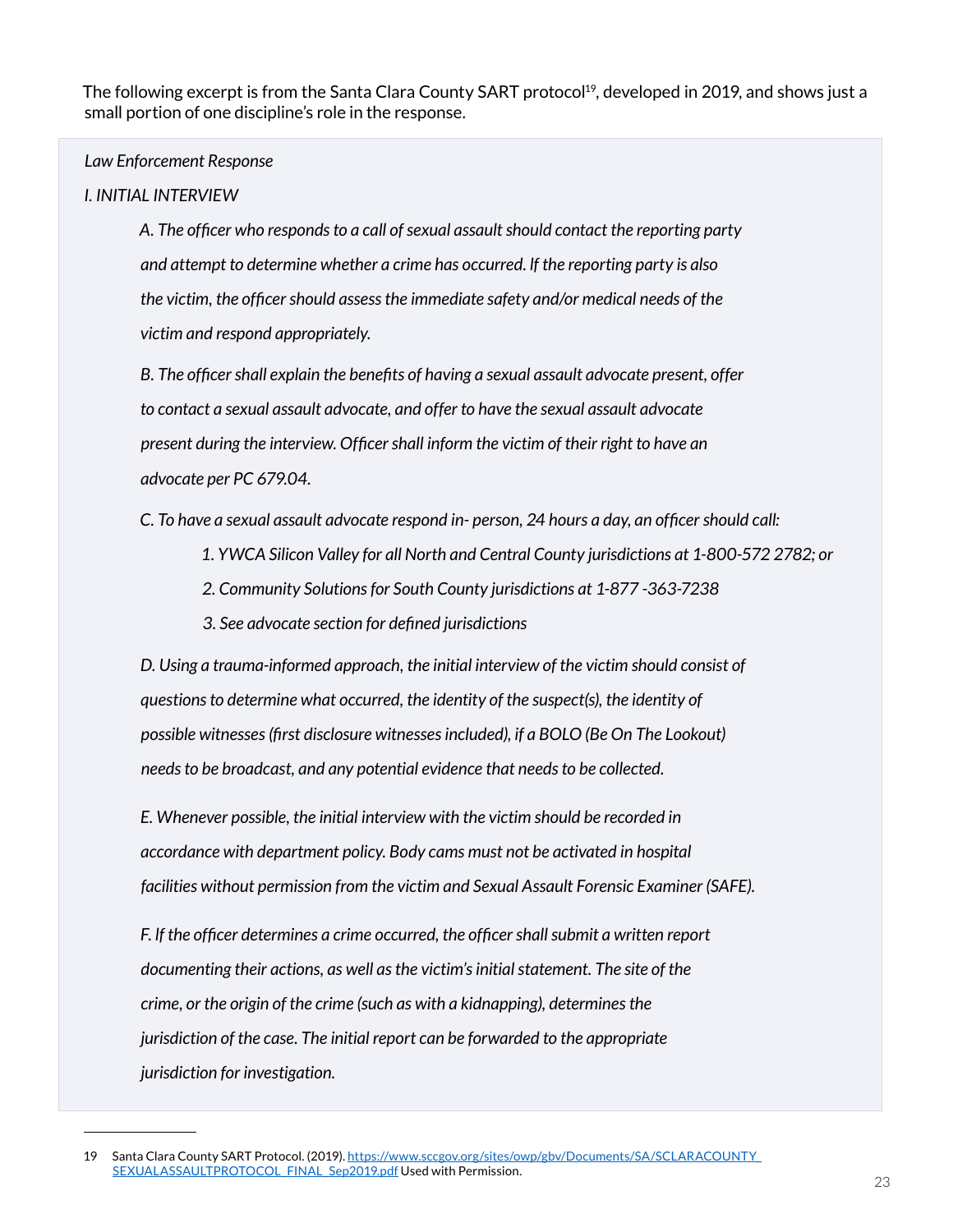*G. The officer should explain 293(a) PC - Confidentiality - and complete the appropriate form. Juvenile Victims should always be listed as confidential.*

*H. ln situations where the victim is in immediate or present danger, the officer shall request an Emergency Protective Restraining Order (EPRO) application.*

- *1. During normal court hours, the officer should call the Family Court at (408) 534- 560L and ask to speak to a judge, who is available to process an EPRO.*
- *2. After 5:00 p.m. on weekdays, weekends, and holidays, the officer should call County Communications at (408) 299-25OL and ask for the Duty Judge to call back. The officer should leave the phone number where they can be reached. lf the Duty Judge is not available, the officer should ask to speak to another judge.*
- *3. Upon obtaining an EPRO, the officer must take the following FIVE actions:*
	- *a) Serve the order on the restrained party. An officer is to make a reasonable attempt to serve the restrained party. lf they are present or can be readily contacted, serve the order and complete the Proof of Service on the form. Document if and how the order was served in the police report.*
	- *b) Give a copy to the Protected Person.*
	- *c) File a copy with the Court. Once an EPRO is issued, it is the responsibility of the law enforcement agency to promptly file the EPRO with the Family Justice Center Courthouse at 201 N. First Street, San Jose, CA 95113.*
	- *d) Enter the order into the Department of Justice's computer database.*
	- *e) Copies of the EPRO should be distributed as follows:*

*(1) Original- Court*

- *(2) Yellow Restrained person*
- *{3} Pink Protected person*
- *(4) Goldenrod Law enforcement agency*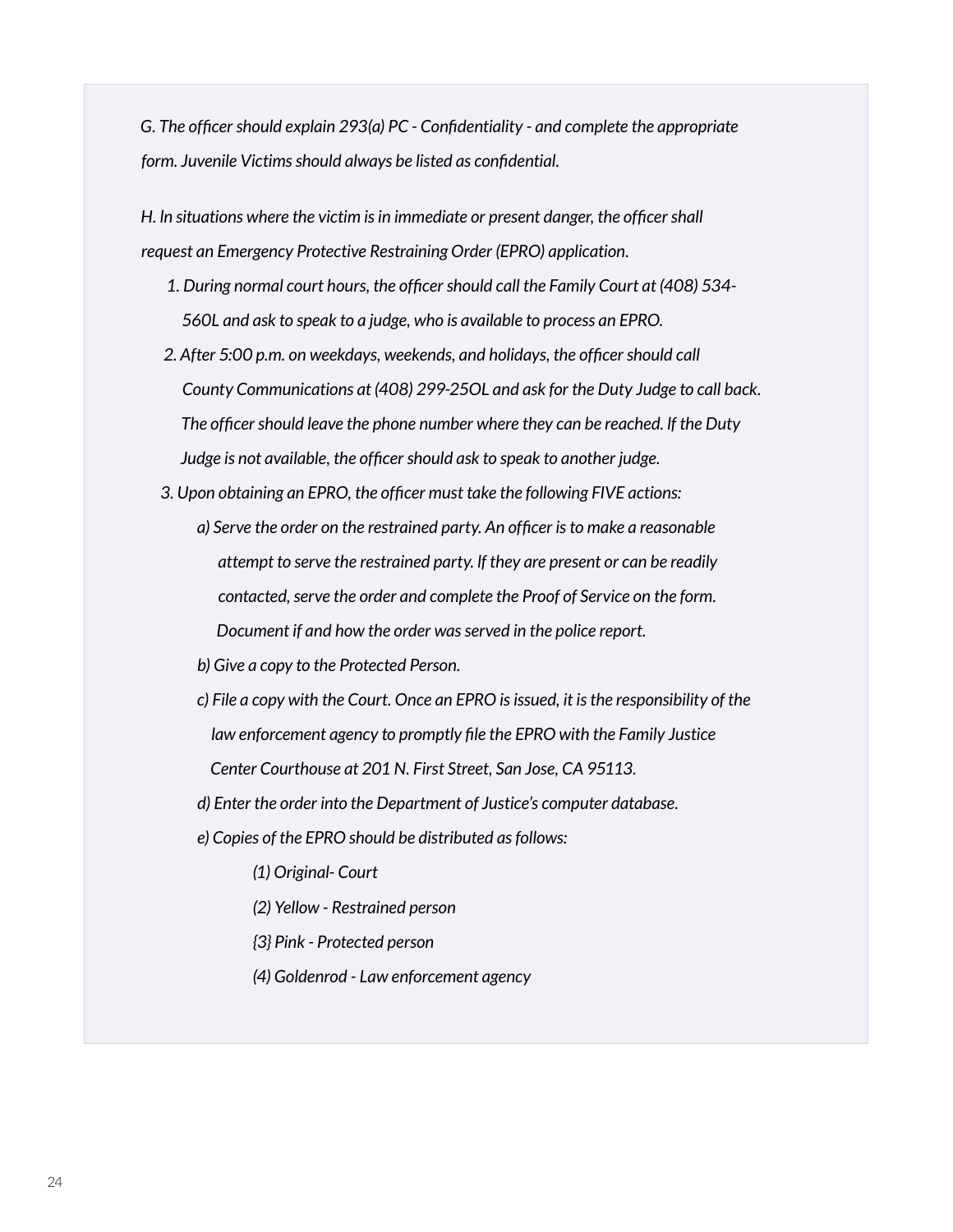<span id="page-24-0"></span>

**Privacy**: The right of an individual to have control over how their personal information is collected, used, and/or disclosed.

**Confidentiality**: Ethical or legal duty to ensure information is kept private and not disclosed (unless consent is given or legal mandates apply).

**Privilege**: The strongest level of legal privacy protection. It prohibits disclosure of information against someone's will in a court of law.

As of September 1, 2021, advocates that are employed by or who volunteer with a rape crisis center are able to offer qualified privilege protections for sexual assault survivors<sup>20</sup>. This means that there are very few circumstances in which the survivor's information can be shared without their written consent.

In addition to the Texas laws that govern confidentiality, there are numerous Federal privacy laws that impact the ability of rape crisis center advocates, mental health providers and healthcare providers to discuss a survivor's case without written consent. VAWA, VOCA, FVPSA, HIPAA, and FERPA are just a few examples. These various Federal and State laws will require SARTs to plan carefully for all client case reviews that they intend to do as a group. The Victim Rights Law Center has a developed a privacy toolkit for CCRs that teams may find helpful in this process $21$ .

SART meetings and documentation are exempt from Texas Open Meetings and Open Records Act requirements<sup>22</sup>. In addition, the conversations, information, documents, and records acquired by the response team are confidential and are not subject to subpoena or discovery and may not be introduced into evidence in any civil, criminal, or administrative proceeding, except that information, documents, and records otherwise available from other sources are not immune from subpoena, discovery, or introduction into evidence solely because that information or those documents or records were presented during a response team meeting or maintained by the response team<sup>23</sup>. This is intended to facilitate honest and open discussion amongst the team and allow for flexibility in communication. However a report or compilation of data produced by the team that does not contain any personally identifying information of a survivor, such as the biennial report to the county, is subject to the Open Records Act.

<sup>20</sup> Texas Government Code Section 420.071

<sup>21</sup> Victim Rights Law Center. 2016. Privacy Toolkit for CCRTs. <http://4e5ae7d17e.nxcli.net/wp-content/uploads/2021/01/CCR-Toolkit.pdf>

<sup>22</sup> Texas Local Government Code Sec. 351.258

<sup>23</sup> Texas Local Government Code Sec. 351.258 (e)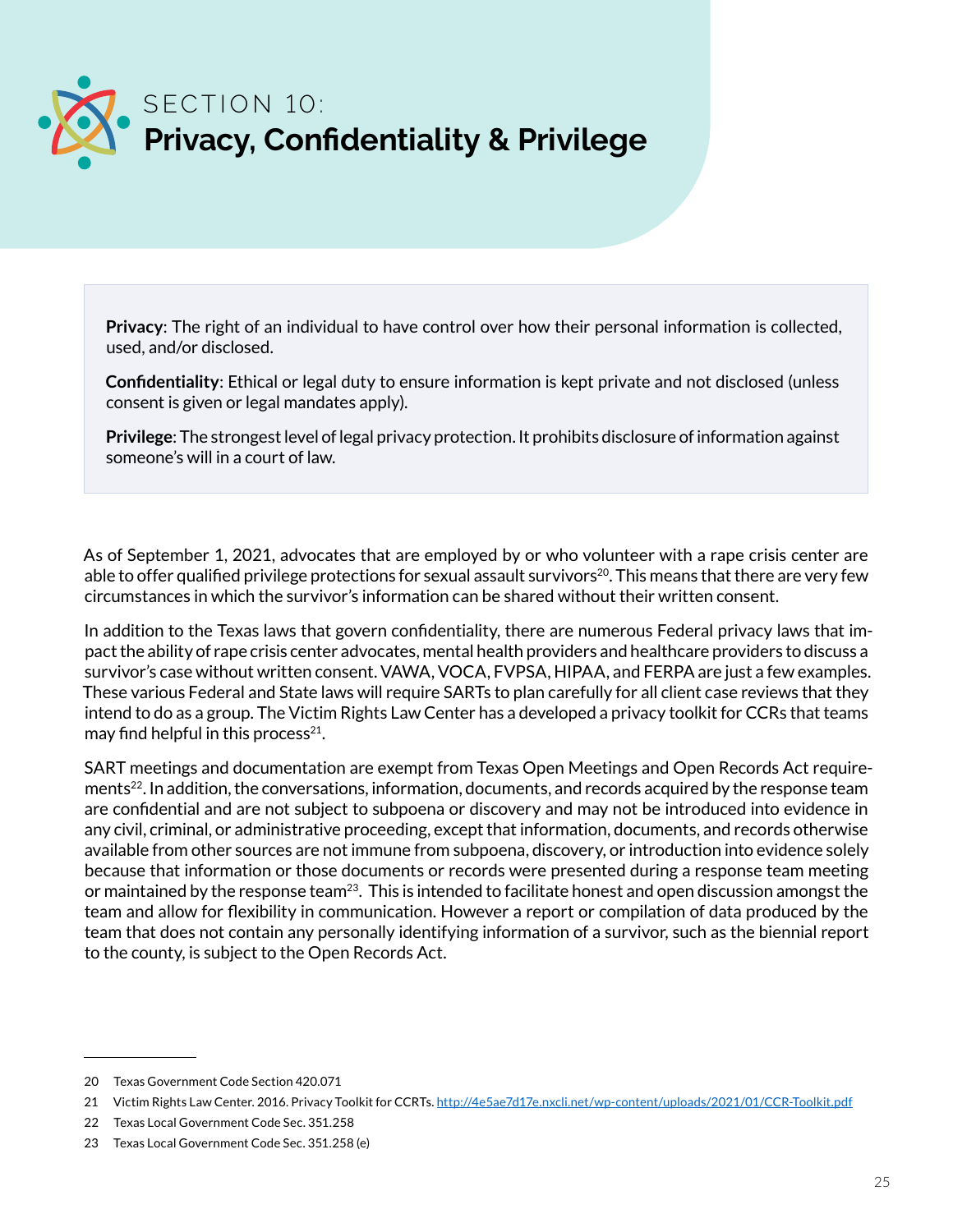<span id="page-25-0"></span>

SB476 asserts that response teams are tasked with strengthening the community's coordinated response to sexual assault, minimizing survivor traumatization, and enhancing health and judicial outcomes for adult sexual assault survivors. As you read the statute, you may notice that the work of SARTs is ongoing. Even when a protocol for coordinated response has been developed, the team's job is not "done" because at the core of an effective SART is an understanding that there is always room for growth.

Case reviews are one of the mechanisms that response teams can use to assess and improve the effectiveness of their response to adult survivors of sexual assault. While each agency may have its own method of assessing its response, SARTs provide an opportunity to evaluate the effectiveness of response from multiple perspectives.

#### ➡ **Benefits of case reviews include:**

- gaining a deeper understanding of the roles and responsibilities of different professionals and agencies that respond to adult survivors of sexual assault within the community
- identification of successful practices
- identification of gaps or barriers
- trust and rapport building among team members
- opportunities to enhance sexual assault response policies and protocols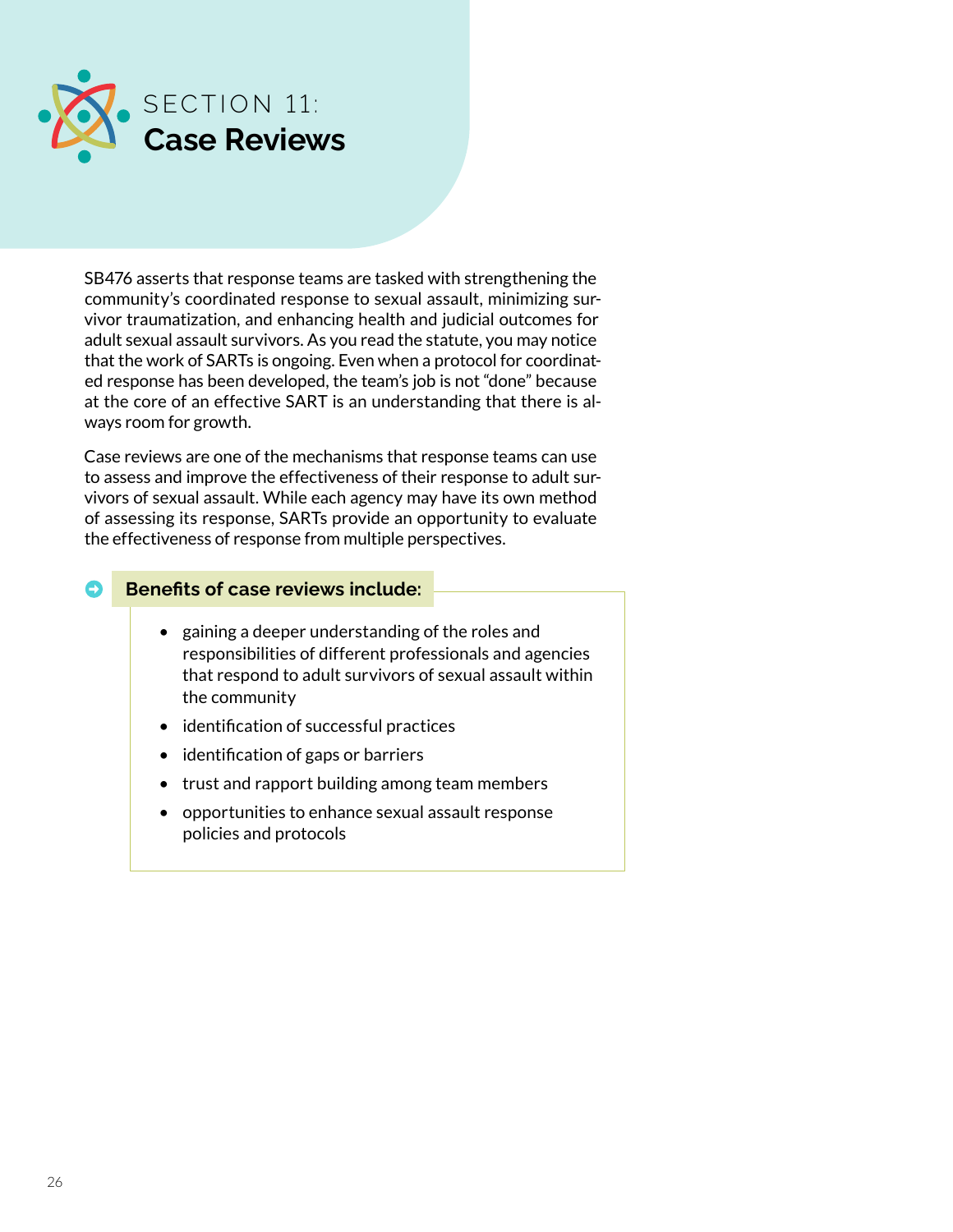#### **Case Review Requirements**

#### **Purpose:**

While case reviews can serve many purposes, the law requires that case reviews be used to evaluate the effectiveness of individual agency and interagency protocols and systems.

Intentional planning is vital to ensure case reviews are effective and achieve their stated purpose. Before participating in case review, SARTs should consider:

#### 1 **Are there case review guidelines in place to mitigate dynamics within the group?**

Both new and existing teams are subject to power dynamics and community politics.

It can be difficult for team members to address inadequacies in response if they fear it will impact their relationship with that organization or the community. In addition, individual members must also be willing to participate in critical conversations regarding their own performance. Case reviews require honesty and transparency. Teams should not ignore power dynamics or assume that trust among members is inherent. If trust has not been adequately built among members, case reviews can cause tension or conflict, which can impact the teams' overall goals and the effectiveness of the case review. On the other hand, when team members have clear guidelines and understand each individual's roles and expectations for case reviews, it can mitigate those power dynamics and potentially increase trust and enhance collaboration.

#### 2 **Has the SART protocol been developed and implemented?**

Evaluation of protocols is one of the stated purposes for case reviews. SART protocols should be established prior to beginning case reviews. This allows members to evaluate if the protocol is responsive to the needs of adult survivors within the community.

#### **3** Is there a general awareness of each team member's organization, **role, and responsibilities?**

While case reviews can provide an opportunity for members to gain a deeper understanding of each agency's role, it is important for members to have a foundational knowledge of everyone's role prior to beginning case reviews. Awareness of each discipline's role improves the team's ability to identify and assess the effectiveness of their response.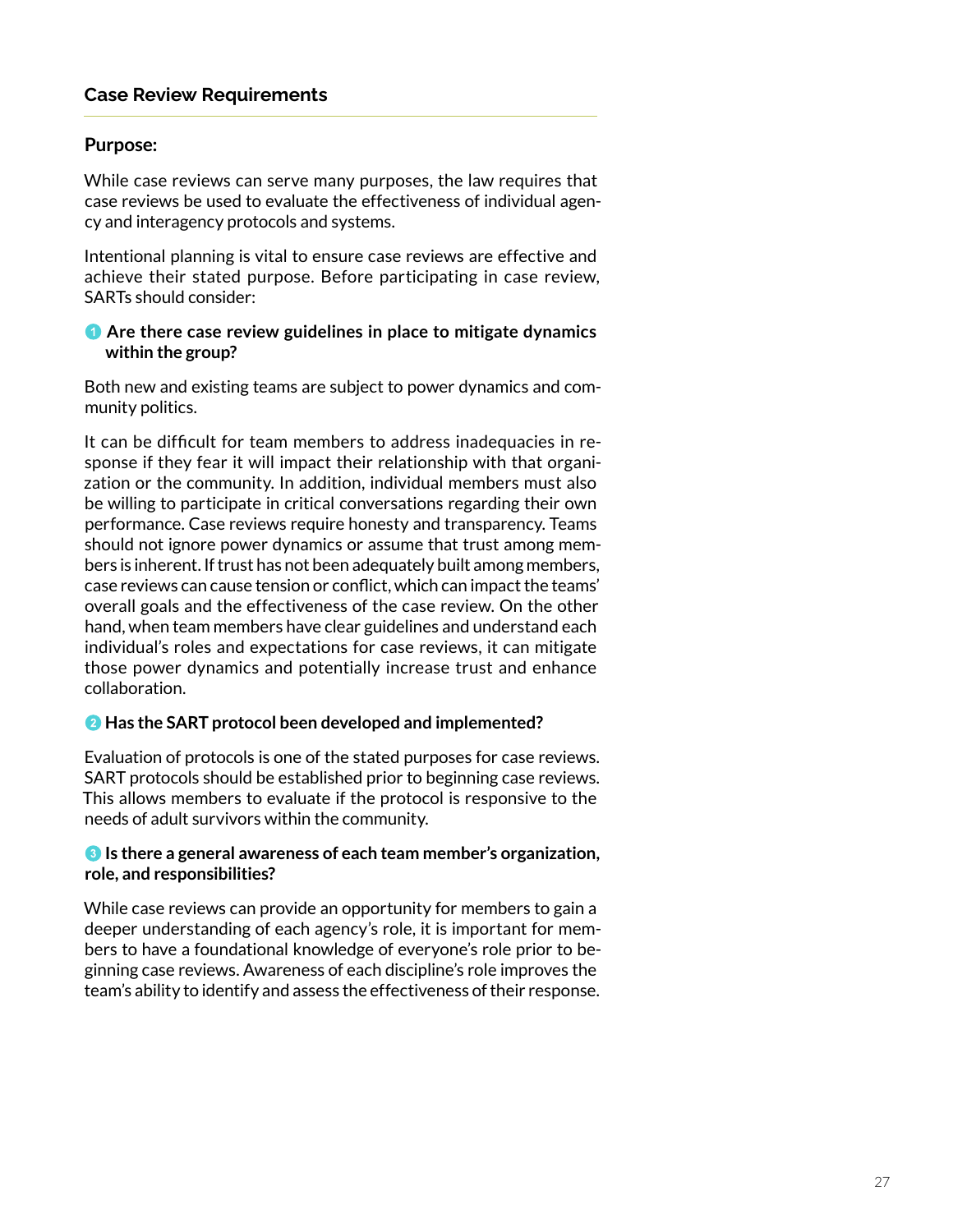#### **Consent for Case Review**

*Texas Local Government Code Sec. 351.258 (f) A response team may only review a sexual assault case of an adult survivor with the signed, written consent of the survivor.*

#### ➡ **The consent must specify:**

- the information or records covered by the release;
- the reason or purpose for the release;
- the person/s or agency/s to which the information is to be released.

Teams should develop a standardized release form for case reviews that meets the requirements of this chapter as outlined above\*. In addition, best practices for forms include:

- **Informed Consent:** Instructions for ensuring the survivor has informed consent prior to signing a release.
	- $\bullet$  This can include guidelines such as not asking for consent within the first 72 hours of receiving a sexual assault exam; risks and benefits related to releasing information; right to revoke their consent at any time.
- ➡ **Time-limited Release:** indicating the general timeframe in which the information will be released and date when the terms of the release expire.
- **Voluntariness:** Statement notifying survivors that the case review consent form is not tied to their willingness or ability to participate in the criminal investigation or receive services or support. Clearly outlining that their participation is voluntary and that they cannot be denied services or support if they choose not to sign the consent.

\*It is important to note that individual SART members may also have additional legal requirements prior to releasing information related to a survivor they served. For instance, Sexual Assault Programs that wish to actively participate in a case review of a survivor they served will need to plan in advance and obtain an appropriate release of information for each agency that will be present for the review.

Case reviews are only required to take place on a biennial basis, so it is **not necessary or appropriate** for the team to ask every survivor to sign consent forms for case review. It is good practice to develop a set of guidelines for selecting a case to review, scheduling the review well in advance, notifying agencies that are involved, and following up with the survivor to request any needed waivers. It is recommended that any case review request made to a survivor be done after the initial reporting and response period, when they have the opportunity to be more fully informed about the voluntary nature of the process.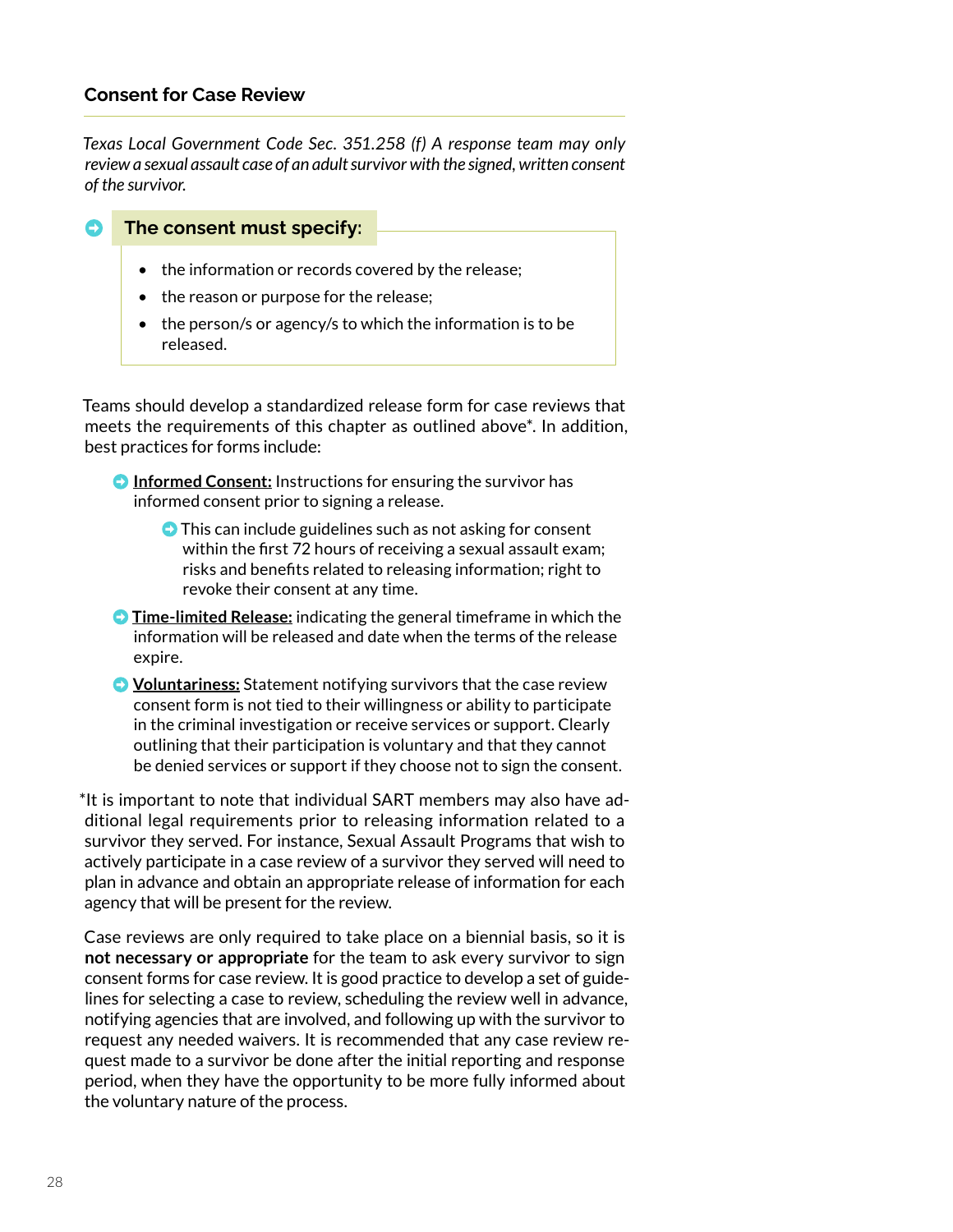#### **Q & A**

#### ➡ **Can we discuss cases without sharing reports or identifying information (when we don't have a release form)?**

It depends. You must be able to do so without putting the survivor's confidentiality at risk. Regular SART meetings can be a valuable space to receive **general** advice or consult with other professionals about challenges you are facing. There may be circumstances where members can ask questions without sharing case-specific information. However, if there is any risk of identifying the survivor or disclosing case-specific information without their consent, it is not appropriate for the discussion to take place<sup>24</sup>.

#### ➡ **Should all members be involved in case reviews?**

The members that are mandated by the statute should be involved or present in the case reviews. Additional members can be involved at the discretion of the team. Participation of additional members will need to be decided prior to receiving consent from the survivor. The consent form must accurately describe the individuals and/or organizations that will have access to the survivor's private information. When deciding whether or not to include an individual in case reviews consider: How will including this person enhance response to survivors? Does this person have a unique perspective that is needed to effectively evaluate this case? Could including this person negatively impact the survivor whose case is being reviewed?

#### ➡ **How can we identify which cases to review?**

SARTs should discuss processes for obtaining consent and different mechanisms to identify cases. Cases that are particularly challenging or that represent common themes in your community may be beneficial to consider. Team members can utilize follow-up meetings with the survivor to discuss options and assess if they'd like to learn more about having their case reviewed at a SART meeting. It is crucial that the process remain driven by the interests of the survivor, rather than the objectives of the SART.

#### ➡ **Are we using the case review process in order to evaluate our responses or to staff a case to disposition?**

The law states that the case review should be done to evaluate response protocols. However, it does not preclude a SART from utilizing case review to actively staff cases should they wish to do so or feel that their collaboration is strong enough to manage the communication.

<sup>24</sup> Iperen, J., & Pittenger, J. (2017). A SART coordinator's guidebook for case file review. Sexual Violence Justice Institute. MNCASA.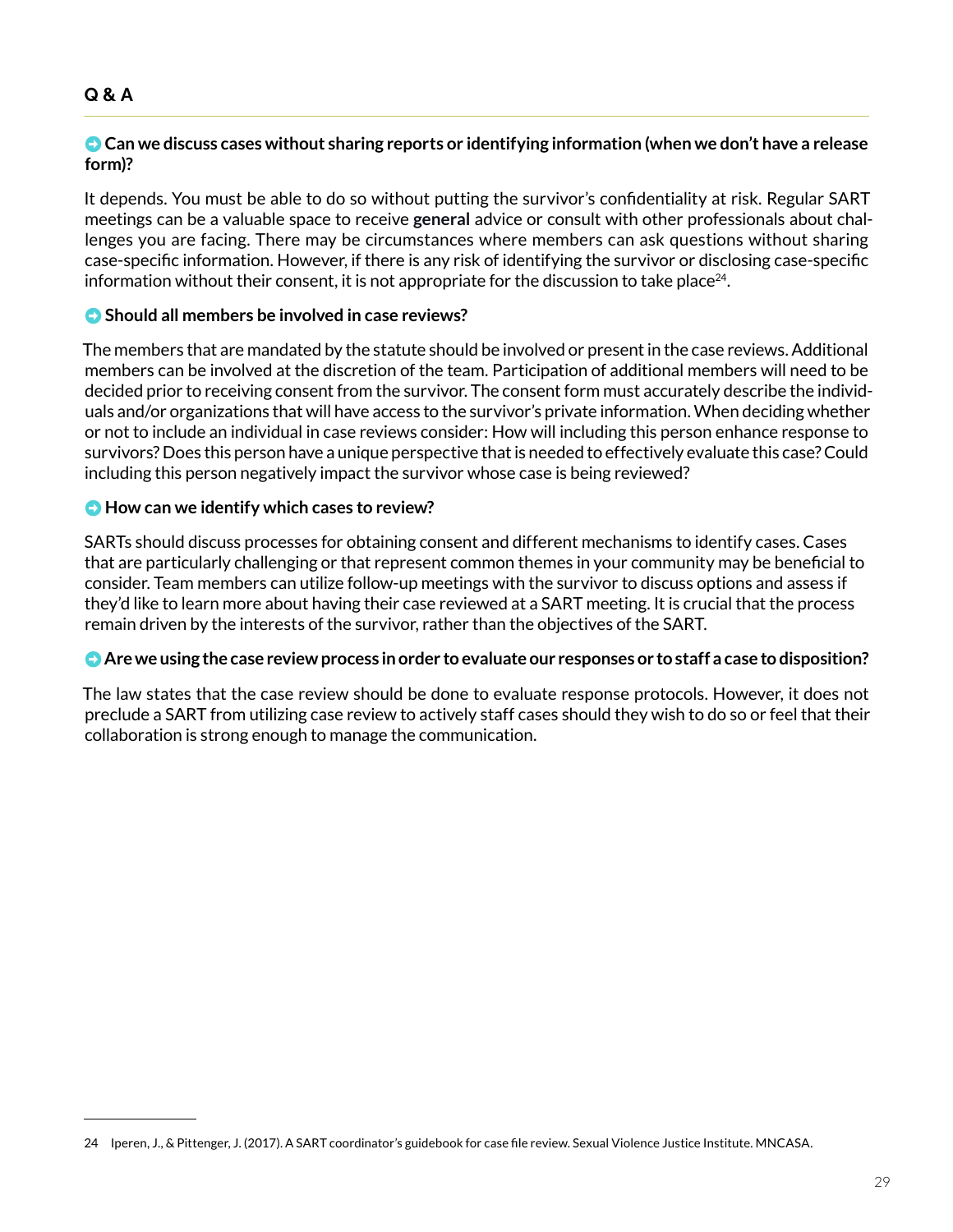<span id="page-29-0"></span>

While there are only 6 statutorily appointed members required by the law, it will be beneficial for the SART to consider what other agencies or individuals would strengthen their team and should be included. These may include any available forensic lab personnel, civil legal organizations or programs that serve domestic violence or human trafficking victims. Some communities are so large that they have multiple sexual assault programs, law enforcement agencies and forensic examiners. In these scenarios, all of those agencies whose primary role or mandate is to respond to adult survivors of sexual assault should be invited to the team.

#### **O** Survivors

Survivors of sexual assault who play an active role in advocacy can make an excellent addition to a SART. While many professionals live and work within the communities they serve, their knowledge and experience allow them to address sexual assault responses from a particular perspective. The same is true for survivors. Survivors can provide perspective on service delivery and system response without balancing other professional roles or responsibilities. Some professionals may have concerns about a survivor's ability to meaningfully contribute to SART discussions because they may not "understand" the roles of different professionals or the limitations of systems. This type of thinking reflects the kinds of barriers that often prevent communities from being able to effectively respond to sexual assault survivors in a trauma-informed way. Having survivors at the table strengthens the team because of their perspective on the community, service delivery, and the criminal justice system. They are able to provide a lens on service delivery and system response that no other team member can offer. While many SARTs would not be comfortable with including survivors, it is considered a best practice in the field as more teams across the country invite survivors to participate and provide feedback on processes and response.

#### ➡ **Community healing organizations**

Community Healing organizations are typically not formal mental health or rape crisis organizations, but they are organizations that members of their community trust. Many of these organizations have long histories of enhancing the health and wellbeing of the communities they serve. Many faith-based groups provide peer support and counseling for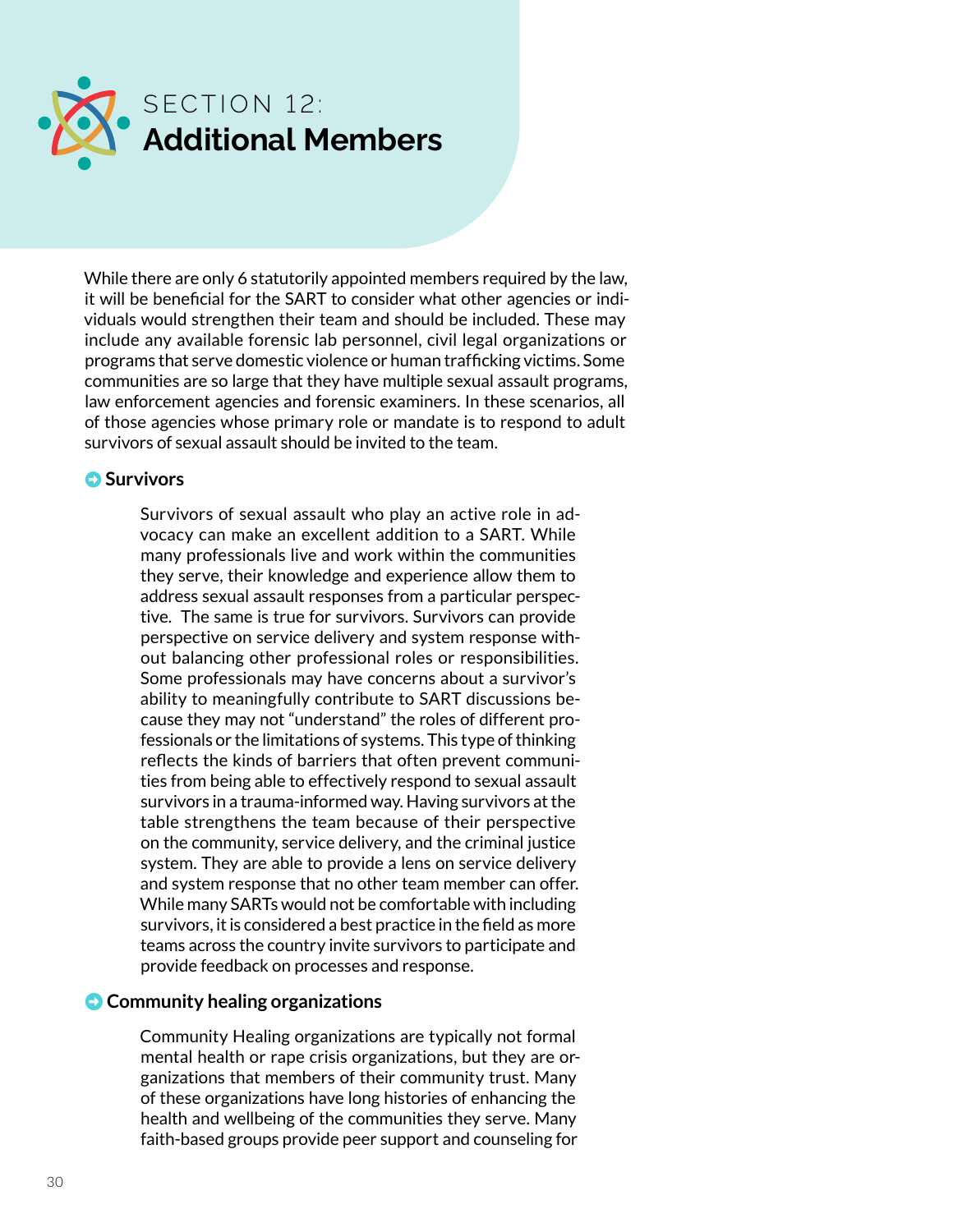survivors of interpersonal violence. Other programs may offer restorative justice practices that survivors can engage in should they be interested. Organizations like the YMCA or YWCA may offer low or no-cost counseling for victims, and should be considered for referrals in counties where they exist.

#### ➡ **Culturally-specific organizations**

It is important for SARTs to be aware of the demographics within their community. Most communities are comprised of cultural and/or linguistic groups. Connecting with culturally specific organizations helps illuminate gaps and barriers as well as lead to solutions that eliminate barriers and enhance response to survivors. There are formal culturally specific programs that support sexual assault survivors and other victims of crimes in the state of Texas, but there are also community organizations that provide culturally resonant services and support to individuals.

#### ➡ **Civil legal partnerships**

Civil legal partners like Texas Legal Services Center, Texas Advocacy Project, or Texas Rio Grande Legal Aid are often invited to the table due to survivor intersections with the civil legal process. Sexual assault protective orders are a good example of this. Adding expertise in this area to your team will strengthen the community's response to survivor needs.

#### ➡ **Domestic violence agency advocates**

The majority of sexual assault programs in Texas are considered dual–agencies, meaning they also serve domestic violence survivors. However, there are still a number of stand-alone sexual assault programs and stand-alone domestic violence agencies in the state. If your community does not have a sexual assault program, but does have a domestic violence program, it may be beneficial to consider outreach to that agency.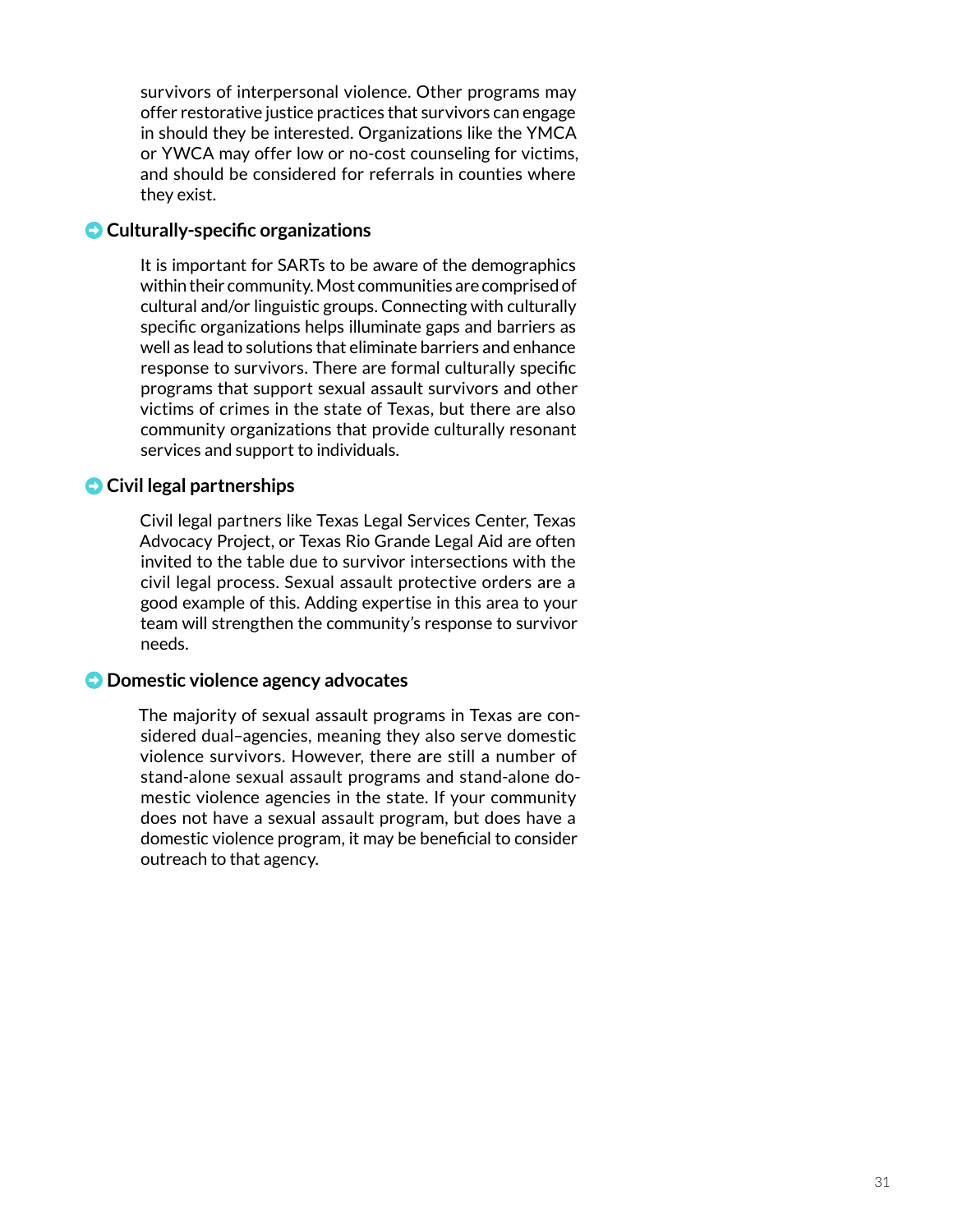<span id="page-31-0"></span>

That's fantastic! As of early 2021, only about 10% of Texas counties actively convene a SART. If you are one of the few, than you are ahead of the curve on compliance with this law. This is also a great opportunity to consider if your collaboration needs a reset or a refocus. We encourage existing teams to reach out to their County Commissioners, or vice versa, to begin the dialogue of integrating these new requirements into your existing SART. If your collaboration includes most or all of the requisite membership and you already have a written protocol in place that meets the elements of this law, there may be very little that needs to change. This is an opportunity for existing SARTs to move into a formal collaboration with their county, enhance sustainability, and have some guideposts for their work. TAASA is available to support counties in identifying whether they have a SART that is active in their community.



The adult sexual assault response team has a statutory obligation to meet separately from any child abuse multidisciplinary team.This is to ensure that adult cases receive specific and intentional focus from the responding agencies. There are a plethora of legal differences and obligations that separate adults and children within Texas laws, and it is important that both populations receive due care and attention. Often communities will have a lot of overlap in who works with adult and child survivors, and this will lead to membership in both groups.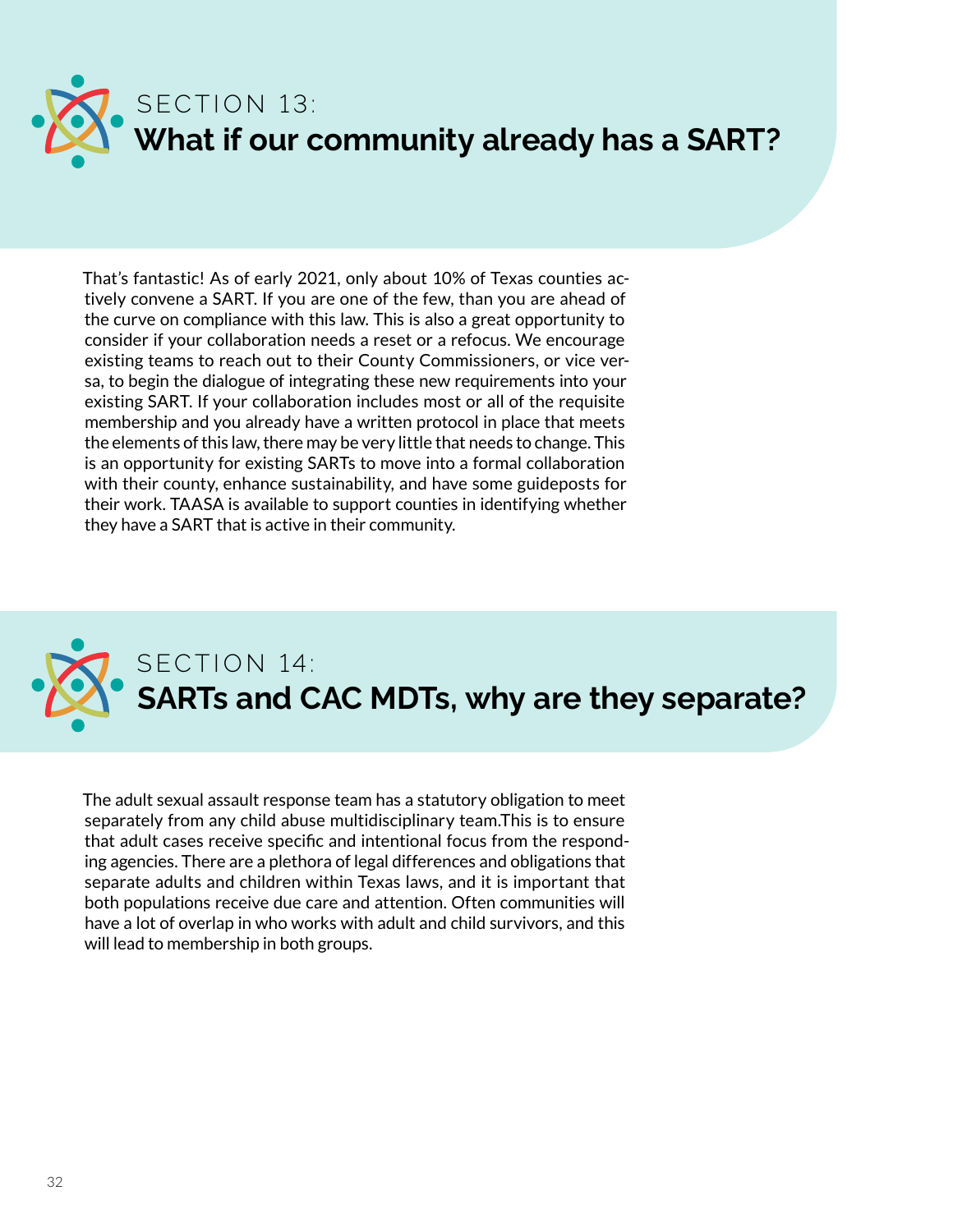<span id="page-32-0"></span>

AEquitas, Justice Management Institute, and Urban Institute. (2017). Model Response to Sexual Violence for Prosecutors (RSVP) An Invitation to Lead. Retrieved from [www.aequitasresource.org/wp-content/](https://aequitasresource.org/wp-content/uploads/2020/01/RSVP-Vol.-I-1.8.20.pdf) [uploads/2020/01/RSVP-Vol.-I-1.8.20.pdf](https://aequitasresource.org/wp-content/uploads/2020/01/RSVP-Vol.-I-1.8.20.pdf)

- Alexis Koskan, Ph.D., Daniela B. Friedman, Ph.D., DeAnne K. Hilfinger Messias, Ph.D., RN, FAAN, Heather M. Brandt, Ph.D., CHES, and Katrina Walsemann, Ph.D. (October 2013). Sustainability of promotora initiatives: Program planners' perspectives. Journal of Public Health Management and Practice. Retrieved from <https://www.ncbi.nlm.nih.gov/pmc/articles/PMC3827959/>
- Alliance for Safety & Justice. (August 2016). Crime Survivors Speak: The First-Ever National Survey of Victims' Views on Safety and Justice. The Tides Center. Retrieved from [https://www.](https://www.allianceforsafetyandjustice.org/crimesurvivorsspeak/) [allianceforsafetyandjustice.org/crimesurvivorsspeak/](https://www.allianceforsafetyandjustice.org/crimesurvivorsspeak/)
- Atassi, Leila. (October 24, 2010). Fears of juror biases often prevent rape cases from making it to trial, Cuyahoga County prosecutors say. Cleveland.com. Retrieved from [http://blog.cleveland.com/](http://blog.cleveland.com/metro/2010/10/fears_of_juror_biases_often_pr.html) [metro/2010/10/fears\\_of\\_juror\\_biases\\_often\\_pr.html](http://blog.cleveland.com/metro/2010/10/fears_of_juror_biases_often_pr.html)
- Basile, K., Smith, S., Walters, M., Fowler, D., Hawk, K., Hamburger., M. (2015). Sexual Violence Victimization and Associations with Health in a Community Sample of Hispanic Women. Journal of Ethnic and Cultural Diversity in Social Work. 2015; 24(1): 1–17. doi:10.1080/15313204.2014.964441
- Boles, A. B. and Patterson, J. C., (1997). Improving community response to crime victims: An eight-step model for developing protocol. Thousand Oaks, CA: Sage Publications, Inc. Centers for Disease Control & Prevention. (April 2013) Findings from the National Intimate Partner & Sexual Violence Survey. State Report Fact Sheet. Retrieved from [https://www.cdc.gov/violenceprevention/pdf/NISVS-](https://www.cdc.gov/violenceprevention/pdf/NISVS-StateReportFactsheet.pdf)[StateReportFactsheet.pdf](https://www.cdc.gov/violenceprevention/pdf/NISVS-StateReportFactsheet.pdf)
- End Violence Against Women International. (2017). Sustaining a Coordinated Community Response: Sexual Assault Response & Resource Teams (SARRT). Online Training Institute. www.evawi.org
- Federal Bureau of Investigation. (2017). CODIS and NDIS Fact Sheet. Retrieved from [https://www.fbi.gov/](https://www.fbi.gov/services/laboratory/biometric-analysis/codis/codis-and-ndis-factsheet) [services/laboratory/biometric-analysis/codis/codis-and-ndis-factsheet](https://www.fbi.gov/services/laboratory/biometric-analysis/codis/codis-and-ndis-factsheet)
- Georgia Criminal Justice Coordinating Council. Georgia SART Guide. (2021). [https://svrga.org/resources/](https://svrga.org/resources/sexual-assault-response-team-sart-guide) [sexual-assault-response-team-sart-guide](https://svrga.org/resources/sexual-assault-response-team-sart-guide)
- Goff, E., Haas, S., Jerney, J, and Pejsa, L. (2015). Sexual assault response teams assessing systems change: A resource for multidisciplinary team leadership. Saint Paul, MN: Sexual Violence Justice Institute, a project of the Minnesota Coalition Against Sexual Assault. Retrieved from www.mncasa.org.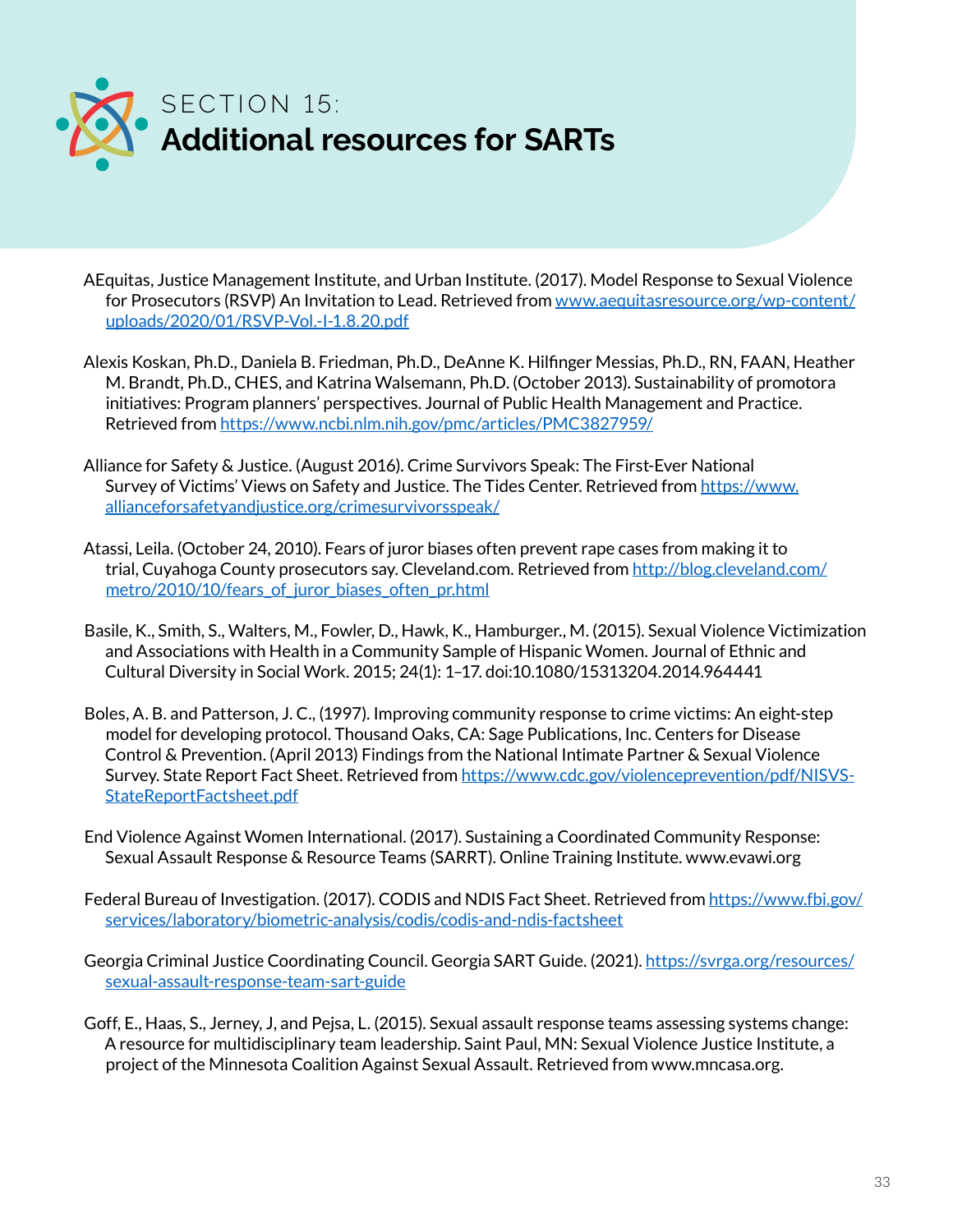- Lonsway, Kimberly A. and Archambault, Joanne. The "Justice Gap" for Sexual Assault Cases: Future Directions for Research and Reform, Violence Against Women 18, p. 156. Retrieved from [http://vaw.](http://vaw.sagepub.com/content/18/2/145) [sagepub.com/content/18/2/145](http://vaw.sagepub.com/content/18/2/145)
- Moller A, Sondergaard HP, Helstrom L. Tonic immobility during sexual assault a common reaction predicting post-traumatic stress disorder and severe depression. Acta Obstet GynecolScand 2017; DOI: 10.1111/aogs.13174
- National Sexual Violence Resource Center. (2015). Key Findings: Rethinking Serial Perpetration. [https://www.nsvrc.org/publications/nsvrc-publications-research-briefs/](https://www.nsvrc.org/publications/nsvrc-publications-research-briefs/key-findings-rethinking-serial-perpetration) [key-findings-rethinking-serial-perpetration](https://www.nsvrc.org/publications/nsvrc-publications-research-briefs/key-findings-rethinking-serial-perpetration)
- Ohio Alliance to End Sexual Violence. Ohio Sexual Assault Response Team Manual. [https://oaesv.org/wp](https://oaesv.org/wp-content/uploads/2021/03/sart_manual_final_11-13-2014.pdf)[content/uploads/2021/03/sart\\_manual\\_final\\_11-13-2014.pdf](https://oaesv.org/wp-content/uploads/2021/03/sart_manual_final_11-13-2014.pdf)
- San Diego County SART. (2016). San Diego County SART Victim Satisfaction Questionnaire. Retrieved from [http://www.evawintl.org/images/uploads/Documents/SD%20Victim%20Satisfaction%20Survey.](http://www.evawintl.org/images/uploads/Documents/SD%20Victim%20Satisfaction%20Survey.pdf) [pdf](http://www.evawintl.org/images/uploads/Documents/SD%20Victim%20Satisfaction%20Survey.pdf)
- Santa Clara County SART Protocol. (2019). Santa Clara County, CA. Retrieved from [https://www.sccgov.](https://www.sccgov.org/sites/owp/gbv/Documents/SA/SCLARACOUNTY_SEXUALASSAULTPROTOCOL_FINAL_Sep2019.pdf) [org/sites/owp/gbv/Documents/SA/SCLARACOUNTY\\_SEXUALASSAULTPROTOCOL\\_FINAL\\_Sep2019.](https://www.sccgov.org/sites/owp/gbv/Documents/SA/SCLARACOUNTY_SEXUALASSAULTPROTOCOL_FINAL_Sep2019.pdf) [pdf](https://www.sccgov.org/sites/owp/gbv/Documents/SA/SCLARACOUNTY_SEXUALASSAULTPROTOCOL_FINAL_Sep2019.pdf)
- South Dakota Good & Healthy Community Health Needs Assessment and Improvement Planning Toolkit. (April 2014). Good and Healthy South Dakota Initiative. Retrieved from http://goodandhealthysd.org/ communitytoolkit/#Guiding\_Principles\_of\_the\_South\_Dakota\_Good\_\_\_Healthy\_Community\_Health\_ Needs Assessment and Improvement Planning Toolkit
- Substance Abuse and Mental Health Services Administration. (August 2015). TraumaInformed Approach and Trauma-Specific Interventions. Retrieved from <https://www.samhsa.gov/nctic/traumainterventions>
- Thelen, Rose. (2000). Advocacy In a Coordinated Community Response: Overview and Highlights of Three Programs. Gender Violence Institute. Retrieved from [http://www.ncdsv.org/images/Advocacy%20](http://www.ncdsv.org/images/Advocacy%20in%20a%20CCR.pdf) [in%20a%20CCR.pdf](http://www.ncdsv.org/images/Advocacy%20in%20a%20CCR.pdf)
- Veazie MA, Teufel-Shone NI, Silverman GS, Connolly AM, Warne S, King BF, Lebowitz MD, Meister JS. (March 2001). Building community capacity in public health: the role of action-oriented partnerships. Journal of Public Health Management and Practice. Retrieved from [https://www.ncbi.nlm.nih.gov/](https://www.ncbi.nlm.nih.gov/pubmed/12174397) [pubmed/12174397](https://www.ncbi.nlm.nih.gov/pubmed/12174397)
- Virginia Department of Criminal Justice Services. Sexual Assault Response Teams: A Model Protocol for Virginia (2011). [https://www.dcjs.virginia.gov/sites/dcjs.virginia.gov/files/law-enforcement/files/model](https://www.dcjs.virginia.gov/sites/dcjs.virginia.gov/files/law-enforcement/files/model-policy/sexual_assault_response_teams_model_protocol.pdf)[policy/sexual\\_assault\\_response\\_teams\\_model\\_protocol.pdf](https://www.dcjs.virginia.gov/sites/dcjs.virginia.gov/files/law-enforcement/files/model-policy/sexual_assault_response_teams_model_protocol.pdf)
- Wemmers, Jo-Anne. (July 15, 2013). Victims' experiences in the criminal justice system and their recovery from crime. International Review of Victimology. Retrieved from [http://journals.sagepub.com/doi/](http://journals.sagepub.com/doi/pdf/10.1177/0269758013492755) [pdf/10.1177/0269758013492755](http://journals.sagepub.com/doi/pdf/10.1177/0269758013492755)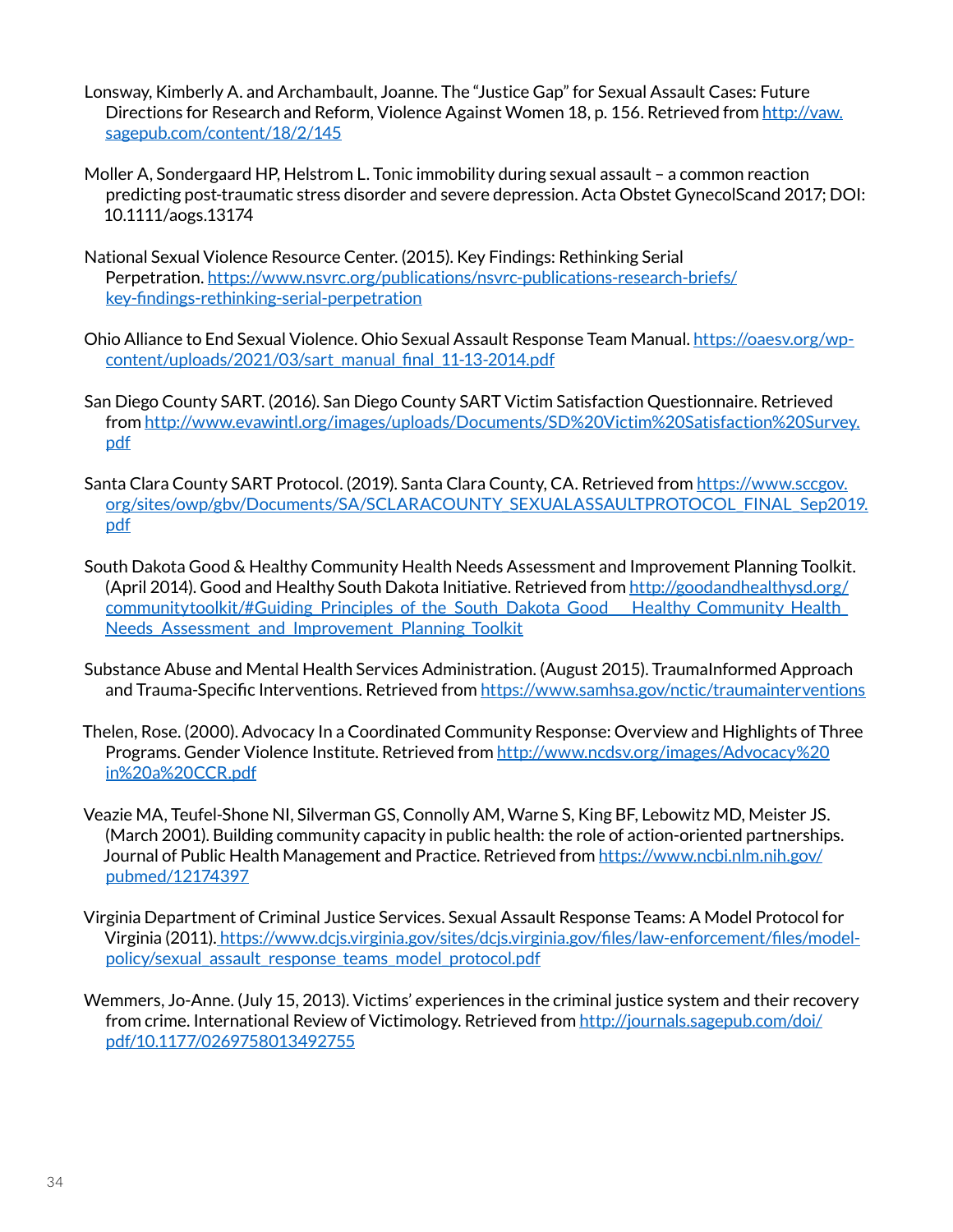<span id="page-34-0"></span>

## APPENDIX A: **Excerpts from an Urban SART Protocol**

The [Full SART Protocol](https://www.sccgov.org/sites/da/prosecution/DistrictAttorneyDepartments/Documents/SCC%20SA%20Protocol%202019.pdf) can be found on the Santa Clara County District Attorney's Website. All numbers and legal references are local to CA. This is shared here for educational purposes only as each community will have their own requirements. Used with Permission

### **Sexual Assault Forensic Examiner (SAFE) Response – Adult/Adolescent**

The role of the adult/adolescent sexual assault forensic examiner (SAFE) includes ensuring medical treatment and conducting medical forensic examinations for victims who report sexual assault. Unless othewise specified, the Sexual Assault Forensic Medical Exam Report Form will be used to document the acute forensic medical examination for victims.

#### **SAFE EXAMINATION SITE**

A. If the victim arrives with law enforcement, an officer will:

- 1. Notify the Emergency Department (ED) charge nurse of arrival.
- 2. Ensure the victim is registered in the hospital computer.
- 3. Accompany the victim to the private Family Room.
- 4. Call the SCVMC operator at xxxxxxxxx (or "0" if calling from hospital line) and request to speak with the on-call examiner.
- 5. Notify the agency blood tech to respond and draw lab work.
- 6. Remain at the exam site (or be relieved by an officer from the same jurisdiction) until the exam is completed and evidence/paperwork is collected from the examiner.
- B. If the victim arrives without law enforcement:
	- 1. Hospital staff will determine if the victim wishes to report to law enforcement.
		- b) For victims wishing to report, staff will notify law enforcement to respond. The above procedure will be followed.
		- c) For victims who do not want to report, staff will notify the on-call examiner.
- C. On arrival at the exam site, the victim will be assigned to a private room and triaged for medical care.
	- 1. If medical clearance is required, the victim will be seen in the ED by the ED staff. If necessary, the medical forensic examination may be performed in the ED or in victim setting, in conjunction with medical treatment.
	- 2. If medical clearance has been given or is not required, the medical forensic examination will proceed at the SAFE Examination Site.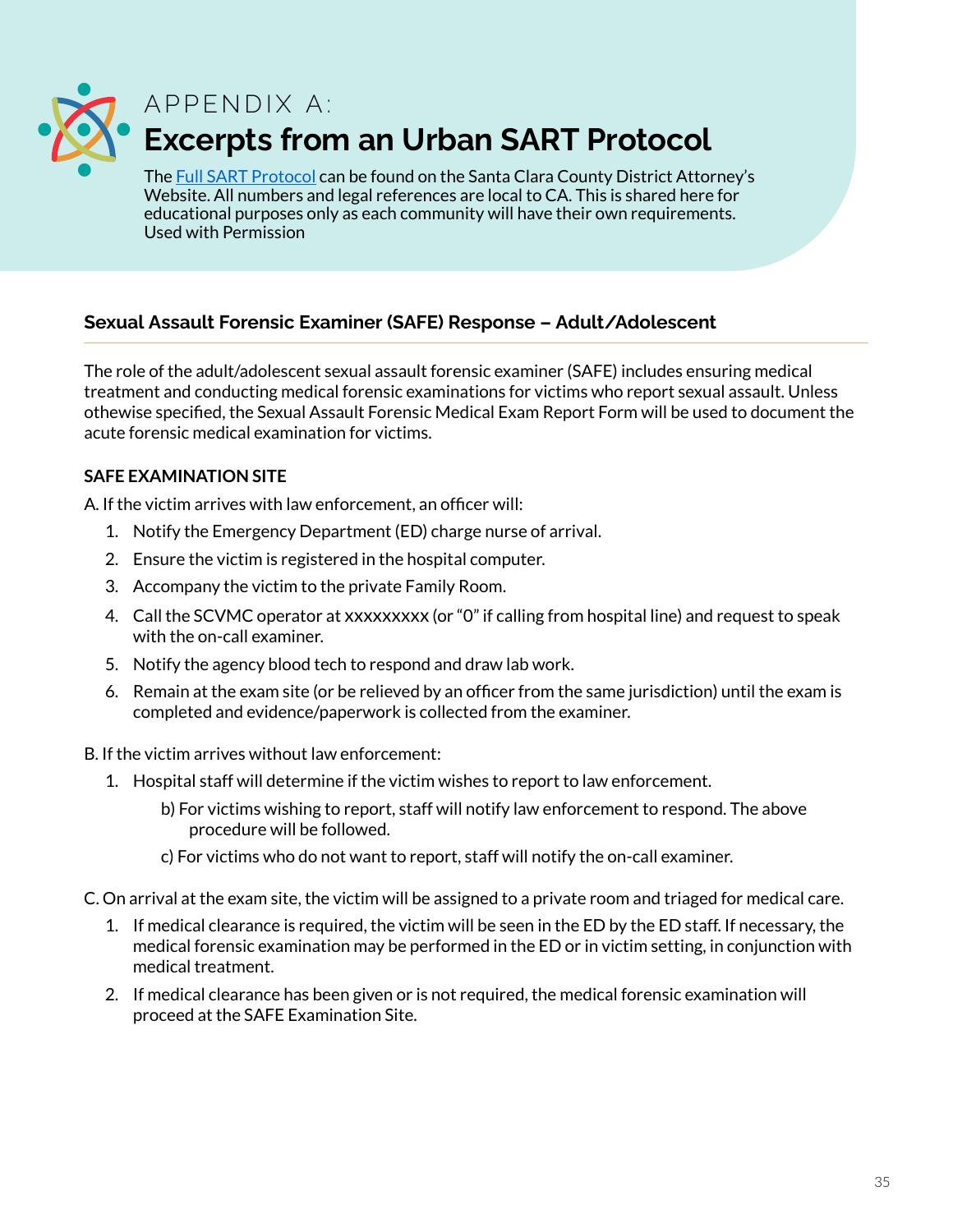#### **SEXUAL ASSAULT FORENSIC EXAMINER (SAFE) EVALUATION**

- A. Adult/Adolescent medical forensic examinations may only be conducted by qualified SAFEs who are active with the SCVMC SAFE Program.
- B. SAFEs will ensure that the appropriate sexual assault advocate is notified to respond. The advocate will be introduced to the victim and may be present for any or all of the exam, per the victim's choice. If the victim refuses the presence of an advocate, the SAFE will ensure the victim receives contact and service information for the appropriate advocate agency.
- C. SAFEs will discuss all options of the examination process with the victim, including sexually transmitted infection (STI) prophylaxis, pregnancy prevention, and follow-up care.
- D. Informed consent will be a continuous process. All procedures will be explained prior to being performed. The victim will be given the option to decline any or all procedures but will be informed of the importance of collecting all parts of the forensic evidence.
- E. SAFEs will conduct medical forensic exams in a trauma-informed manner and in accordance with established federal, state, and hospital protocols.
- F. SAFEs will offer a shower and clean clothing to the victim prior to discharge.
- G. Victims will be given discharge information about the treatment and care received, follow up instructions, and referral information.
- H. Evidence, including the Sexual Assault Forensic Exam (SAFE) kit, toxicology specimens, and forensic documentation, will be secured and chain of custody maintained until received by law enforcement.
- I. The SAFE will follow all requirements for mandated reporting.
- J. The SAFE will provide the Marsy's Law, strangulation, and victim's rights cards, if they are not already provided by law enforcement.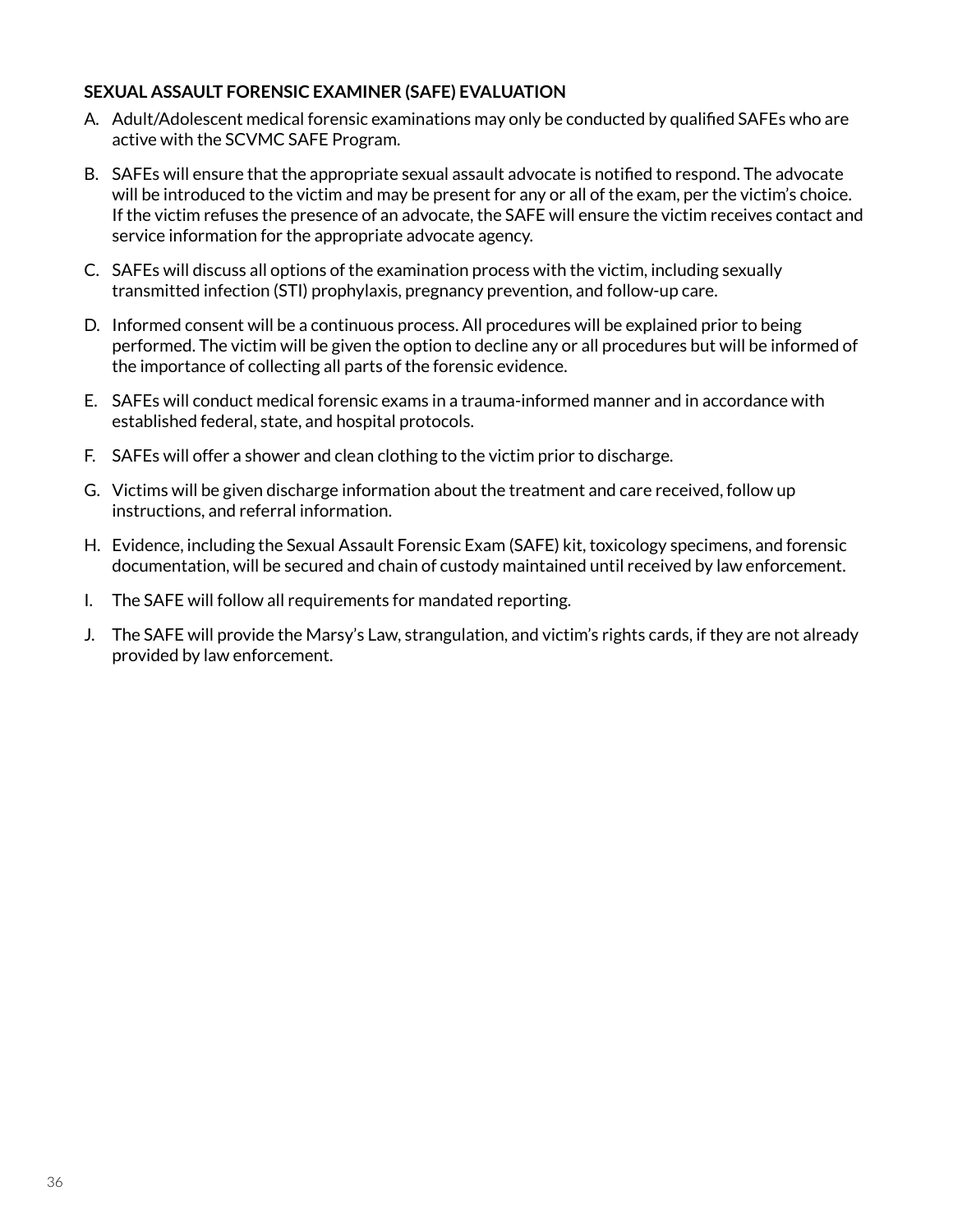#### **ISSUING A CRIMINAL COMPLAINT**

- A. All sexual assault cases, whether misdemeanor or felony, should be delivered to the Office of the District Attorney Sexual Assault Team secretary at the San Jose office, regardless of the crime location.
- B. Investigating officers, who wish to obtain a felony complaint, should meet and discuss the case with the Supervisor of the Sexual Assault Team.
- C. Investigators should bring the following materials:
	- 1. Three (3) copies of all reports, including supplemental reports.
		- a) The following information of all victims should be redacted in copies of reports to be filed with the court pursuant to PC sections 964, 841.5 and 293:
			- 1) Name
			- 2) Address
			- 3) Telephone number
			- 4) Driver's license number
			- 5) California identification card
			- 6) Social security number
			- 7) Date of birth
			- 8) Place of employment
			- 9) Employee identification number
			- 10) Mother's maiden name
			- 11) Demand deposit account numbers
			- 12) Credit card numbers
		- b) The following information of all witnesses should be redacted in copies of reports to be filed with the court pursuant to PC sections 964, 841.5 and 293:
			- 1) Address
			- 2) Telephone number
			- 3) Driver's license number
			- 4) California identification card
			- 5) Social security number
			- 6) Date of birth
			- 7) Place of employment
			- 8) Employee identification number
			- 9) Mother's maiden name
			- 10) Demand deposit account numbers
			- 11) Credit card numbers
	- 2. Copies of all photographs
	- 3. Copies of all audio and video tapes
	- 4. Copies of all medical records, including the medical forensic exam report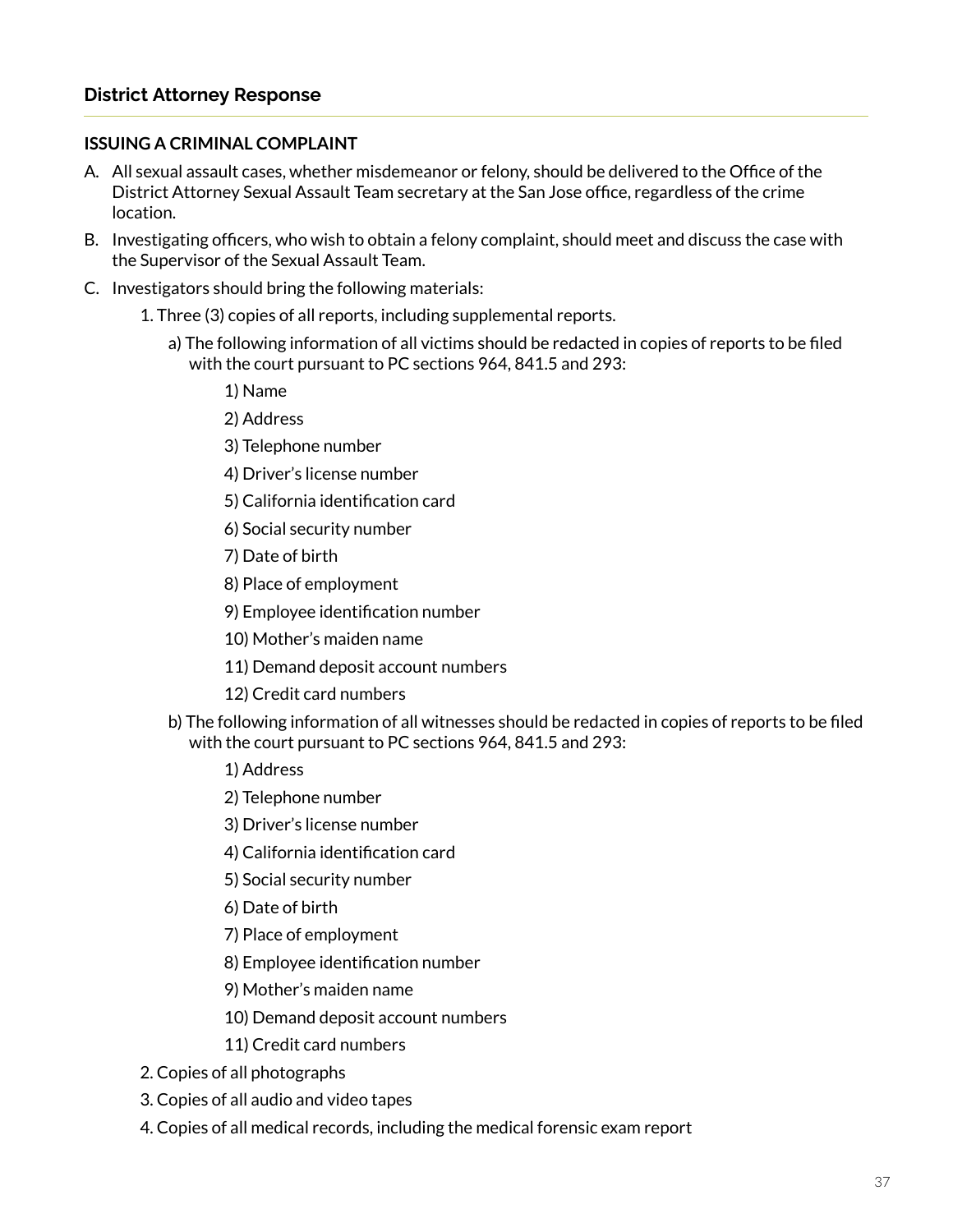- 5. Copies of DFCS or Juvenile Dependency Court records
- 6. Defendant's rap sheet (local, state, FBI)
- 7. Completed warrant due diligence form
- D. Sexual Assault filing decisions are made by the District Attorney's Sexual Assault Team.

#### **RESPONSIBILITIES OF THE DISTRICT ATTORNEY'S OFFICE (DAO)**

- A. Police reports will be filed with the defendant's discovery packet. The Sexual Assault Team Supervisor will review the case to determine whether any reports (e.g., confidential juvenile case file material) should be held back.
- B. The Sexual Assault Team paralegals will duplicate or otherwise make available audio and videotapes for the defense attorneys on all cases.
- C. Sexual assault medical forensic exam materials, including the report and the photos,
- D. will be provided to the defense after a court order for their release is obtained from the court by the assigned Deputy District Attorney (DDA).
- E. Child pornography materials will be provided to the defense after the defense attorney signs the required stipulation.

#### **SUPPLEMENTAL REPORTS**

A. The investigating officer will provide copies for all supplemental reports (including lab reports and autopsy reports) to the Sexual Assault Team secretary at the DAO. Sexual Assault Team paralegals will provide copies to the assigned DDA and the defendant's attorney.

#### **CHARGING APPROACH**

- A. When reviewing a case for issuing, the reviewing DA will ask the following questions before deciding to charge:
	- 1. Was a crime committed?
	- 2. Do we know who committed the crime?
	- 3. Can the crime be proved beyond a reasonable doubt?
	- 4. Is charging the right thing to do?

#### **RESPONSE TO PACKET SUBMITTED FOR CHARGING**

- A. Case is issued as requested.
- B. Case is issued with additional charges.
- C. Case is rejected for all purposes.
- D. Case is rejected with suggestions for additional investigation to be completed.

#### **RESPONSE TIME**:

- A. In-custody defendants: Pursuant to Penal Code section 825, the DAO must file charges within 48 hours of a defendant's arrest. See chart below for arraignment schedule.
- B. For out-of-custody defendants, the DAO policy is to make a charging decision within 30 days of receiving the issuing packet in the office.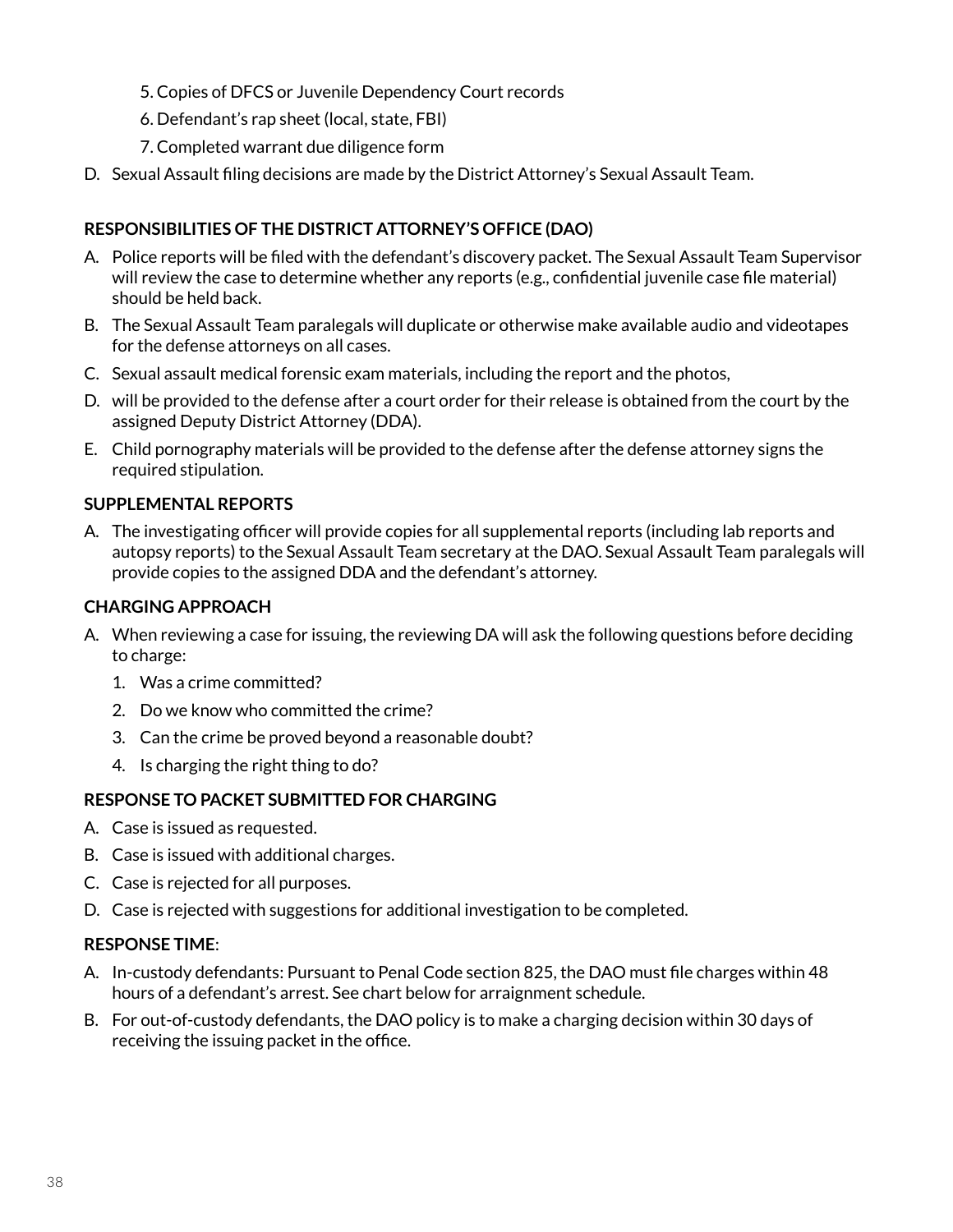#### **INITIAL CONTACT**

- A. Once the District Attorney's Office issues a criminal case, the victim will receive a letter indicating that a case was filed. This letter will contain the following important information:
	- 1. The District Attorney case number that has been assigned to the matter.
	- 2. All the Penal Code charges that the District Attorney filed against the defendant e.g. Penal Code 289(d) (Sexual Penetration where the victim was unconscious of the nature of the act).
	- 3. A contact number for the District Attorney Victim Services Unit and a brief description of the services provided by that center.
	- 4. The contact number for the Supervising Deputy District Attorney of the Sexual Assault Team.
	- 5. The victim will be advised that their name has not been released as part of any public record. Their name is not released to anyone but the defense attorney representing the defendant.
- B. This letter is written in English but provides information in Spanish and Vietnamese with contact numbers for further assistance.
- C. Once the District Attorney's Office issues a case, an advocate from the Victim Services Unit will also send a separate letter to the victim and attempt to contact them.
- D. Once a Deputy District Attorney is assigned to the case, they will reach out to the victim telephonically to introduce themselves and provide contact information.

#### **ARRAIGNMENT IN COURT**

- A. On the day that the defendant is arraigned in court (advised of the charges against them) the judge will automatically issue a protective order for the benefit of the victim in the criminal case pursuant to Penal Code 136.2.
- B. The courtroom deputy will personally serve the defendant with a copy of this order. This order typically provides, absent unusual circumstances, that:
	- 1. Defendants shall not contact the victim themselves or through a third party by any means.
	- 2. The defendant may not come within 300 yards of the victim.
	- 3. The victim may record any communications by the restrained person.
- C. It is not necessary for the victim to be present at the arraignment. If the victim's presence is needed, they will be notified far in advance by the Deputy District Attorney assigned to the case.
- D. A copy of this protective order will be mailed to the victim shortly after the hearing.

#### **PRETRIAL**

- A. Once a defendant has been arraigned, there will often be multiple court dates where the Deputy District Attorney, the defense attorney, and a judge will share all necessary information about the case with each other.
- B. It is not necessary for the victim to be present at any of these court dates. If the victim is needed, they will be notified far in advance by the Deputy District Attorney assigned to the case.

#### **PRELIMINARY HEARING**

A. If the Deputy District Attorney and the defense attorney are unable to resolve the matter via plea bargain, the case will be set for a preliminary hearing.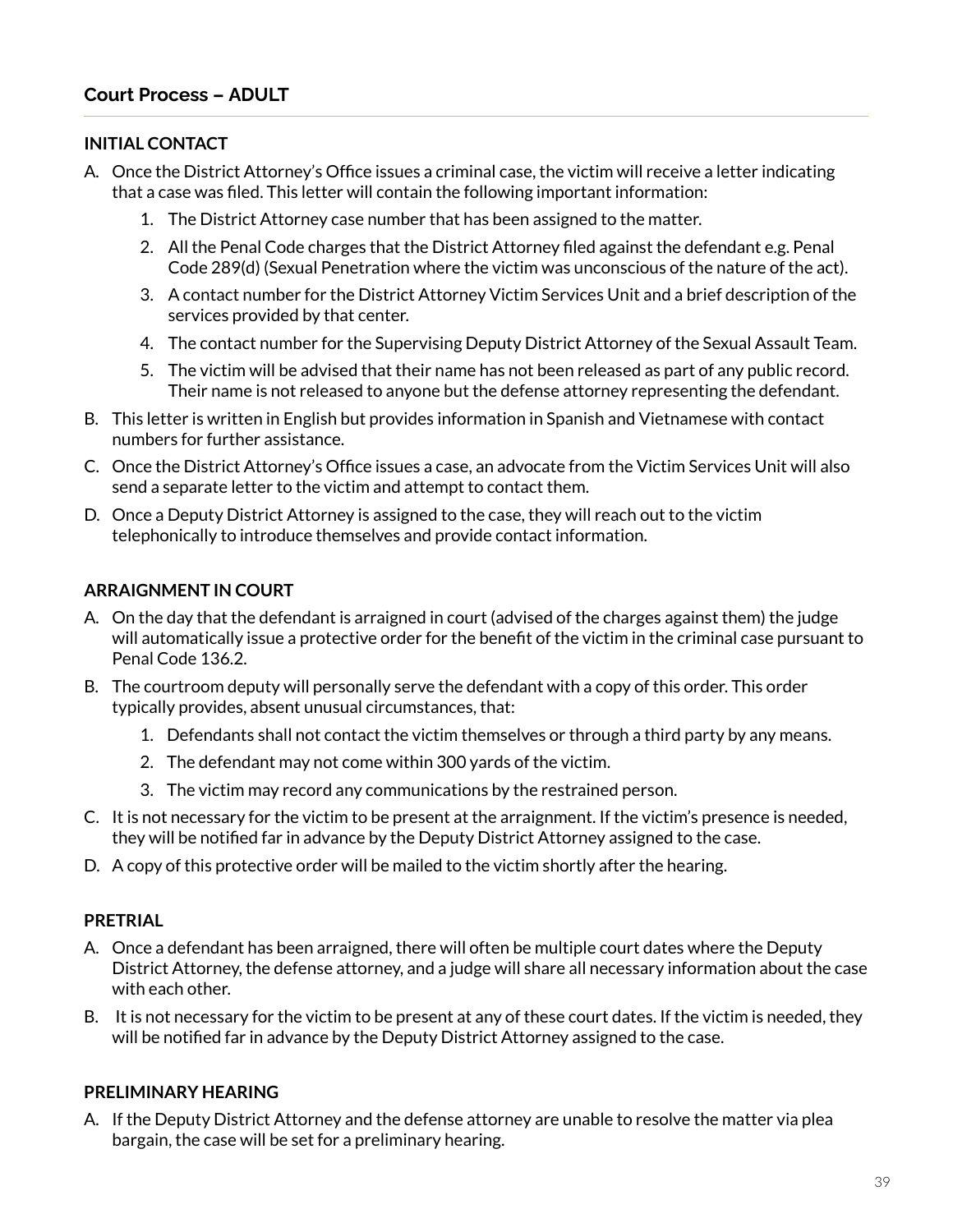- B. A preliminary hearing is a mini trial where the judge will listen to the evidence and decide if there is enough evidence to show:
	- 1. That the charged crimes were committed and
	- 2. The defendant committed those crimes.
- C. This is called probable cause. The judge is the trier of fact. There is no jury present. A victim will be notified that their presence is necessary for this hearing well in advance of the hearing date, if possible.
- D. If the victim or witness to the crime is a child, a court tour will be arranged before the preliminary hearing. The purpose of this tour is to help familiarize the child with the courtroom and the process.
- E. The child will often sit in the witness chair, get to bang the gavel and sometimes judges even allow children to try on their robes. This is all done to alleviate any fear the child may have that the courtroom is a scary place.
- F. For an adult victim or witness who wishes to have a courtroom tour, arrangements can be made.
- G. During the hearing the victim will answer questions first from the Deputy District Attorney and then the defense attorney.

#### **TRIAL**

- A. If the judge finds there is sufficient evidence at the preliminary hearing, the case will proceed to trial.
- B. There may be many more court dates after the preliminary hearing where the Deputy District Attorney, the defense attorney and a judge will discuss the case to see if it can resolve without the matter going to trial.
- C. It is not necessary for a victim to attend any of these court dates.
- D. If the case cannot resolve, the case will proceed to trial.
- E. At the trial, the Deputy District Attorney must prove all the elements of the charged crime beyond a reasonable doubt. Twelve jurors will listen to all the evidence and decide if the case has been proven beyond a reasonable doubt.
- F. A victim or witness will be notified that their presence is necessary for this courtroom testimony well in advance, if possible.
- G. The format will be the same as it was at the preliminary hearing. The Deputy District Attorney will ask questions first followed by the defense attorney.
- H. All victim rights that applied at the preliminary hearing in terms of witness support persons apply equally at trial.

#### **SENTENCING**

- A. If the jury finds the defendant guilty of any or all charges, or the defendant pleads guilty to any and all charges, a date will be set for the defendant to be sentenced.
- B. Prior to the sentencing, the probation office will reach out to the victim seeking input about the victim's thoughts on the crime and the effect the crime has had on their life. They will inquire about any monetary losses the victim suffered as a result of the crime and any counseling or medical bills the victim incurred.
- C. It is not necessary for a victim to be present on the date of the sentencing but they are entitled to be there if they choose.
- D. Victims have the right to give a victim impact statement in open court at the sentencing. This statement may be anything a victim wishes the court and/or defendant to hear. It usually details the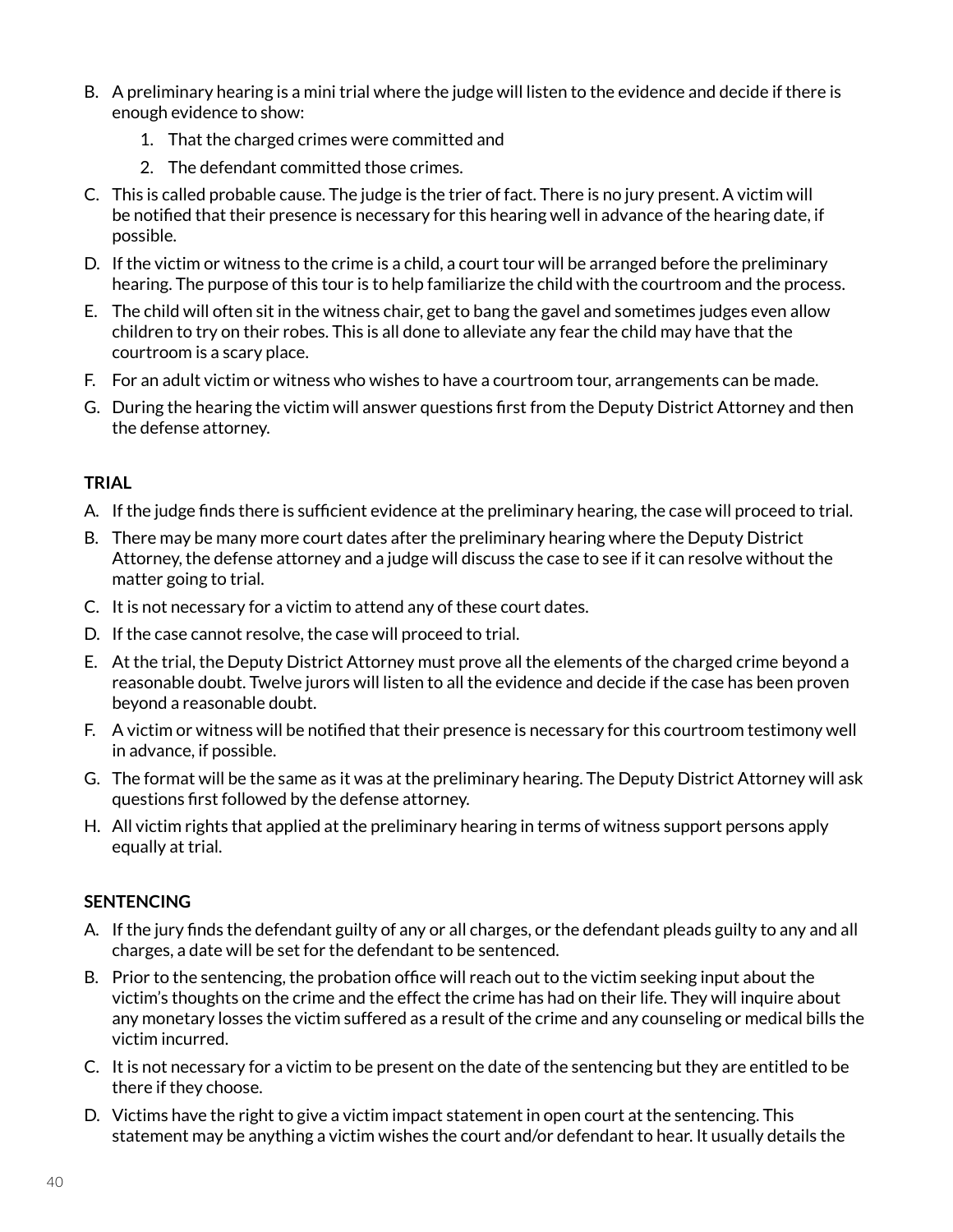<span id="page-40-0"></span>

### APPFNDIX B: **Excerpt from a Rural SART Protocol**

All numbers and legal references are local to MN. This is shared here for educational purposes only as each community will have their own requirements and laws. Developed by the Itasca Alliance Against Sexual Assault and shared by the Sexual Violence Justice Institute.

#### **Victim Services**

**IAASA Office Hours:** Mon- Thur 8am - 5pm Friday 8am - Noon XXXXXXX [www.XXXX.org](http://www.XXXX.org)

**To Contact an Advocate After Hours:** *First Call for Help* XXXXXXXXX

Itasca Alliance Against Sexual Assault (IAASA) works toward protection and healing from sexual abuse, assault, and harassment by providing free and confidential services to women, children, and men. IAASA believes in being pro-active in providing services and programming to the community while recognizing the negative impact that sexual violence has on the lives of those affected.

**Services include**: 24 hour crisis line, safety assistance, medical advocacy, legal advocacy, one-to-one basic counseling, support groups, and community education/awareness. Services are provided by trained staff and volunteer advocates who have successfully completed 40 hours of training. Volunteers receive ongoing yearly training and are supervised by IAASA Executive Director and agency staff.

**Advocate Role:** The sexual assault advocate is in a unique position of being available to facilitate support and communication throughout all stages following an assault and has the ability to attend to the victim's self-defined needs. The advocate will inform the victim of their options and provide information on possible positive and/or negative outcomes to each option. Exceptions exist in the case of mandatory reporting or in the case of a victim who is in danger to themselves or others. In all situations, the advocate will put the needs of the victim first and will respect and support the victim through all of their decisions.

#### **Advocate Duties throughout Intervention:**

- Explain IAASA client/agency confidentiality and how their information will be used.
- Obtain appropriate signed releases that are situation specific and time limited before making any contact on behalf of the client.
- Provide ongoing emotional support to address the victim's response to the assault.
- Communicate with other professionals to ensure the victim's needs remain central.
- Be aware of cultural considerations and assess for specialized needs.
- Share information and explore options with the victim to ensure that she/he is able to make informed decisions.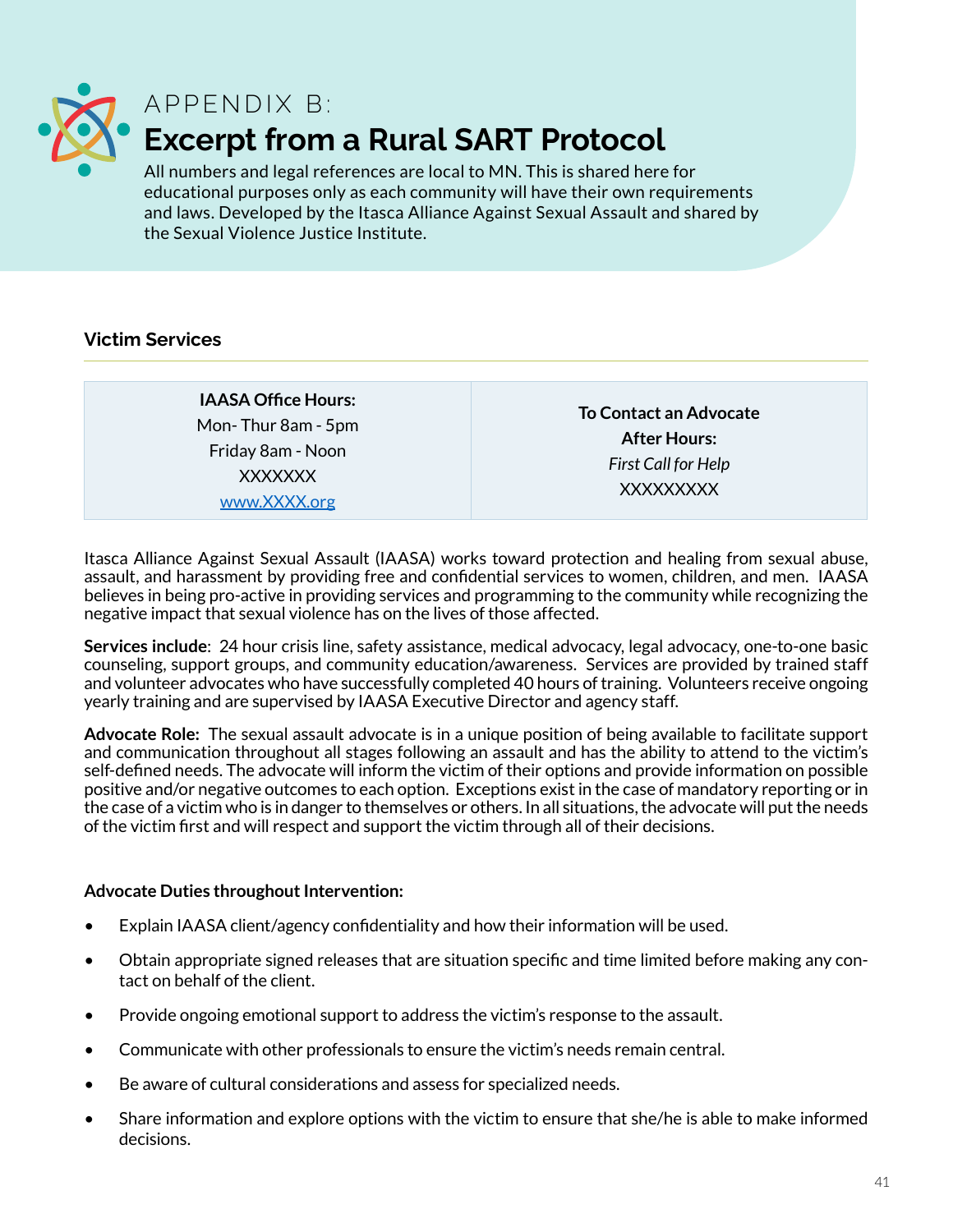- Provide feedback to the victim maintaining realistic potential outcomes for the case.
- Identify community resources for referral to the victim.
- Provide information related to the filing of protective orders. Provide information to the victim regarding Crime Victim's Rights.

#### **Initial Contact/Crisis Call**

- Advocates should use active listening skills in order to offer immediate crisis intervention, emotional support, and referral services.
- Assess the victim's safety and need for medical attention such as; emergency care, injury, self-injurious harm, STD, pregnancy options, etc. The advocate may contact 911 for assistance without victim's consent if they are in immediate physical danger.
- Determine the jurisdiction/location (city/county/state) where the sexual assault took place. Incidents must be reported to the law enforcement agency where the crime occurred.
- Be alert to the symptoms of drug facilitated/induced sexual assault. Symptoms such as confusion, intense sleepiness, unconsciousness, dizziness, weakness, memory loss, nausea, vomiting, problems focusing the eyes, hallucinations, and uncontrollable twitching or tremors are among the indicators for drug facilitated/induced sexual assault. If the victim reports having or seems to be experiencing any of these symptoms, it is recommended that testing be within 12 hours of ingestion (a medical screening exam for toxins will involve either urine or blood toxicology test). Drug testing should be done if the patient reports or suspects that he/she was drugged, even if he/she is without symptoms or signs of the toxin.
- Arrange for transportation to and from the hospital with permission of the victim, such as, a support person, law enforcement, or taxi. Advocates should not provide transportation themselves without prior consent of the Executive Director.
- When making arrangements to meet with the victim during or after office hours, advocates should be sure to meet at the IAASA office or another public location. Advocates should be mindful of their own personal safety when deciding on location. Advocates should get permission from the Executive Director before making arrangements to meet the victim at a residence. IAASA advocates do not respond to the scene where the incident occurred, instead advocates meet clients at the emergency room or law enforcement agency.
- Assist the victim to identify and address immediate concerns such as; safety, protection of children, temporary safe housing, need for emergency funds, etc.
- Determine the need for mandated reporting. Refer to Mandated Reporting/Consent tab for more information.
- Inform the victim of IAASA follow-up services, one-to-one basic counseling, and make appropriate referrals for counseling.

#### **Special Considerations in Reporting the Sexual Assault**

**1. Preservation of Evidence:** Inform the victim on the importance of evidence preservation prior to a medical exam and investigation.

• Victim's intending to report the incident should avoid urination, defecation, showering (the cleansing of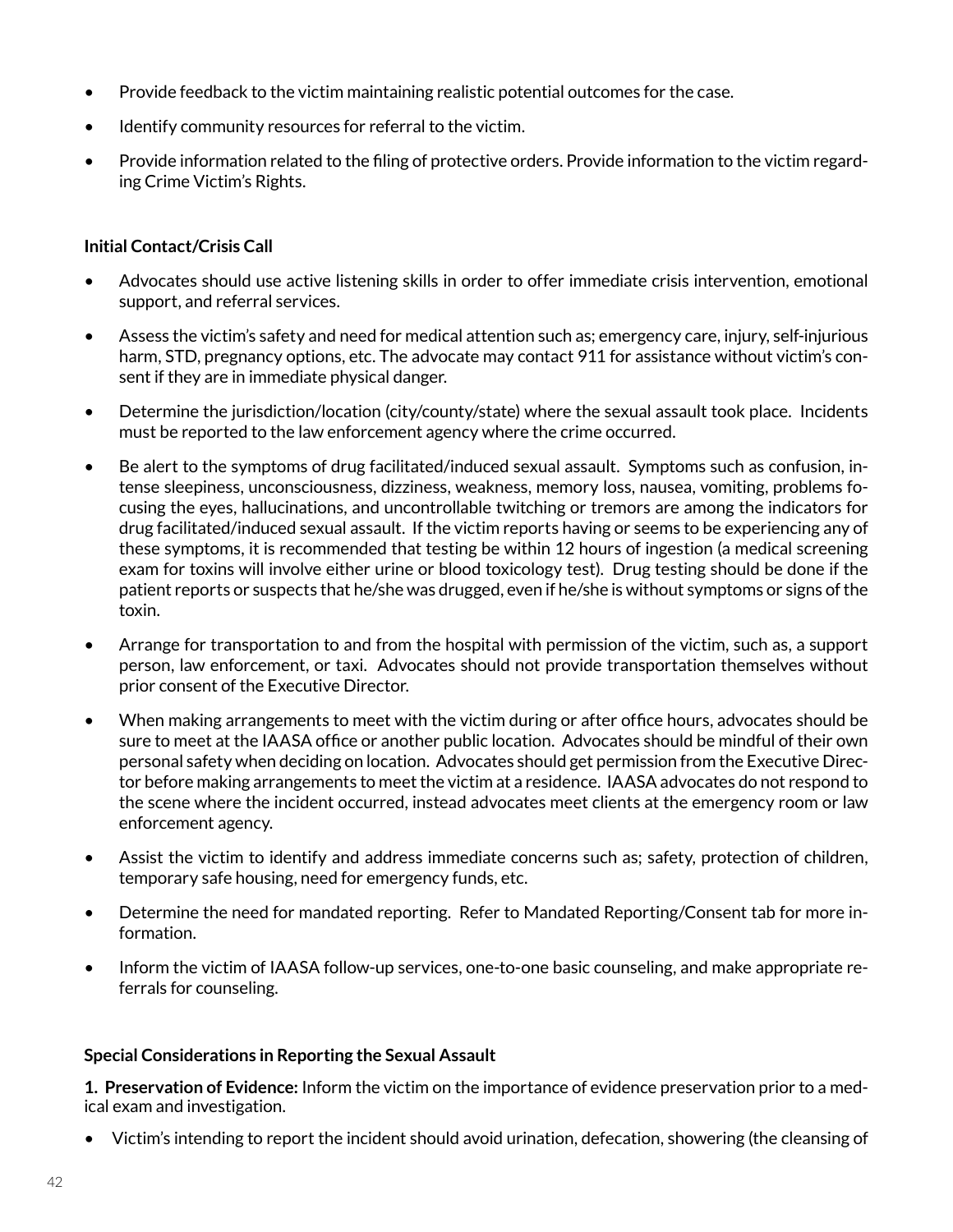body parts), douching, brushing teeth, using mouthwash, etc.

• Instruct the victim to not dispose of or wash garments, bed linens, and other items that may contain evidence such as: fabric stains on furniture or in a car, etc. Request the victim to bring any items containing evidence to hospital in separate paper bags. Items provided as evidence will be returned once the case is completed, which could take from 6 months to 2 years. With the victims consent the advocate may notify law enforcement that such evidence exists. It is not the role of the advocate to collect evidence, only to provide the victim with information to assist them in making informed decisions.

**2. Reporting Options -** If the assault occurred within 72 hours of initial contact/crisis call, provide the following reporting options to ensure the victim is able to make an informed decision (assuming the incident is not a mandated report situation). Offer information and answer questions the victim may have regarding evidence collection, law enforcement interviews, and/or the criminal justice system.

#### **Reporting the Incident** –

The victim may choose to report the assault to law enforcement and go forward with investigation. With the victim's consent, she/he will submit to a sexual assault evidentiary exam (rape kit), provide information regarding any items to be taken as evidence, and provide details regarding the incident to law enforcement. If the assault occurred significantly in the past and the victim wants to make a report of *the incident, assist her/him to make contact with the law enforcement agency where the incident occurred. If this agency is outside of Itasca County, advocates should make a referral to the closest rape crisis center in that area.*

#### **Delayed Formal Reporting –**

The following reporting option only pertains to sexual assaults that take place within Itasca County. If the assault took place in another county, the advocate should attempt to contact the law enforcement agency in that county to find out any special reporting options that they may have. Victims of sexual assault who choose to **delay formal reporting can request a follow-up interview within 14 days.** This option is available to victim's who are unsure of whether they want to report the incident, but would like to have evidence collected. Victims should be instructed that failure to have evidence collected may decrease the likelihood for successful investigation and charging in the case at a later date.

- 1. If the victim chooses this reporting option, medical personnel will contact the Sheriff's Department to obtain an initial complaint report (ICR) number. Inform the victim that their name is not given to the law enforcement agency, instead the ICR number is reflected on the sexual assault kit and medical chart.
- 2. Medical personnel will conduct a sexual assault evidentiary exam (rape kit) and collect all clothing that may have evidence on it. Once sealed, the kit and any clothing will be handed over to the law enforcement agency to be preserved in a secure location for a period of  $14$  days. A victim advocate will keep in contact with the victim to offer support throughout the process.
- 3. The victim may formally report the assault to the law enforcement agency located where the assault occurred at any time during the 14 days. The victim advocate will be available to assist the victim through the reporting process and answer any questions for the victim.
- 4. If the victim chooses to not report the sexual assault at the end of 14 days, all medical evidence will be destroyed and the victim will be allowed to pick up any clothing taken as evidence.

#### **Not Reporting the Incident –**

If the situation is not a mandated report, the victim may choose to **not report** or have evidence collected. Victims should be informed that because a statement and corroborating evidence are not collected, the likelihood for successful investigation and charging this case at a later date is very unlikely. Refer to **Mandated Reporting/Consent** tab for more information.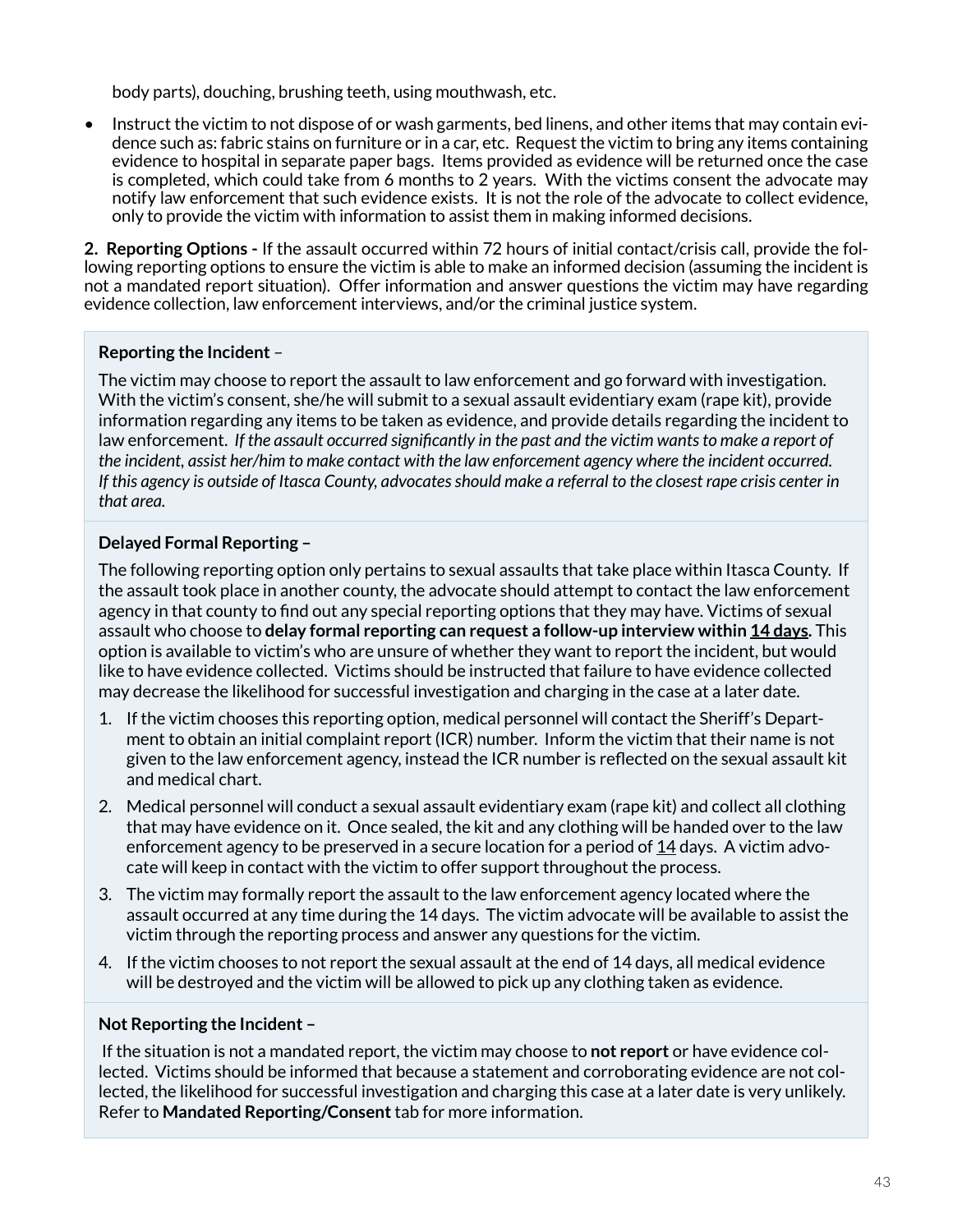#### **Emergency Room/Medical Examination Accompaniment:**

The advocate's role while providing medical advocacy is to provide support and information to the victim and their support persons. In addition, the advocate will coordinate care of the client and provide personal advocacy with medical personnel, law enforcement officers, crisis response team, etc. Advocates should work to restore power to victims whenever possible by allowing the victim the opportunity to be informed about the process and to make choices throughout the exam. Advocates should be cautious of bodily fluids on victim's body and around the room. Advocates may take precautions by wearing gloves. Explain to victim that because of evidence you wish to wear them.

- Provide emotional support and advocate for the victim's needs and wishes.
- Obtain necessary and appropriate signed release of information in order to receive or exchange information with medical providers and law enforcement agency (forms located in IAASA totes kept in each hospital's emergency room). One per agency.
- Contact family/friends as requested by the victim.
- Discuss reporting options listed previously and ask victim what they would like to do.
- Assist medical personnel to ensure the victim understands what their rights are as a patient.
- Assist medical personnel to ensure the victim understands the rationale for various parts of the exam and evidence collection.
- If the victim asks about how they will pay or afford this medical exam, explain payment policy.
- Once the exam is completed, discuss Itasca County Payment Policy and Procedure and assist victim to fill out authorization and release of information forms. Refer to the Evidentiary Exam Payment Policy tab for further information.
- Remind medical personnel and law enforcement to maintain the chain of custody. Once the kit is opened, a medical staff person should stay in the room with the kit until it is sealed and handed over to law enforcement. Advocates should avoid assisting medical personnel in collecting evidence. It is not the role of the advocate to collect evidence, only to provide support and information to the victim. This would include assisting the victim in disrobing.
- Ensure medical personnel discuss with the victim options related to emergency contraception options and STD testing. See medical protocol for more information.
- Provide information and support for secondary victims, while maintain primary focus on the victims needs.
- Provide each victim a "Green Folder" before leaving the emergency room (folders and other materials are located in IAASA totes kept in each hospital's emergency room). Ask the nurse to assist you in finding the totes. Inside the folder you will find the following information:
	- a) IAASA agency/service information, community resources, including resources to assist the victim.
	- b) Client Information Sheet fill in the information on the client information sheet and return to IAASA office by the next business morning. This information is crucial for court advocacy purposes.
	- c) IAASA release of information. Fill out one for each medical and law enforcement.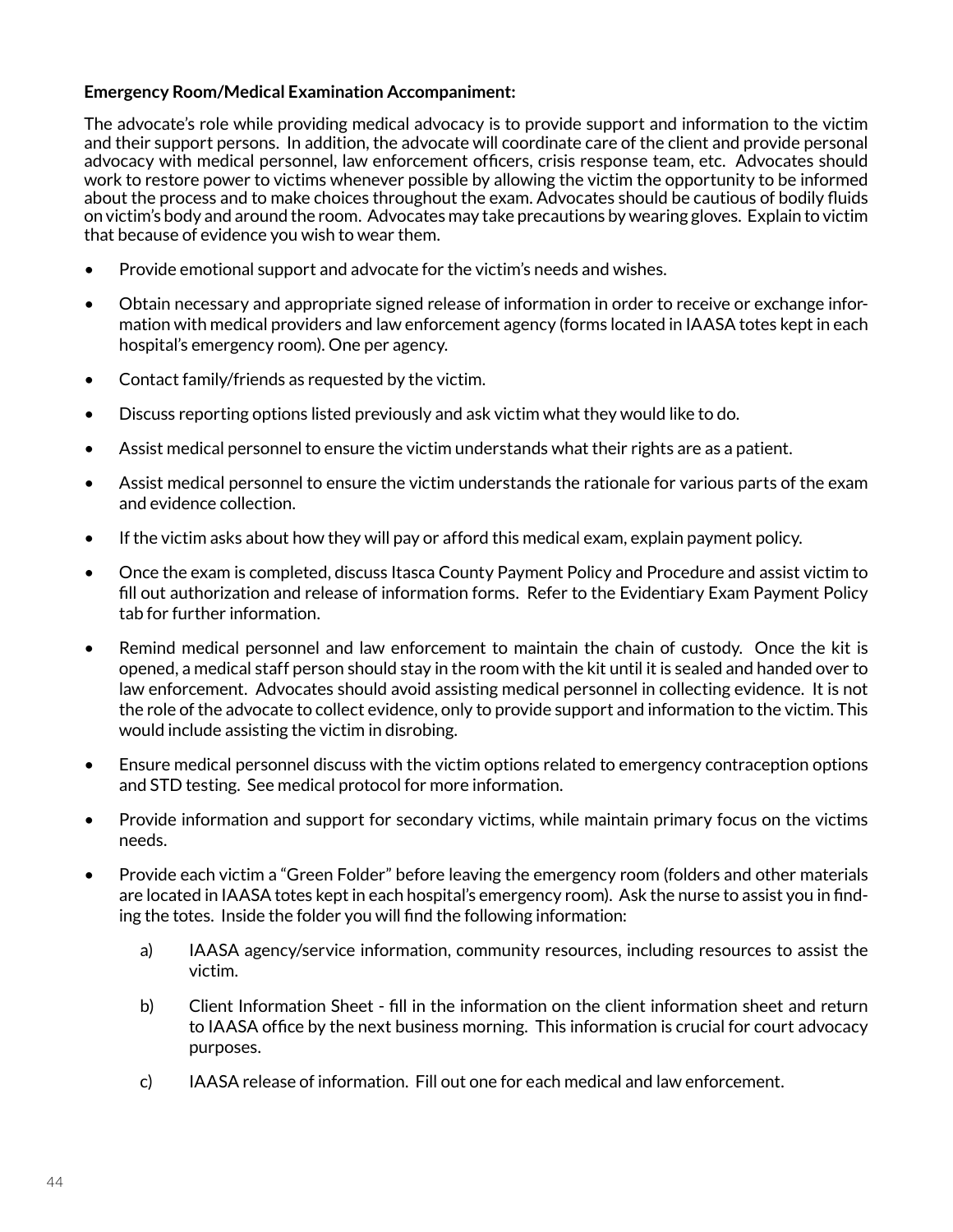• Be mindful about when to leave the emergency room after exam is completed. A few things to think about: has the crisis situation been somewhat resolved, does the victim have a safety plan in place, does the victim have a safe place to go, does the victim have transportation to leave the emergency room, is the interview process completed, and has the victim requested you to leave?

#### **Investigation with Law Enforcement/Child Protection:**

The advocate's role during the investigative process is to simply provide support during and increase understanding of the investigative process. While providing accompaniment and support during the interview process, the advocate will not participate in the interview, nor will the advocate take any notes. If the officer asks the advocate for input, the advocate should request that the officer turn off the tape to discuss any ideas the advocate may have. The advocate will avoid speaking while the tape is recording.

- Offer to accompany the victim to interviews to provide emotional support.
- Advocate for the victim's needs and wishes during the investigation process.
- Obtain necessary and appropriate signed release of information in order to receive or exchange information with law enforcement.
- Assist the officer to ensure the victim understands the reporting and interview process.
- It is important for the victim to be honest about all behavior, including any alcohol/drug use. It is unlikely that the victim would be charged with any unlawful use of alcohol or drugs under these circumstances. Explain to victims investigators ask detailed questions that may seem like he or she is prying, but simply demonstrates the need to gather all pertinent information regarding the dynamics and corroborating evidence of the assault.
- Serve as a liaison between the victim and law enforcement once the interview is completed (with signed release in place).
- Provide information to the officer regarding the victim's well-being and/or additional information that is important to the case (with consent of the victim).
- Contact the officer periodically about the status of the investigation and relay this information to the victim.

#### **Court Process:**

**Caveat:** The court advocate will avoid talking about the details of the case. Instead offer information about the court process, make referrals to other agencies therapists, etc. If the victim/family member insists on needing to speak to someone, they will offer a separate advocate or make a referral to a therapist. Once the case is over and completed, the court advocate may work with the victim.

- Obtain necessary and appropriate signed release of information in order to receive or exchange information with Itasca County Attorney's Office.
- Should the victim/family of victim come forward with new case information refer them to the investigating officer, in that all new case information must go through the investigating agency.
- If victim requests, periodically contact the County Attorney/Court Administration to determine case status. Inform the County Attorney if there is information and/or concern that suggest the case be given priority.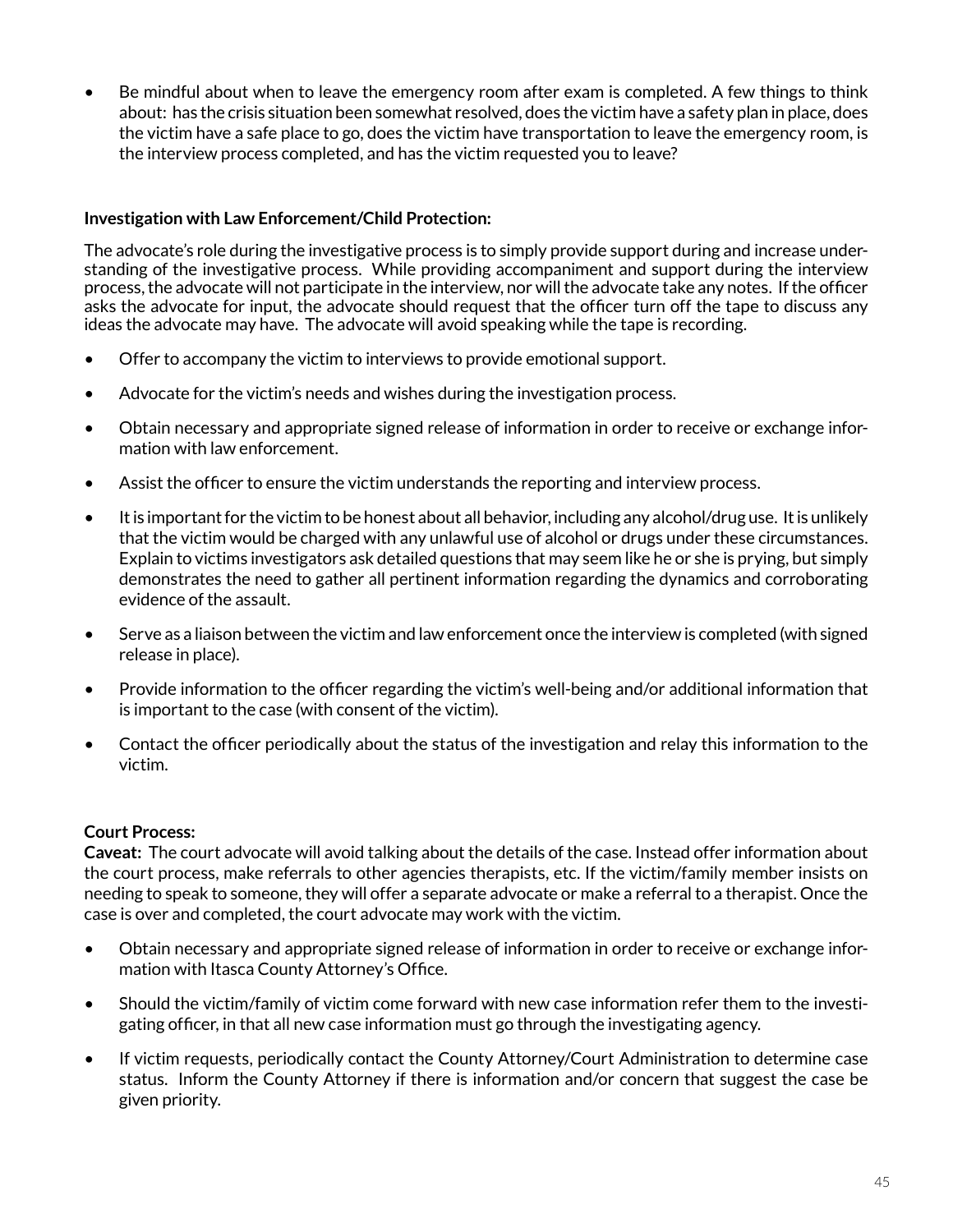- Be available to support victim during prosecution's decision to charge or decline. The advocate should be supportive while assisting the victim's understanding of prosecution's decision.
- Inform the victim to be cautious when talking to persons who are not affiliated with the investigating agency. Sexual assault advocates should discuss with the victim the pros and cons of having discussions with others including friends and acquaintances.

#### **Arrest/Offender Status:**

- Provide information to the victim regarding Victim Information and Notification Everyday (VINE) program and assist the victim to enroll.
- IAASA signs up for VINE when offender is incarcerated-when notified of defendants release or change in custody, notify victim immediately.

#### **Court Hearings:**

- Advocate for the victim's needs and wishes.
- Track case progress throughout the criminal justice process, notify the victim of all hearing dates and times, as well as any changes in the court schedule.
- Accompany the victim to hearings, if she/he chooses to attend. Report back to the victim if unable to attend hearings.
- Arrange for and accompany the victim to meetings with County Attorney, as necessary.
- Assist victims in filing and recouping any out-of-pocket expenses directly related to the crime.

#### **Plea Agreement/Hearing:**

- Ensure the victim is aware of any plea agreement and get their feedback.
- Explain to the victim their right to prepare and present input regarding plea agreement at the time of the plea hearing.
- Encourage and support the victim during this process, the victim may request the advocate to present input on their behalf.
- Communicate on behalf of the victim to the prosecutor concerning the victim's wishes regarding plea agreement.
- If the victim is unable to attend court hearings, be available to share victim's feelings/concerns with court (with permission of victim).
- Arrange meeting with the County Attorney and the victim, if needed, to discuss a potential plea agreement/case progress.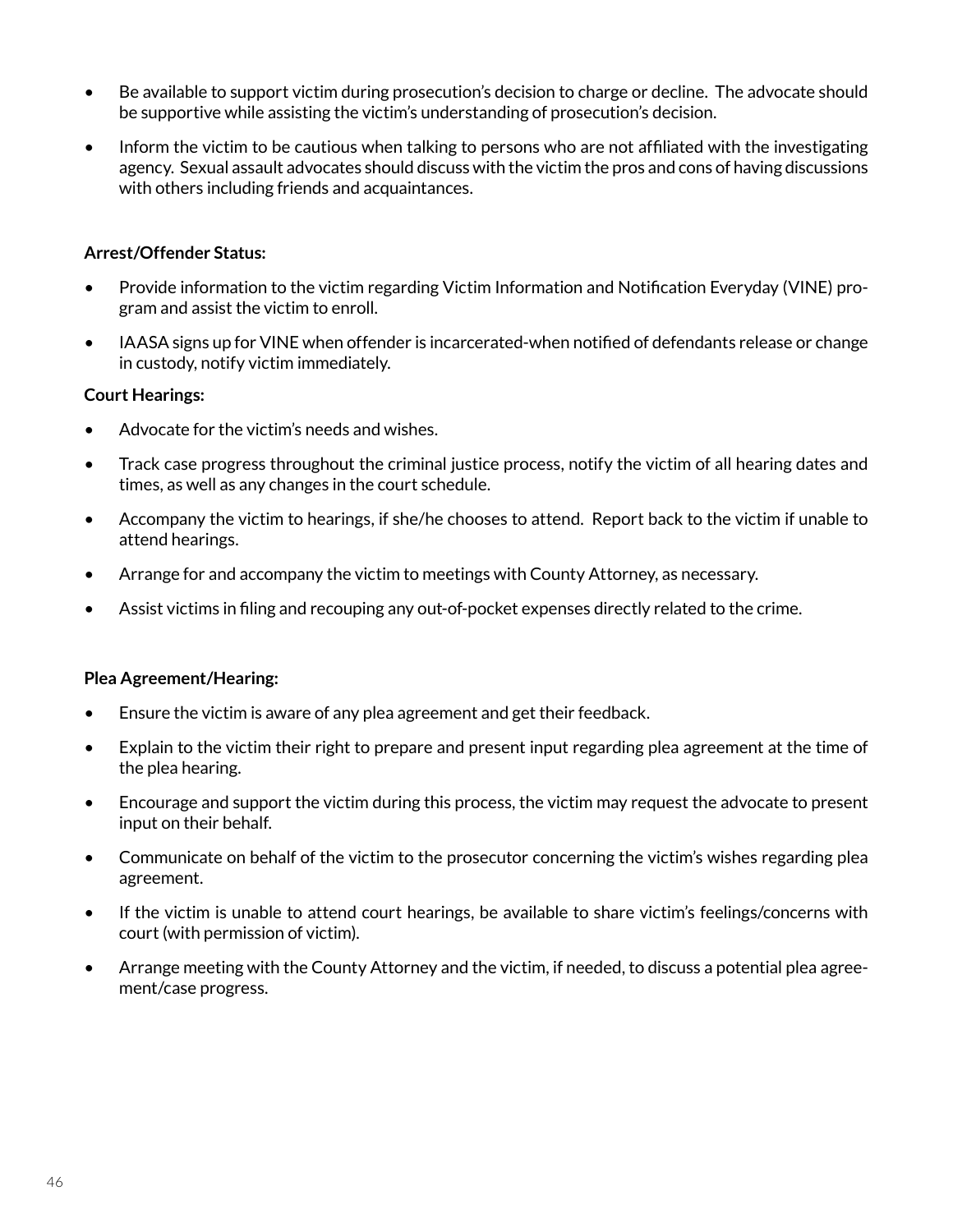#### **Trial:**

**Caveat:** during the trial, the advocate will refrain from talking about the case and will attempt to keep witness and supporters from discussing as well.

- Make contact with prosecutor/victim approximately one month before trial is set to begin discussing case plan, assist victim with mental preparation, etc.
- Make sure the victim is aware of subpoena instructions.
- A few days before trial begins, contact court administration to reserve private meeting room near the courtroom where trial will occur. Be sure to share this information with the victim and prosecutor.
- Accompany the victim and provide emotional support throughout trial proceedings. Sit with victim and support persons, encourage witnesses not to discuss case information while trial is going on, answer questions, assist prosecutor as needed.

#### **Not Guilty/Dismissal:**

- Provide emotional support and assess the victim's needs for ongoing support.
- Explore options for debriefing, including participation in a support group.
- Arrange meeting with County Attorney and the victim, if necessary.

#### **Conviction (either through plea agreement or guilty verdict in trial):**

- Inform the victim of a Pre-Sentencing Investigation (PSI) which will be conducted by a probation officer. The PSI documents the offender's criminal and personal history, official version of the offense, and victim impact statements and recommendations.
- Obtain necessary and appropriate signed release of information in order to receive or exchange information with Itasca County Probation Office/Department of Corrections.
- Provide victim with contact information of probation officer doing PSI.
- Set meeting with probation officer when victim is having difficulty understanding post-conviction issues and pre-sentence investigation.
- Provide information to the victim related to their right to prepare and present a Victim Impact Statement (VIS) at the sentencing hearing. Provide assistance with the preparation of the VIS.

#### **Sentencing:**

- Follow up with County Attorney/Victim Assistance Program related to any unresolved restitution issues.
- Accompany the victim to the sentencing hearing and provide emotional support.
- Encourage and support the victim during the presentation of the Victim Impact Statement. The victim may request the advocate to present the VIS.
- Ensure the victim understands all components of sentencing. If the victim did not attend the hearing, follow-up with her/him to ensure their understanding.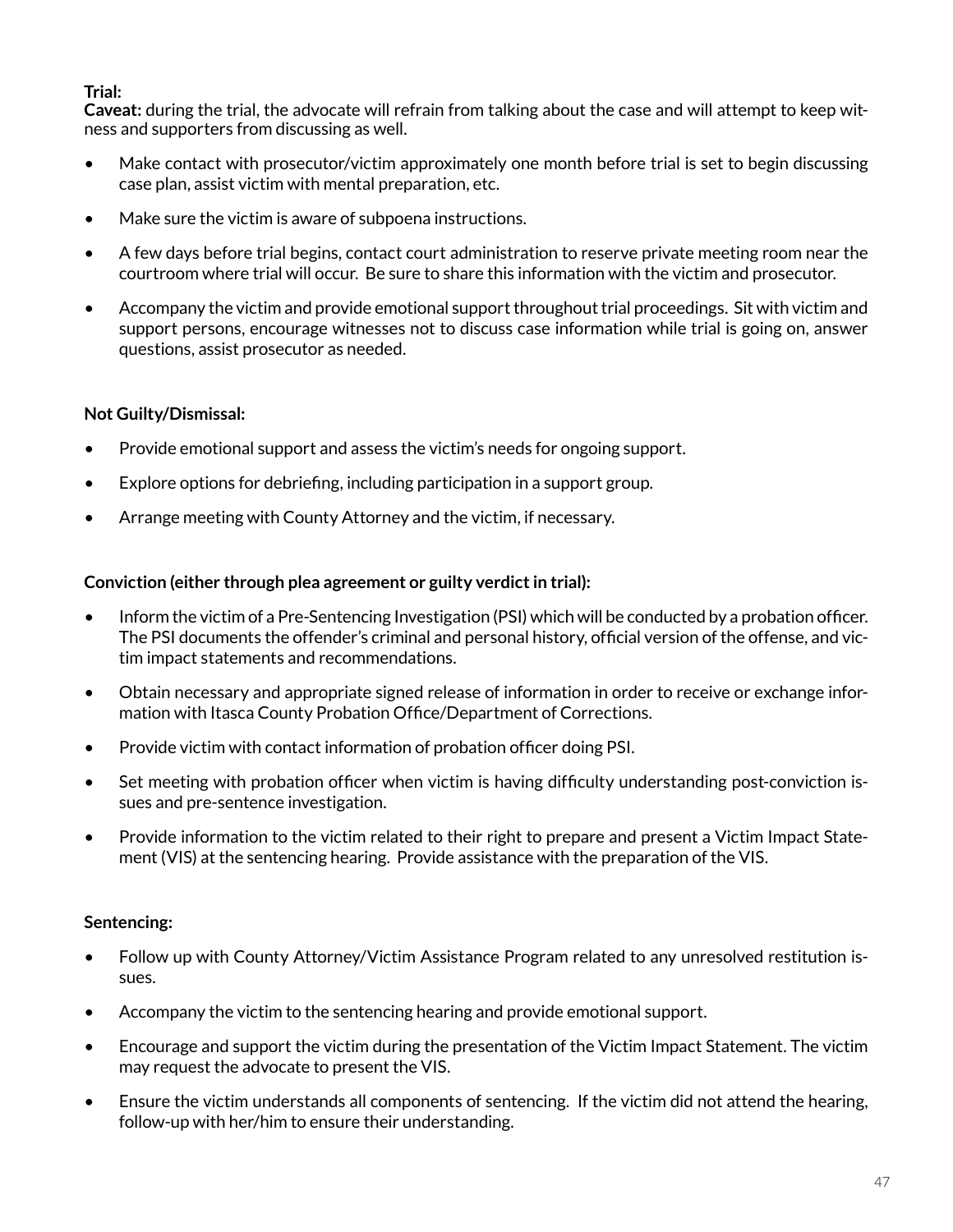#### **Post-Sentencing/Offender Treatment:**

- If the offender is sentenced to prison, assist with the Minnesota Department of Corrections Victim Notification paperwork.
- Provide information to victim about the Victim Information and Notification Everyday (VINE) program and assist the victim to enroll.
- Be available to assist the victim in understanding the Community Notification process.
- Be available to inform and assist the victim in regards to probation violation hearings.

#### **Post Criminal Justice Process:**

• Provide and assist (as necessary) the victim with IAASA Victim Satisfaction Survey. The information collected will be used to improve the quality of services that victims of sexual assault receive from law enforcement, medical, victim services, and prosecution.

#### **Ongoing Victim Services:**

• Provide continuing services as long as victim requires emotional support and/or advocacy.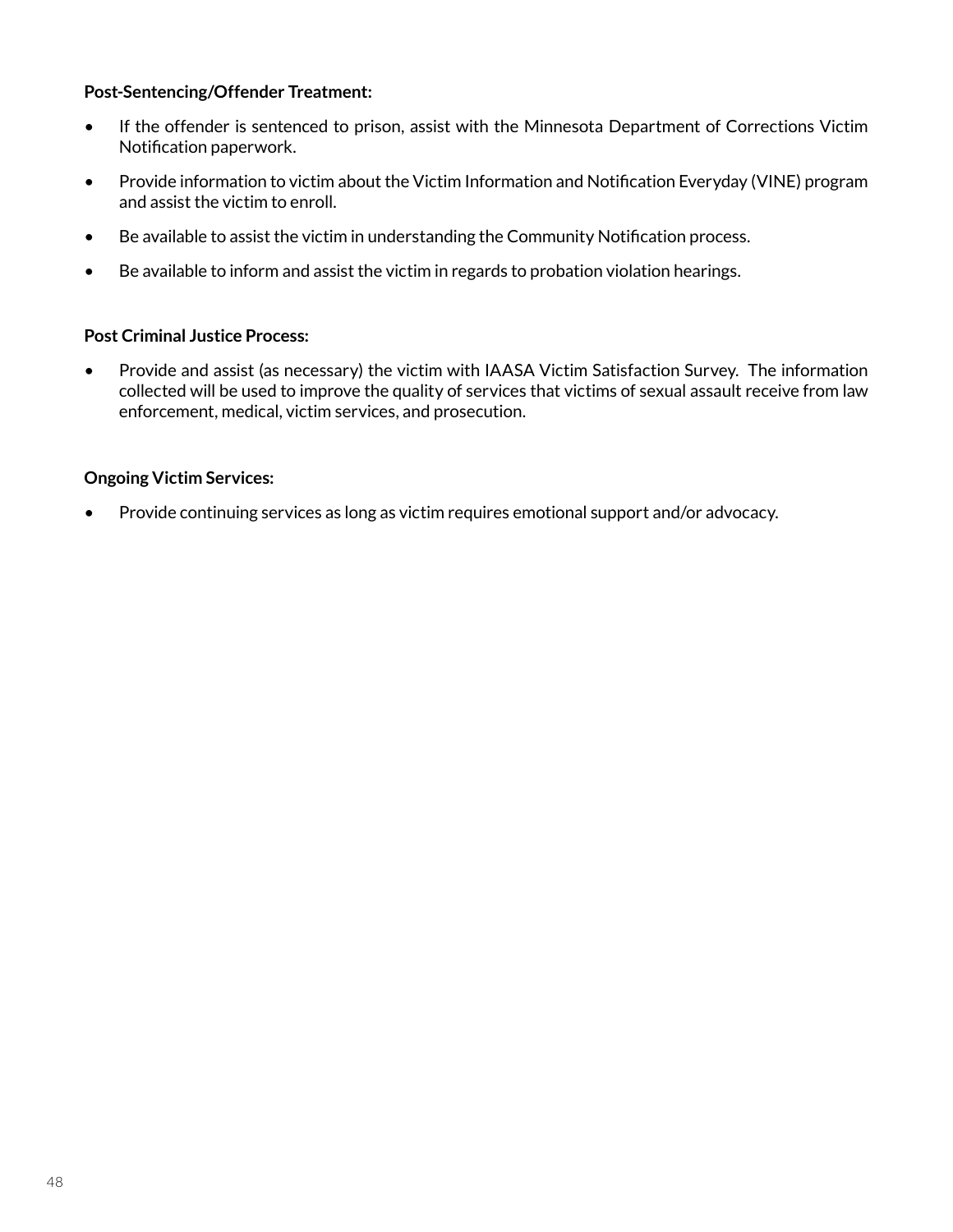<span id="page-48-0"></span>

### A P P F N D I X C : **Snapshot of Roles & Responsibilities**

This is a brief summary intended to assist in protocol development, and not inclusive of each discipline or their responsibilities.

#### **Sexual Assault Advocate**

The role of advocates in the response to sexual assault is to provide confidential crisis intervention services, information, referrals, counseling, accompaniment, and support through the process of reporting or understanding their options. Sexual assault advocates help victims navigate the criminal legal system and their rights, provide education on the dynamics of sexual assault, provide access to an array of local services, and develop safety plans.

The SART should consider these and additional questions as the answers will lead the team in development of their collaborative protocol.

- Do we have advocates available for the SANE exam? What about for investigative interviews?
- $\bullet$  If there are multiple community-based advocacy providers, who will provide services and when?
- $\bullet$  If there are system-based advocates (from law enforcement or district attorney's offices), when will they be used?
- $\bullet$  Will advocates be called in by the SANE? By law enforcement?
- $\bullet$  Will both community-based and system-based victim advocates be contacted as part the protocol?
- ➡ Will victim advocates be able to offer multi-lingual and multicultural services? If not, how do we get victims the information they need?
- $\bullet$  Are we ensuring that victims have an opportunity to have a confidential conversation with an advocate?

Victims of sexual assault are often cautious about disclosing the circumstances leading up to the assault and details of the assault itself. Advocates serve as a safe person that can be present during this terrible and traumatic process who has no competing role to play. They do this by listening, believing, empowering, serving as a buffer, and honoring the choices that a victim makes.

Privileged communication is entitled to protection from disclosure in court or other legal and administrative proceedings. Privileged information may be subpoenaed but it is protected and only the holder of the privilege (the victim) may waive the privilege to release the information being subpoenaed. As of September 1st 2021, Sexual assault advocates from a rape crisis center in Texas can offer qualified privilege. All advocacy programs must provide victims with a reasonable expectation of confidentiality with respect to their conversations and exchanges. In order to release any information to other parties, advocates must first obtain written permission from victims prior to contacting or sharing information with any other service providers and responders.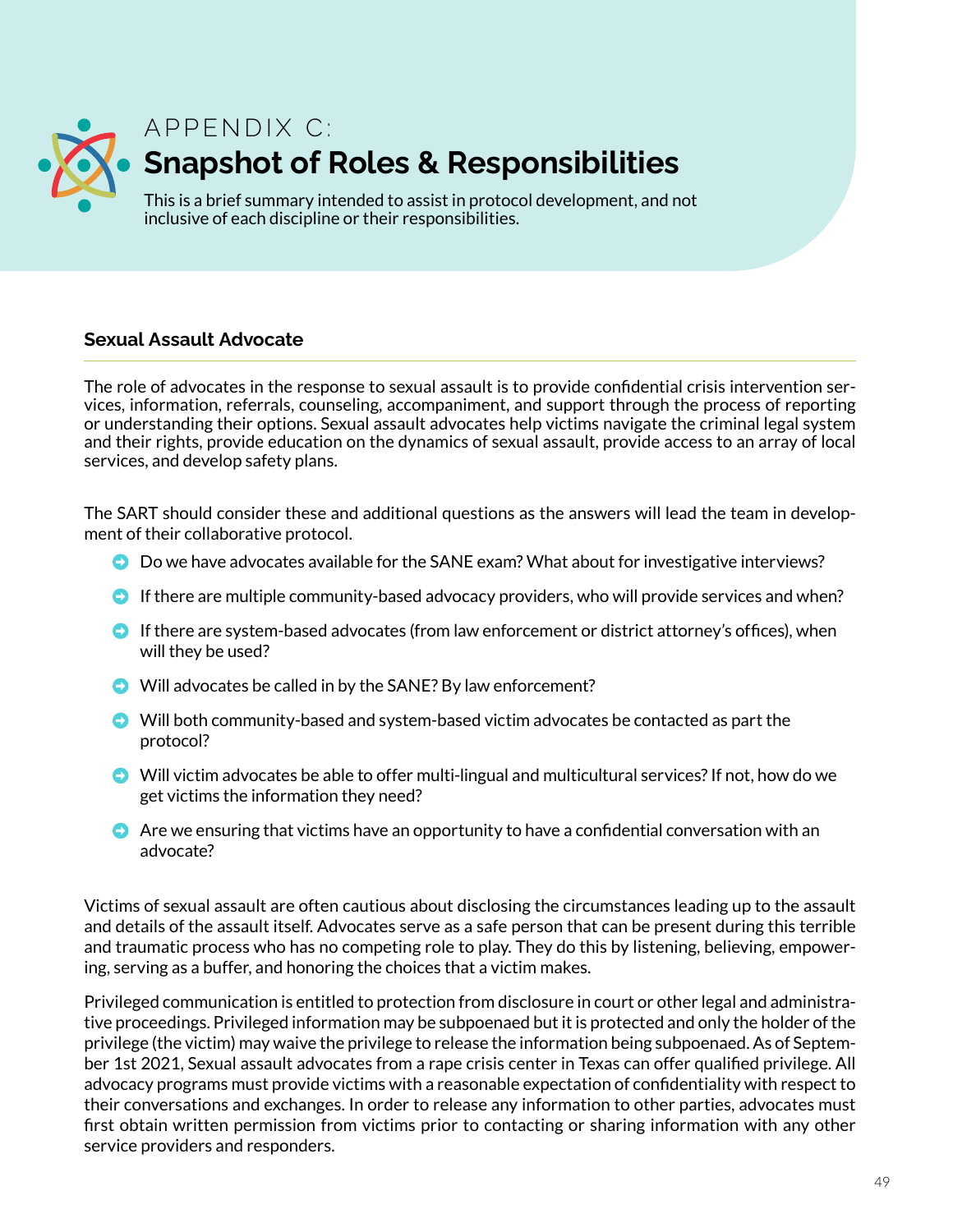Victim witness counselors in the District Attorney's' office, law enforcement victim services, and other government-based advocates are considered members of the government entity for which they work and are not in a position to guarantee confidentiality to the victim, as they are subjected to the Brady Law and the Michael Morton Act.

#### **Law Enforcement Officers<sup>1</sup>**

Communities should include within the SART all local branches of law enforcement in their county or region. It is vital that each of the agencies review their current procedures and responses in light of SART collaboration. Some agencies may not have a specific protocol for Adult Sexual Assault cases, so this will be an exercise in both developing and documenting best practices.

Some questions to consider during protocol development:

- $\bullet$  Are officers aware of the signs of trauma and the resources available to them?
- $\bullet$  Who should do the initial interview?
- $\bullet$  What are the training needs and resources for patrol officers on interviewing victims and in collecting evidence?
- $\bullet$  What would be the best practice for follow-up interviews of a victim? Where would be the ideal place to conduct the interviews? How will advocates be contacted for these interviews?
- $\bullet$  What evidence should always be collected?
- ➡ Who picks up Sexual Assault Kits (SAK) when they are completed and how are they transported to the crime lab? Is our agency in compliance with Track-Kit?
- $\bullet$  Who notifies victims upon the return of any evidence from a SAK?
- How are cases presented to the District Attorney's office?
- $\bullet$  What are the victim notification procedures on the part of the LE agency and how should those be improved?
- ➡ Who is responsible for requesting a Magistrate's Order of Emergency Protection after the arrest of a suspect?
- $\bullet$  Are we complying with crime victims' rights regarding provision of information to survivors about protective orders, bail and criminal investigation procedures, the status of evidence collected, and additional information as required by Article 56A.401 and 56A.402 of the Code of Criminal Procedure?
- $\bullet$  Are we returning property taken from survivors in an appropriate and timely manner?

The primary responsibility of law enforcement in the investigation of a sexual assault is to protect the immediate safety and well-being of the victim and the community. An assessment of victim safety is a critical element of the initial reporting and response protocol.

The secondary responsibility of the investigative role is to ascertain if the report of a sexual assault meets

<sup>1</sup> This section adapted from the Georgia SART Guide. 2021. [https://svrga.org/sites/default/files/docs/field/resources/2021sartguidev2-final.](https://svrga.org/sites/default/files/docs/field/resources/2021sartguidev2-final.pdf) [pdf](https://svrga.org/sites/default/files/docs/field/resources/2021sartguidev2-final.pdf)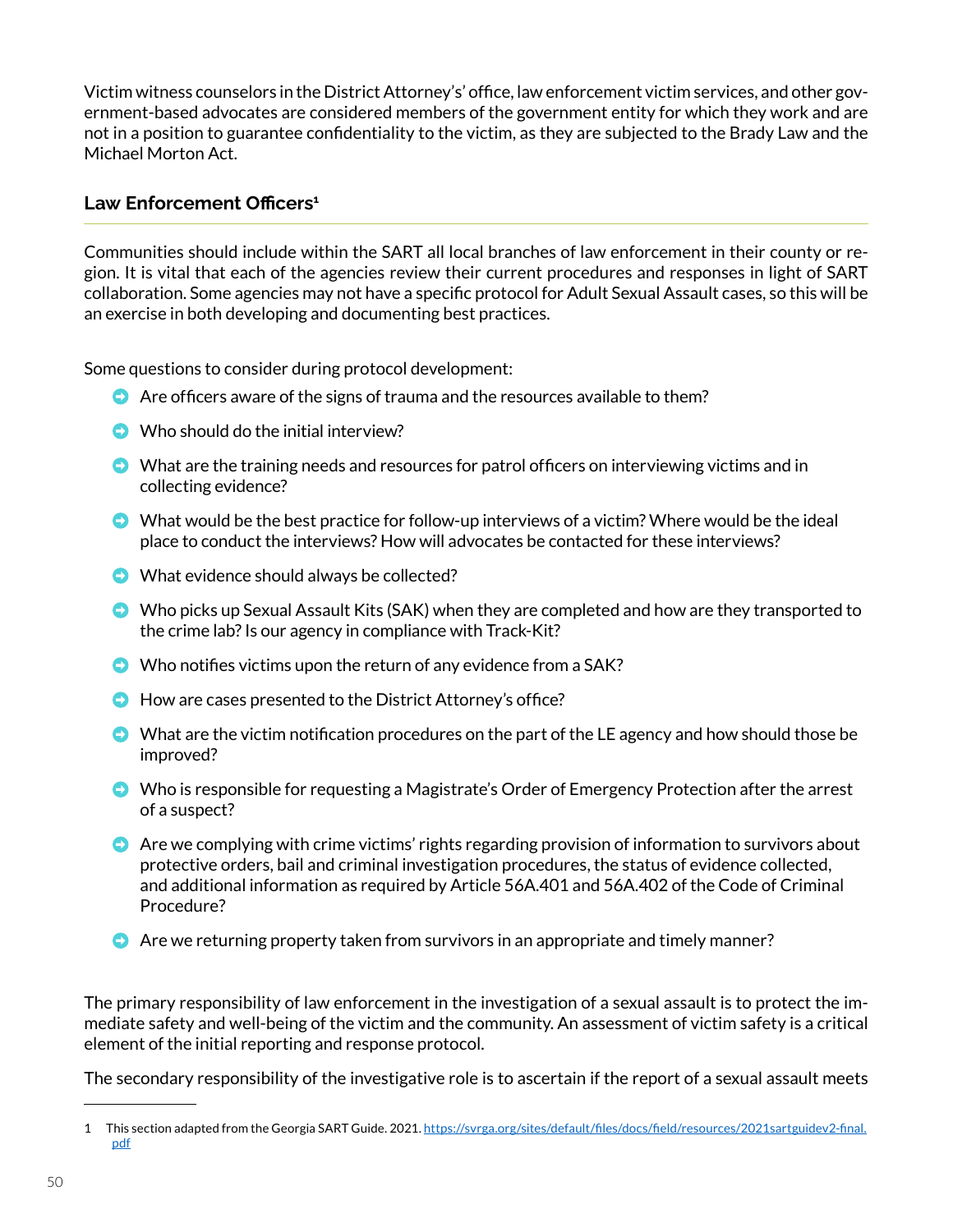the elements of a crime under Texas law, and if so, to present that case to the state's attorney for prosecution. To accomplish this purpose, investigating officers must understand the laws of our state.

Thirdly, it is important that law enforcement officers understand and obtain regular training on a victim-centered and offender-focused approach to the investigation of a sexual assault.

#### **Sexual Assault Examiner**

Sexual Assault Examiners(SAE), or healthcare providers with specialized training serve a critical role in the response and care to victims in the aftermath of an assault. These providers have a better understanding of how trauma impacts individuals and respect the value of empowerment and choice as vital to recovery after sexual violence. The role of the healthcare provider is "responding to the trauma of sexual assault and abuse and intervening through actions in systems to mitigate the impact of sexual violence on individuals, families, groups, communities, and society."2

Some questions to consider during protocol development:

- ➡ What is our current acute medical forensic response for adult sexual assault?
- ➡ Are forensic examiners regularly available to us, or if not, how are we offering exams during odd hours?
- $\bullet$  How do we ensure that there is adequate medical follow-up for the victim?
- Are providers ensuring that victims have immediate/timely access to STI prevention and HIV prophylaxis? What barriers exist to this?
- ➡ Are victims educated on CVC benefits via the healthcare provider or somewhere else?
- $\bullet$  Are all forensic examiners connecting with available community advocates prior to conducting an exam on a patient?

The responsibilities of a SAE in caring for a victim of sexual assault are complex and numerous. Primarily, providers should attend to the immediate physical and psychological needs of that victim. Informed consent should be a continuous process, and victims need to be apprised of their options, including the option to say "no" to any or all of it.

These providers also have a role in any criminal case, through the identification, collection, documentation and preservation of evidence. If a case moves forward, they may be required to testify. It is important that they provide a private space for advocates to have a confidential conversation with each victim, and apprise victims of their own limits around confidentiality.

Collaboration with other stakeholders is important for a successful medical forensic response in any community. Close working relationships with advocates and law enforcement will strengthen the effectiveness of this role in addressing victim needs.

#### **Prosecutors**

Prosecutors hold a lot of power in a community collaboration. They have the ability to move forward with criminal charges for sexual assault, or not. That level of decision-making power is unique to their discipline within the SART, and it can cause conflict and frustration with other stakeholders. According to the Na-

<sup>2</sup> American Nurses Association. (2017). Forensic Nursing: Scope and Standards of Practice. Second edition, p. 15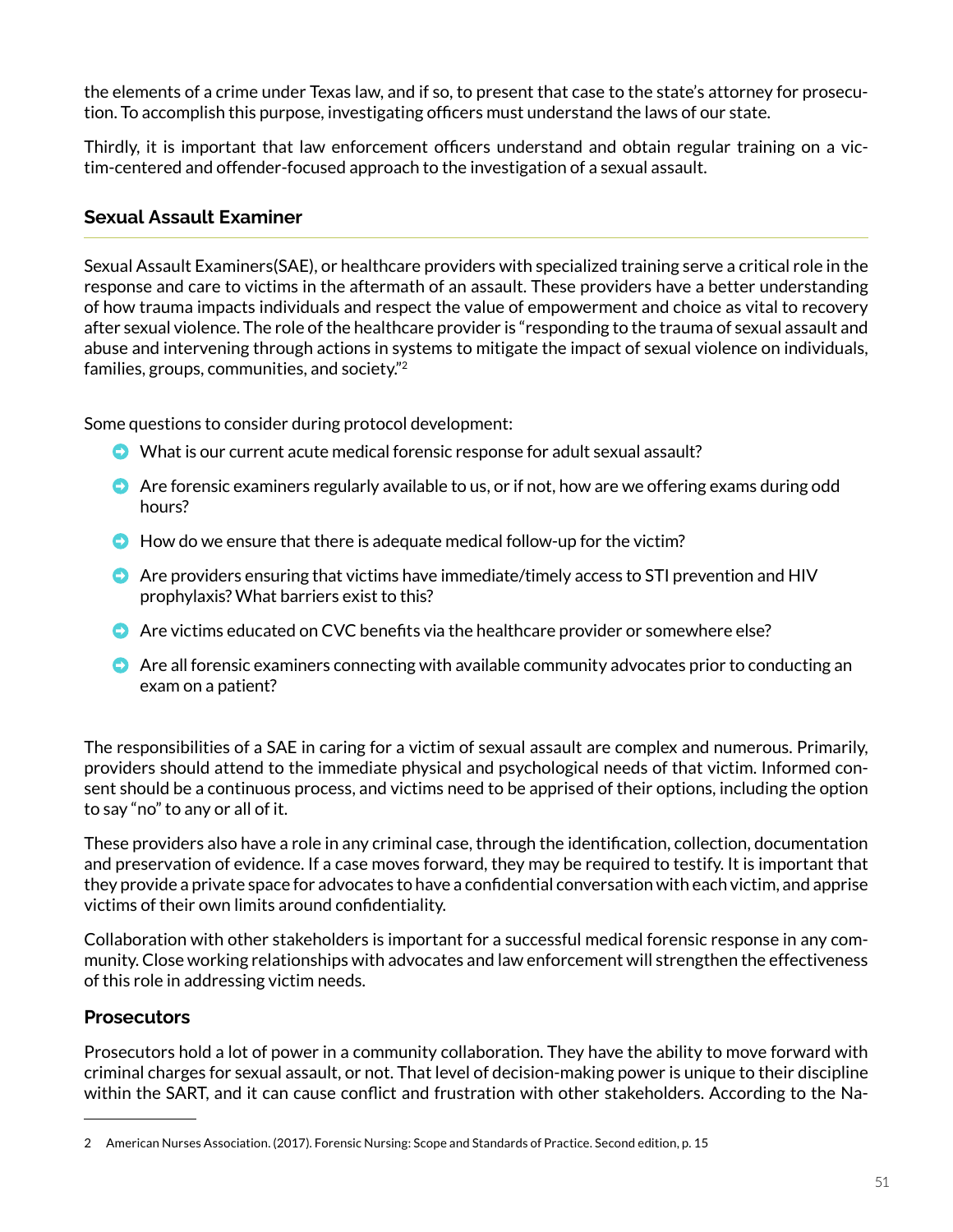tional District Attorneys Association, the main responsibility of prosecution is to see that justice is served. When responding to sexual assault cases, prosecutors should consider the safety of the community and the victim. Holding offenders accountable for crimes of sexual violence against adults is a challenging task, and requires intense collaboration with law enforcement, advocates, healthcare providers, lab personnel, and especially survivors themselves.

Some questions to consider during protocol development:

- Do our prosecutors have training or experience in adult sexual assault cases? If not, where can that be obtained?
- $\bullet$  Should we identify one or more prosecutors that can begin to specialize in these cases to develop experience?
- Should the District Attorney's office review every sexual assault case reported to any law enforcement agency in our county?
- $\bullet$  What do we do when a case needs further investigation by law enforcement?
- What criteria do we use when deciding whether to prosecute a case?
- $\bullet$  Are we meeting with victims to discuss prosecutorial decision (potential dismissal or plea agreements)? Why or why not?
- ➡ Are we allowing advocates to be present during victim meetings and interviews? How do we contact them?3
- **O** Are we upholding crime victims rights through our policies and practices as outlined in Chapter 56A of the Code of Criminal Procedure?
- **O** Are we pursuing a protective order in all cases in which the defendant is convicted of or placed on deferred adjudication for a sexual assault offense?
- $\bullet$  Are we doing safety planning with victims prior to any court proceedings to ensure there is no interaction between victims and offenders?
- How are we notifying victims about court proceedings and changes?
- **E** Are we working effectively with advocates to support victims' throughout this process?

This law may challenge prosecutors to provide a higher level of transparency and communication to their community partners than they have in the past. Case outcome tracking is a part of the biennial report, and will require prosecutors to share aggregate numbers of case dispositions with their county officials. This kind of data tracking is a requirement for several federal funding sources, so if your community receives an OVW grant, this information will look similar.

Prosecutors have a responsibility to thoroughly evaluate cases, provide clear feedback to investigators, effectively coordinate with other criminal justice system personnel, uphold crime victims rights, ensure a thorough and collaborative investigation of the facts and circumstances, and hold offenders accountable through prosecution. A victim centered prosecution is often one that is prosecuted vertically, with the same attorney throughout. This approach will take the victims' input into account. Prosecutors should do everything within their power to ensure that victims are not harassed, stalked or otherwise bullied during this process, consult with the SART to further the prosecution of the case, communicate and enforce crime victim rights, seek protective orders when they are needed, and maintain consistent commu-

<sup>3</sup> Articles 56A.451- 56A.454